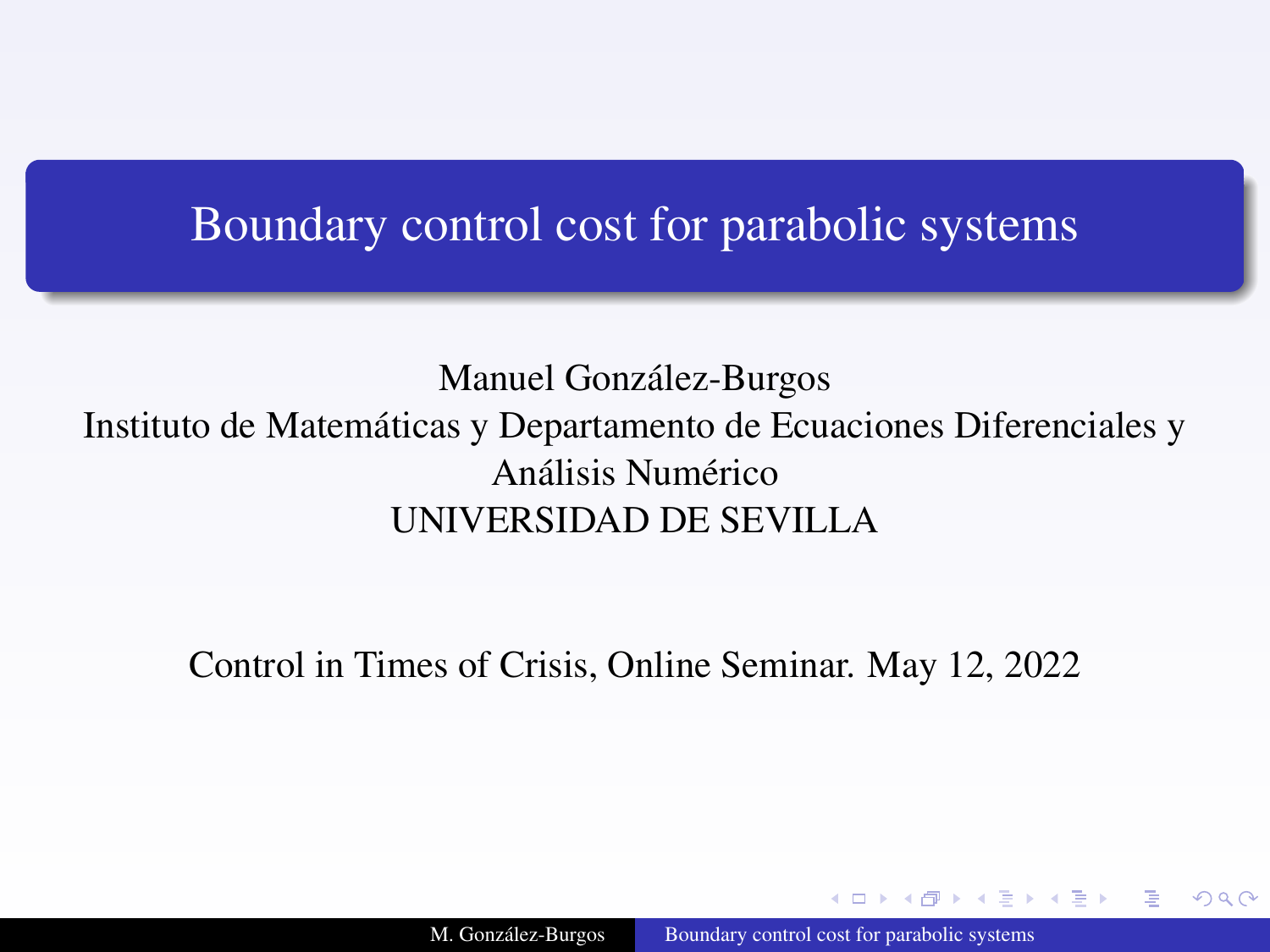### GOAL:

We will present new results on the **cost of the boundary null controllability** of parabolic systems at time  $T > 0$ . In particular, we will study sharp estimates of the control cost at time *T* when the eigenvalues of the generator of the  $C_0$  semigroup **accumulate** and do not satisfy a **gap condition**.

### Some keywords:

- **Control cost for boundary null controllability problems.**
- **2 Coupled** parabolic systems.
- Eigenvalues not satisfying a **gap condition** (with possible condensation).

 $\Omega$ 

 $AB = 12.7$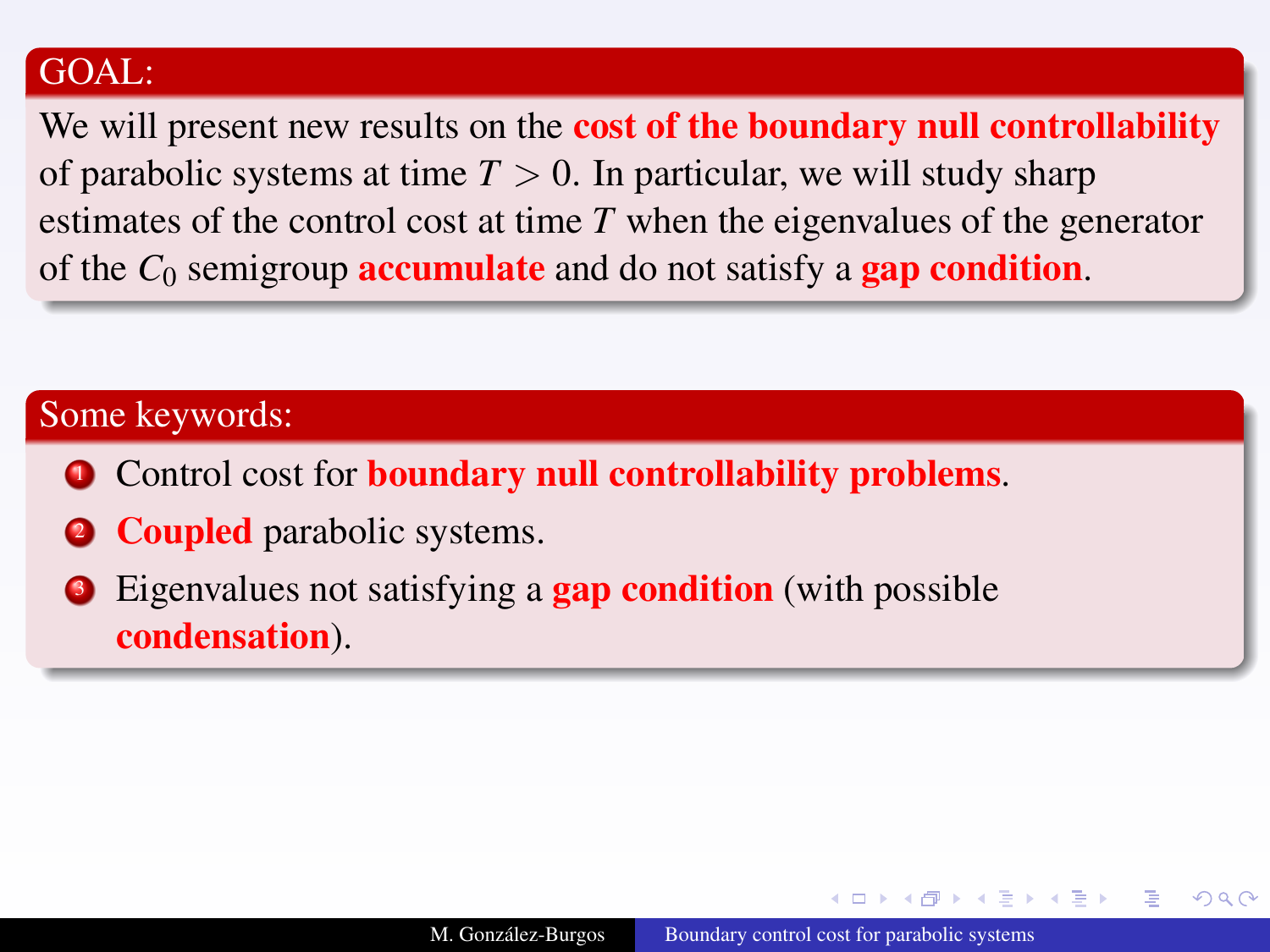<span id="page-2-0"></span>

[The control cost of the one-dimensional heat equation](#page-3-0)

2 [Complex spectrum without condensation](#page-18-0)

[Complex spectrum with condensation: the main result](#page-28-0)

### [Two applications](#page-38-0)

- [First application: parabolic system with different diffusions](#page-38-0)
- [Second application: a parabolic decoupled system](#page-53-0)

 $2Q$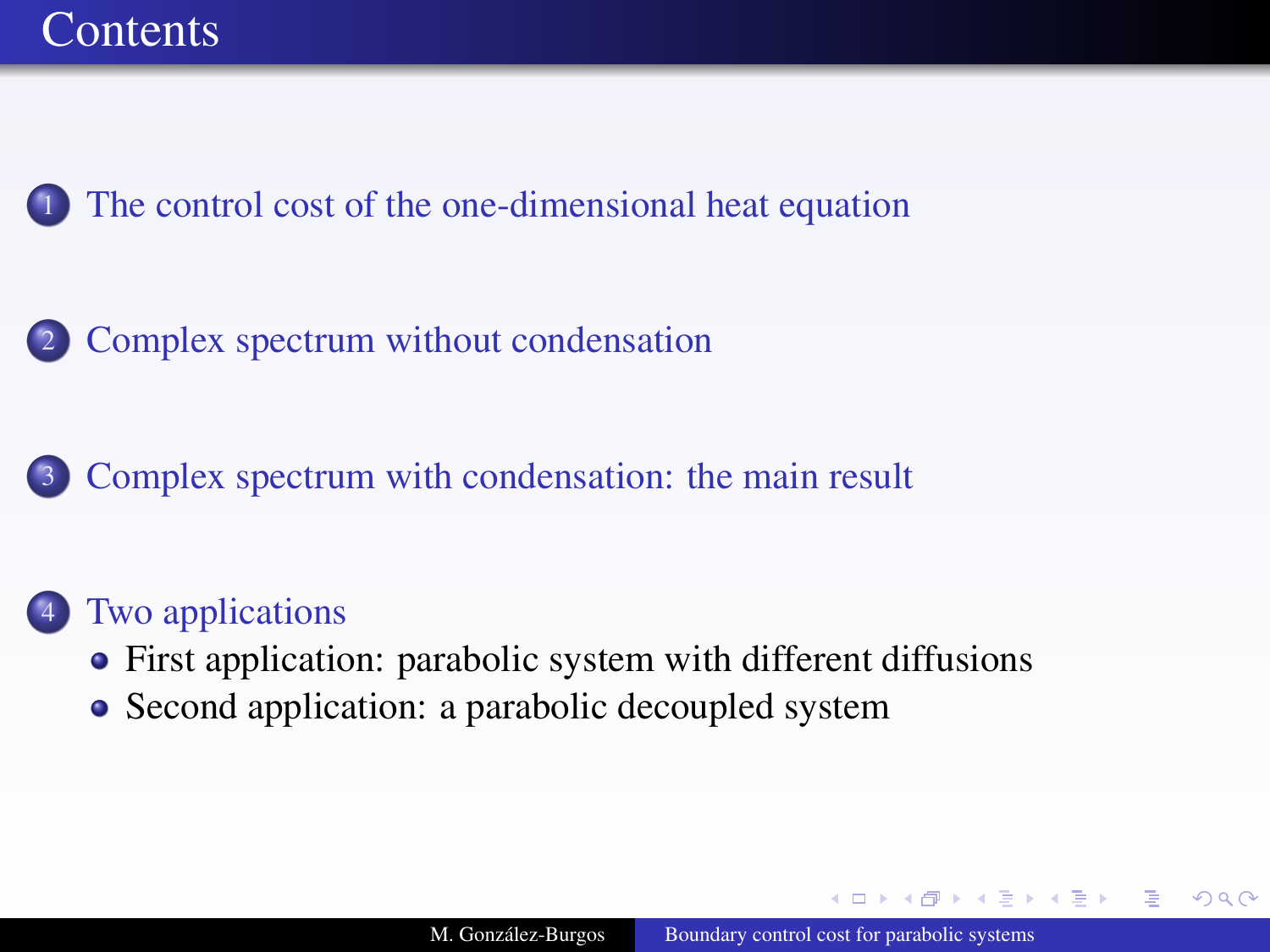# <span id="page-3-1"></span><span id="page-3-0"></span>[1.](#page-3-1) The control cost of the one-dimensional heat equation

M. González-Burgos [Boundary control cost for parabolic systems](#page-0-0)

 $09C$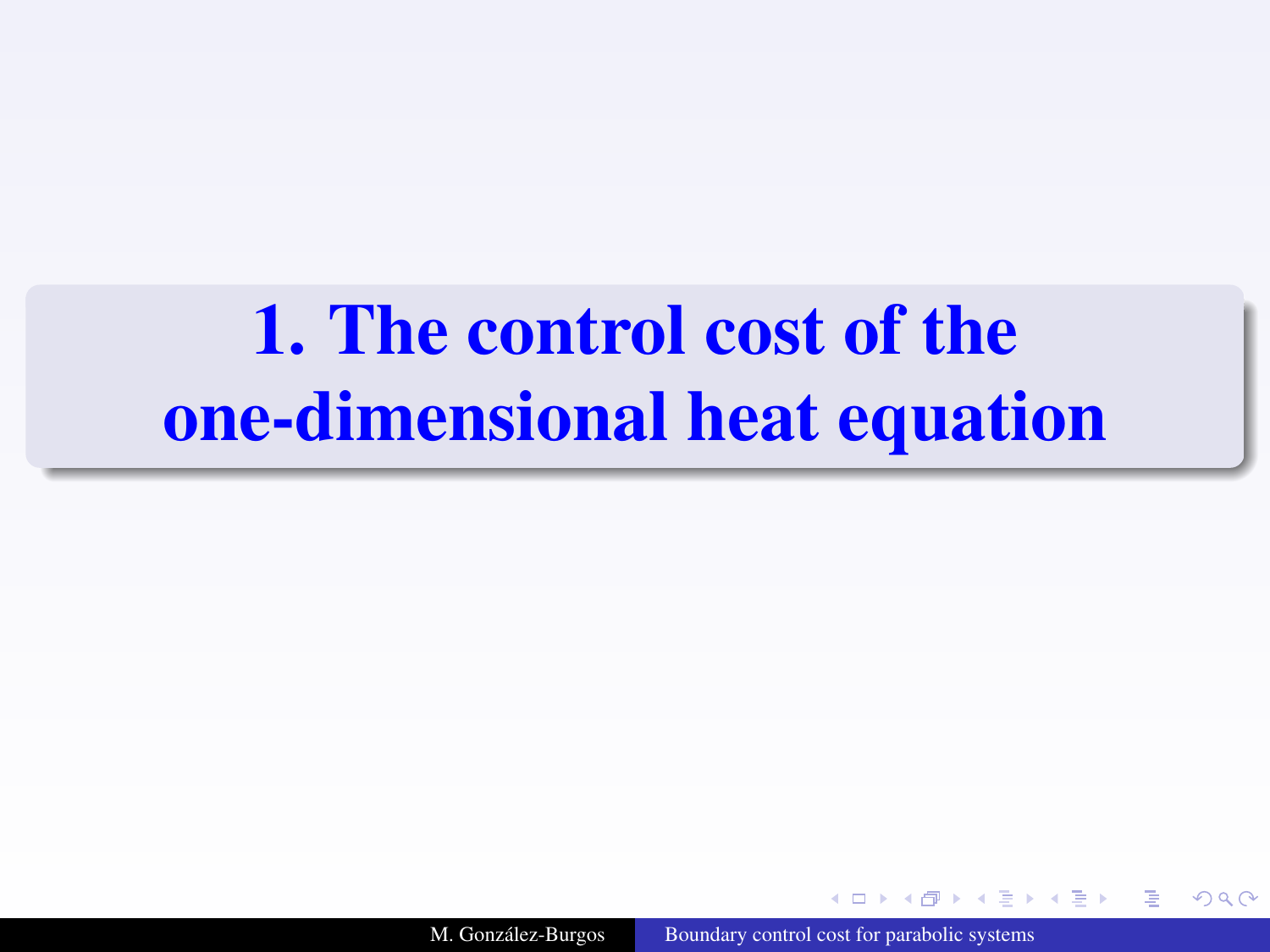Let us fix  $T > 0$ . We consider the scalar parabolic problem:

<span id="page-4-0"></span>
$$
\begin{cases}\ny_t - y_{xx} = 0 & \text{in } (0, \pi) \times (0, T), \\
y(0, \cdot) = v, & y(\pi, \cdot) = 0 \text{ on } (0, T), \\
y(\cdot, 0) = y_0 & \text{in } (0, \pi),\n\end{cases}
$$

where  $y_0 \in H^{-1}(0, \pi)$  is the initial datum,  $v \in L^2(0, T)$  is a scalar control function and  $y = y(x, t)$  is the state.

#### Recall

(1)

System [\(1\)](#page-4-0) is null controllable at time  $T > 0$  if  $\forall y_0 \in H^{-1}(0, \pi)$ ,  $\exists v \in L^2(0,T)$  such that the corresponding solution to [\(1\)](#page-4-0) satisfies

$$
\boxed{y(\cdot,T)=0} \quad \text{in } (0,\pi).
$$

つくい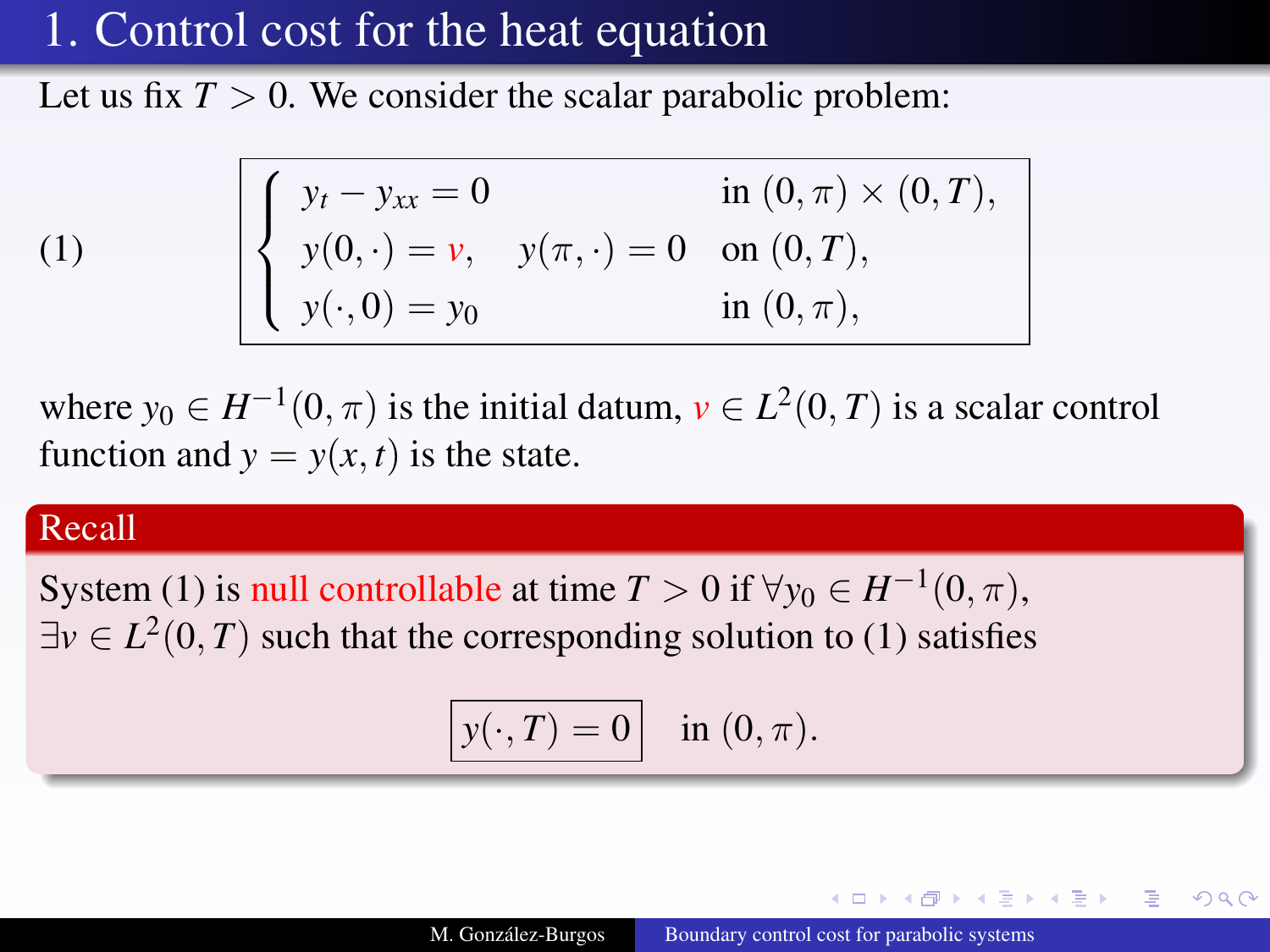(1) 
$$
\begin{cases} y_t - y_{xx} = 0 & \text{in } (0, \pi) \times (0, T), \\ y(0, \cdot) = v, & y(\pi, \cdot) = 0 \text{ on } (0, T), \\ y(\cdot, 0) = y_0 & \text{in } (0, \pi), \end{cases}
$$

**Null controllability** at time  $T > 0$ :

#### Theorem

*System* [\(1\)](#page-4-0) *is null controllable at time T for any*  $T > 0$ *.* 

In particular, the set

$$
\mathcal{Z}_T(y_0) := \{ v \in L^2(0,T) : y(T) = 0 \} \neq \emptyset.
$$

We can then define the control cost for system [\(1\)](#page-4-0) at time *T* as

$$
\mathcal{K}(T) = \sup_{\|y_0\|_{H^{-1}(0,\pi)}=1} \left( \inf_{\nu \in \mathcal{Z}_T(y_0)} \|\nu\|_{L^2(0,T)} \right), \quad \forall T > 0,
$$

つくい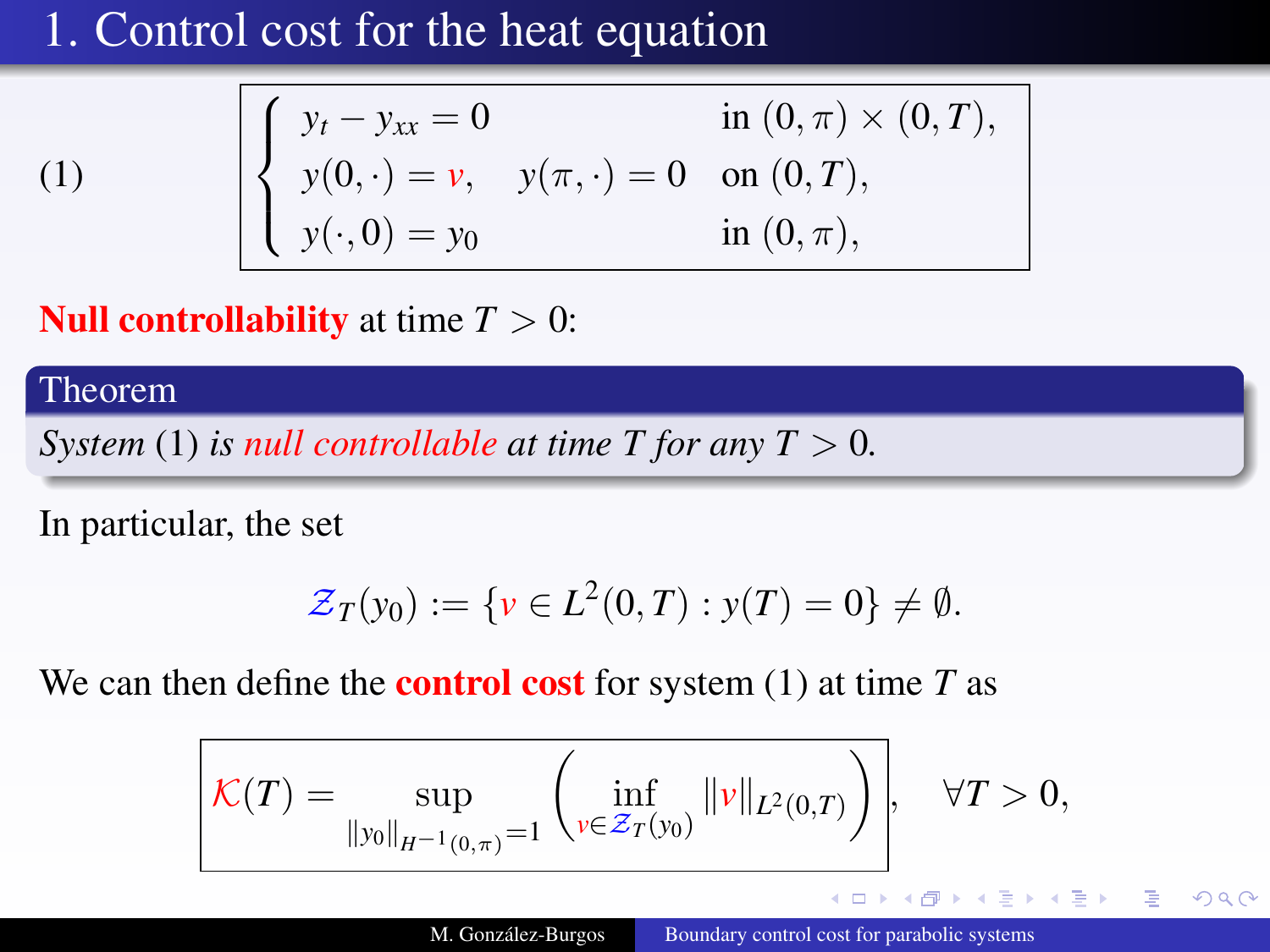$$
\begin{cases}\ny_t - y_{xx} = 0 & \text{in } (0, \pi) \times (0, T), \\
y(0, \cdot) = v, & y(\pi, \cdot) = 0 \text{ on } (0, T), \\
y(\cdot, 0) = y_0 & \text{in } (0, \pi),\n\end{cases}
$$

### Theorem

[\(1\)](#page-4-0)

*There exist*  $\tau_0 > 0$  *and*  $C_0$ ,  $C_1 > 0$  *such that* 

$$
\exp\left(\frac{C_0}{T}\right) \leq \mathcal{K}(T) \leq \exp\left(\frac{C_1}{T}\right), \quad \forall T \in (0, \tau_0).
$$

 $\leftarrow$   $\Box$ ×  $AB + AB$  つへへ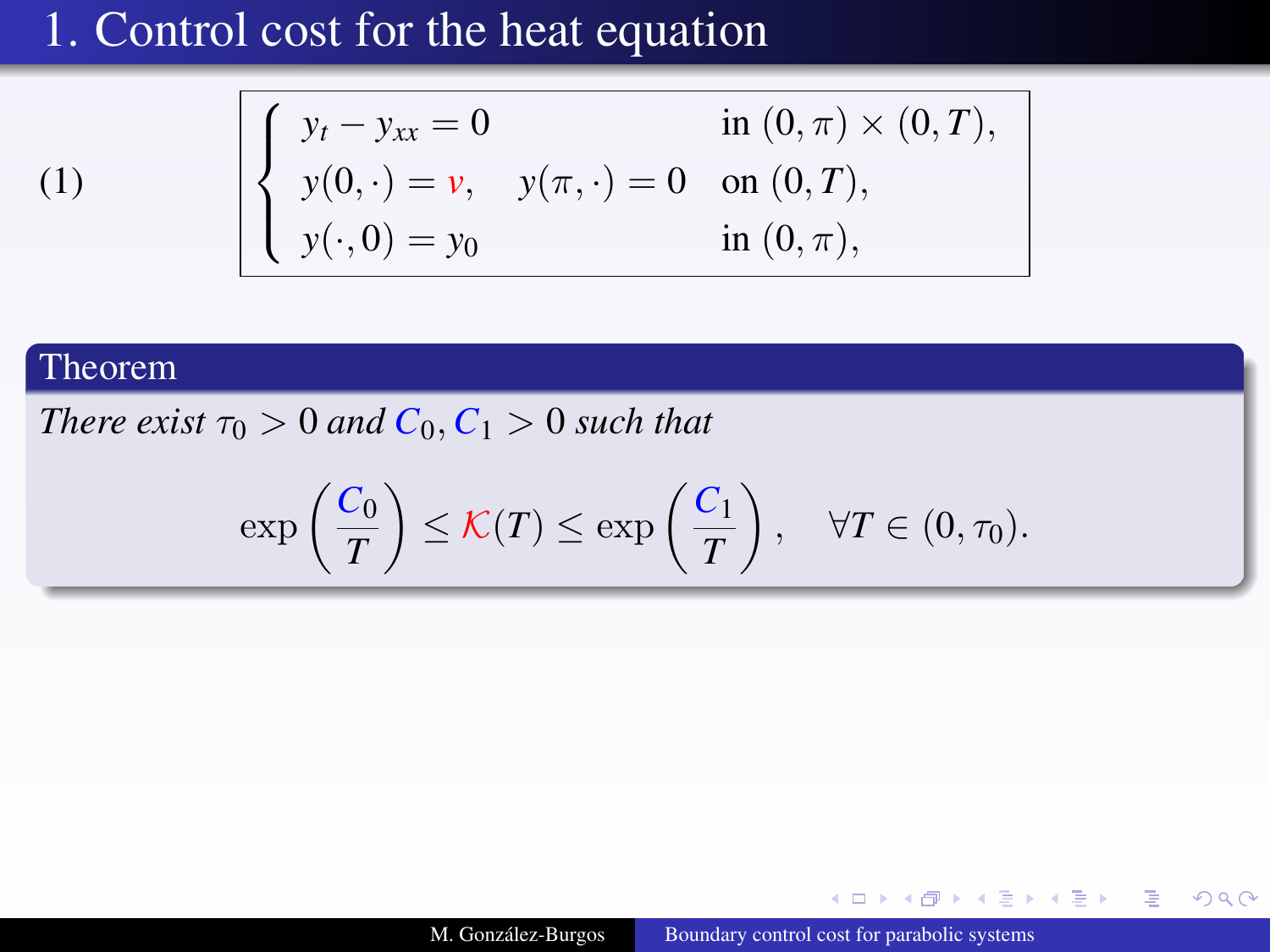$$
\begin{cases}\ny_t - y_{xx} = 0 & \text{in } (0, \pi) \times (0, T), \\
y(0, \cdot) = v, & y(\pi, \cdot) = 0 & \text{on } (0, T), \\
y(\cdot, 0) = y_0 & \text{in } (0, \pi),\n\end{cases}
$$

### Theorem

[\(1\)](#page-4-0)

*There exist*  $\tau_0 > 0$  *and*  $C_0$ ,  $C_1 > 0$  *such that* 

$$
\exp\left(\frac{C_0}{T}\right) \le \boxed{\mathcal{K}(T) \le \exp\left(\frac{C_1}{T}\right)}, \quad \forall T \in (0, \tau_0).
$$

**ALCOHOL:**  $\mathcal{A}$ 伊 ▶ 4 手 つへへ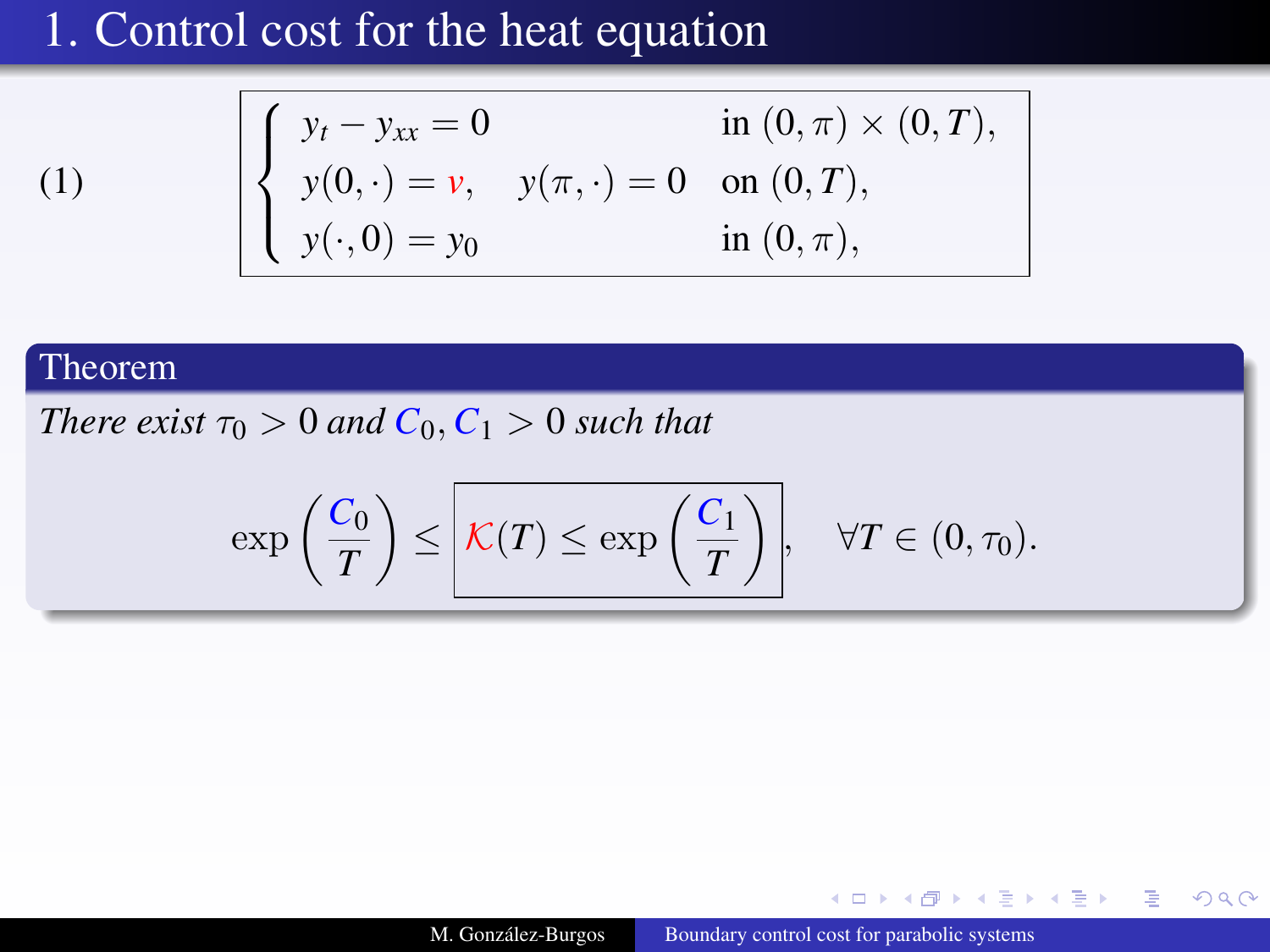[\(1\)](#page-4-0)

$$
\begin{cases}\ny_t - y_{xx} = 0 & \text{in } (0, \pi) \times (0, T), \\
y(0, \cdot) = v, & y(\pi, \cdot) = 0 \text{ on } (0, T), \\
y(\cdot, 0) = y_0 & \text{in } (0, \pi),\n\end{cases}
$$

### Moment Method (Fattorini-Russell)

#### Elements:

$$
\bullet \ \sigma(-\partial_{xx}) = \left\{k^2\right\}_{k \geq 1} := \left\{\lambda_k\right\}_{k \geq 1}.
$$

 $\{\Phi_k\}$  a orthogonal basis of  $H_0^1(0, \pi)$ , where  $\Phi_k = \sqrt{2/\pi} \sin kx$  are eigenfunctions of the operator  $|-\partial_{xx}|$ 

#### **Consequence**

We can obtain an explicit solution of problem [\(1\)](#page-4-0) as a Fourier series.

イロト イ押 トイヨ トイヨ トー

 $2Q$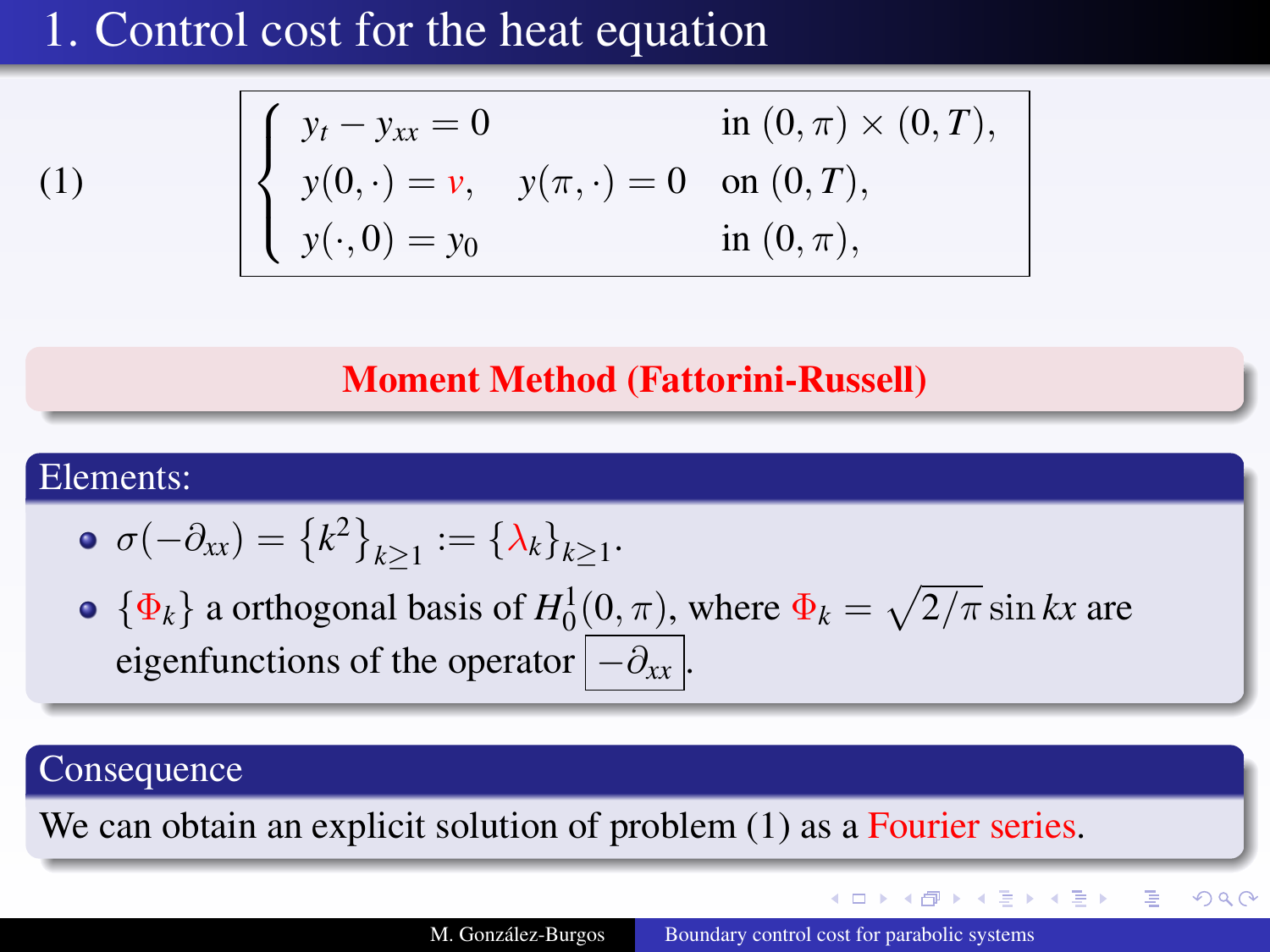Thus 
$$
y(T) = 0
$$
  $\iff \exists v \in L^2(0, T)$  such that  

$$
\sqrt{\frac{2}{\pi}k} \int_0^T v(T - t)e^{-\lambda_k t} dt = -e^{-\lambda_k T} \langle y_0, \Phi_k \rangle, \quad \forall k \ge 1
$$

 $\iff \exists v \in L^2(0, T)$  such that

$$
\int_0^T v(T-t)e^{-\lambda_k t} dt = -\sqrt{\frac{\pi}{2}} \frac{1}{k} e^{-\lambda_k T} \langle y_0, \Phi_k \rangle \equiv e^{-\lambda_k T} c_k, \quad \forall k \ge 1
$$

 $4.171.6$ 

A **School**  つへへ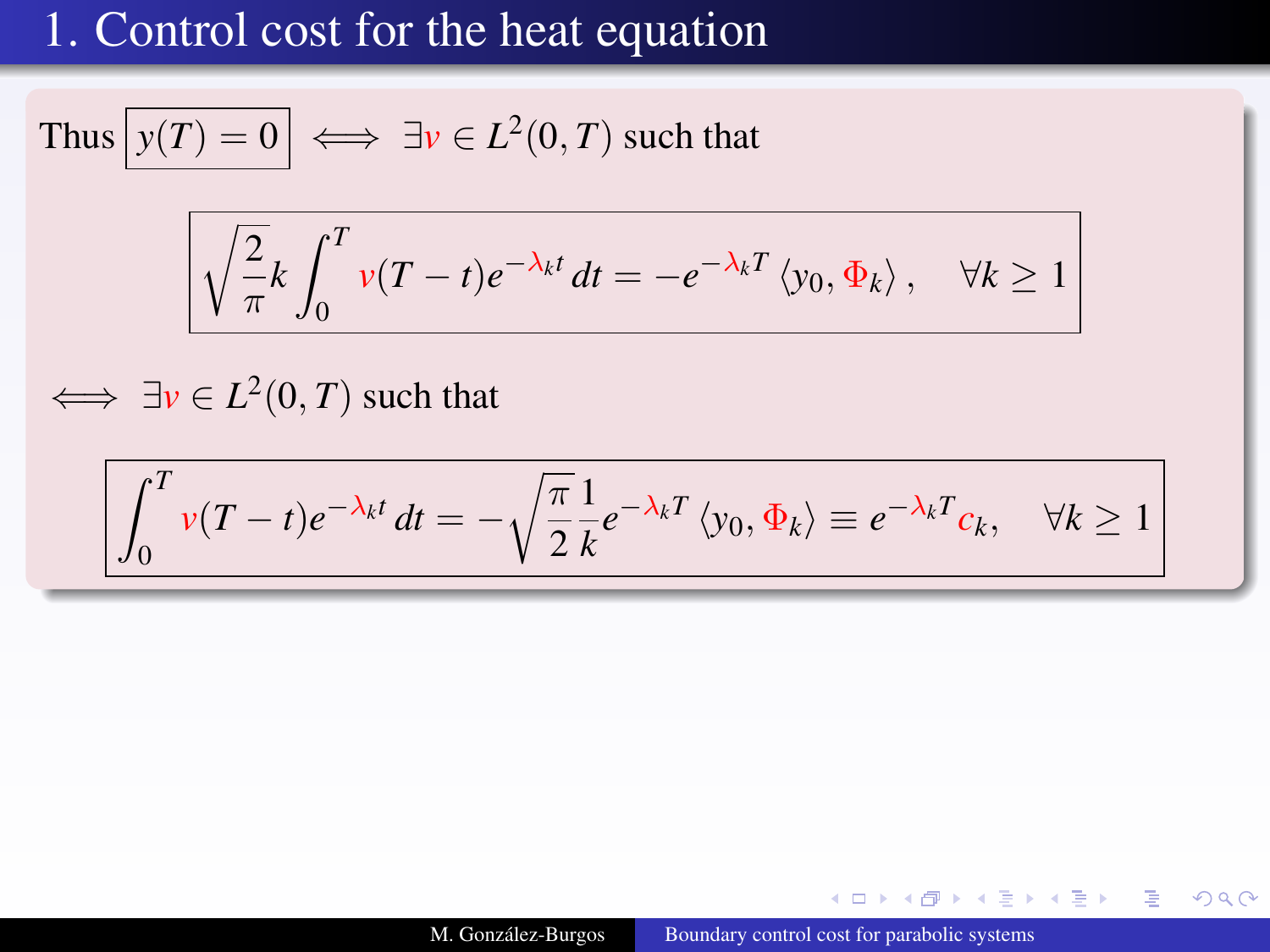[\(1\)](#page-4-0)

$$
\begin{cases}\ny_t - y_{xx} = 0 & \text{in } (0, \pi) \times (0, T), \\
y(0, \cdot) = v, & y(\pi, \cdot) = 0 \text{ on } (0, T), \\
y(\cdot, 0) = y_0 & \text{in } (0, \pi),\n\end{cases}
$$

### Summarizing: Moment problem

System [\(1\)](#page-4-0) is null controllable at time  $T > 0$  if and only if for any  $y_0 \in H^{-1}(0, \pi)$  there exists  $v \in L^2(0, T)$  such that

$$
\int_0^T v(T-t)e^{-\lambda_k t} dt = e^{-\lambda_k T} c_k, \quad \forall k \ge 1
$$

where  $c_k = c_k(y_0)$  is such that  $\sum_{k \geq 1} c_k^2 \leq C ||y_0||^2_{H^{-1}(0,\pi)} (\lambda_k = k^2)$ .

 $2Q$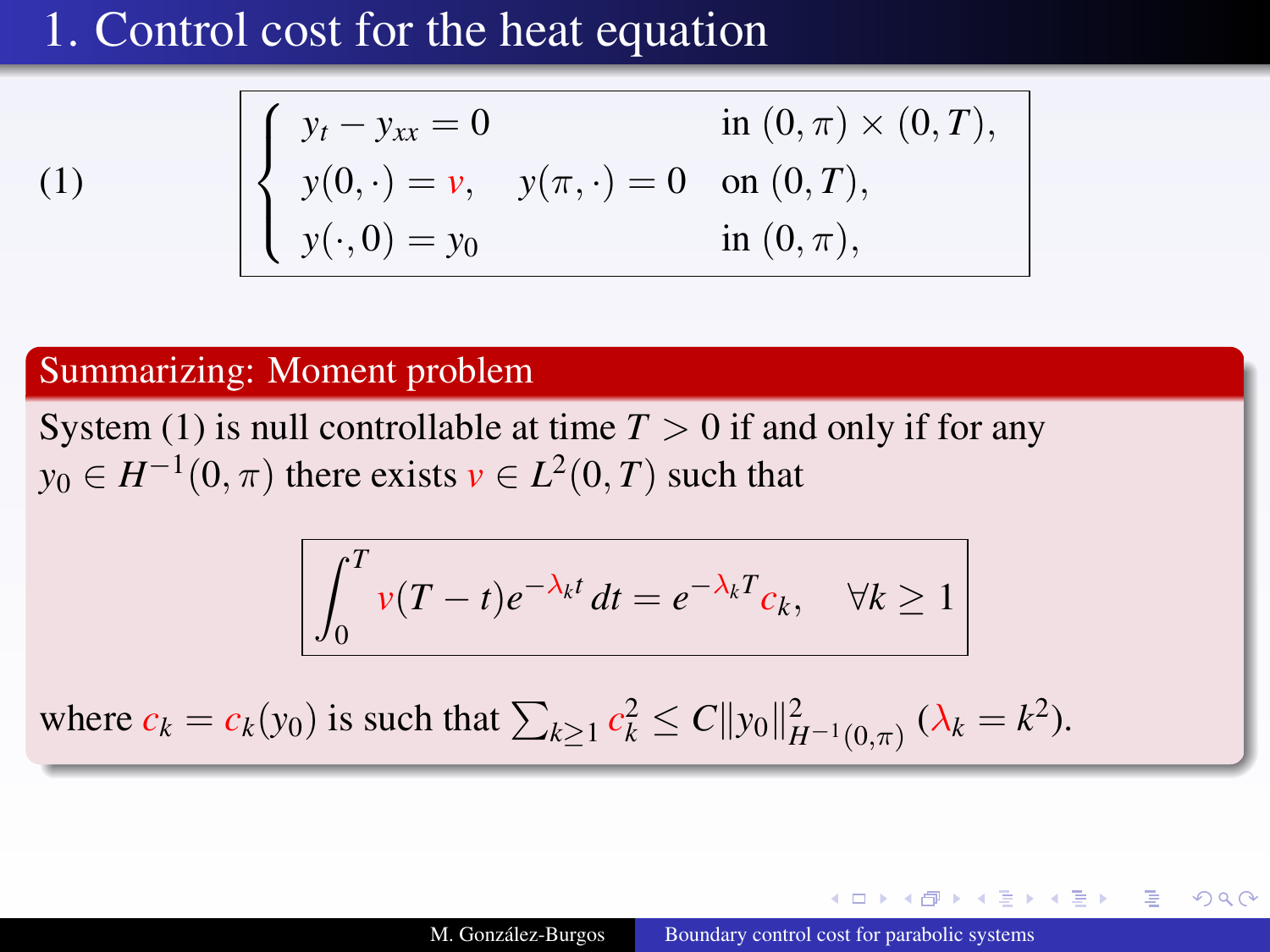$$
\int_0^T v(T-t)e^{-\lambda_k t} dt = e^{-\lambda_k T}c_k, \quad \forall k \ge 1.
$$

### Definition

Let  $\Lambda = {\lambda_k}_{k \geq 1} \subset \mathbb{C}$  be a complex sequence and  $T > 0$ . We say that the family of functions  $\{q_k\}_{k\geq 1}\subset L^2(0,T;\mathbb{C})$  is a **biorthogonal family** to the sequence of complex exponentials  $\{e^{-\lambda_k t}\}_{k\geq 1}$  in  $L^2(0, T; \mathbb{C})$ , if

$$
\int_0^T e^{-\lambda_k t} \overline{q}_n(t) dt = \delta_{kn}, \quad \forall k, n \ge 1.
$$

Formal solution ( $\lambda_k = k^2$ ):

$$
v(T-t) = \sum_{k\geq 1} c_k e^{-\lambda_k T} q_k(t).
$$

イロト イ押 トイヨ トイヨ ト

E

 $299$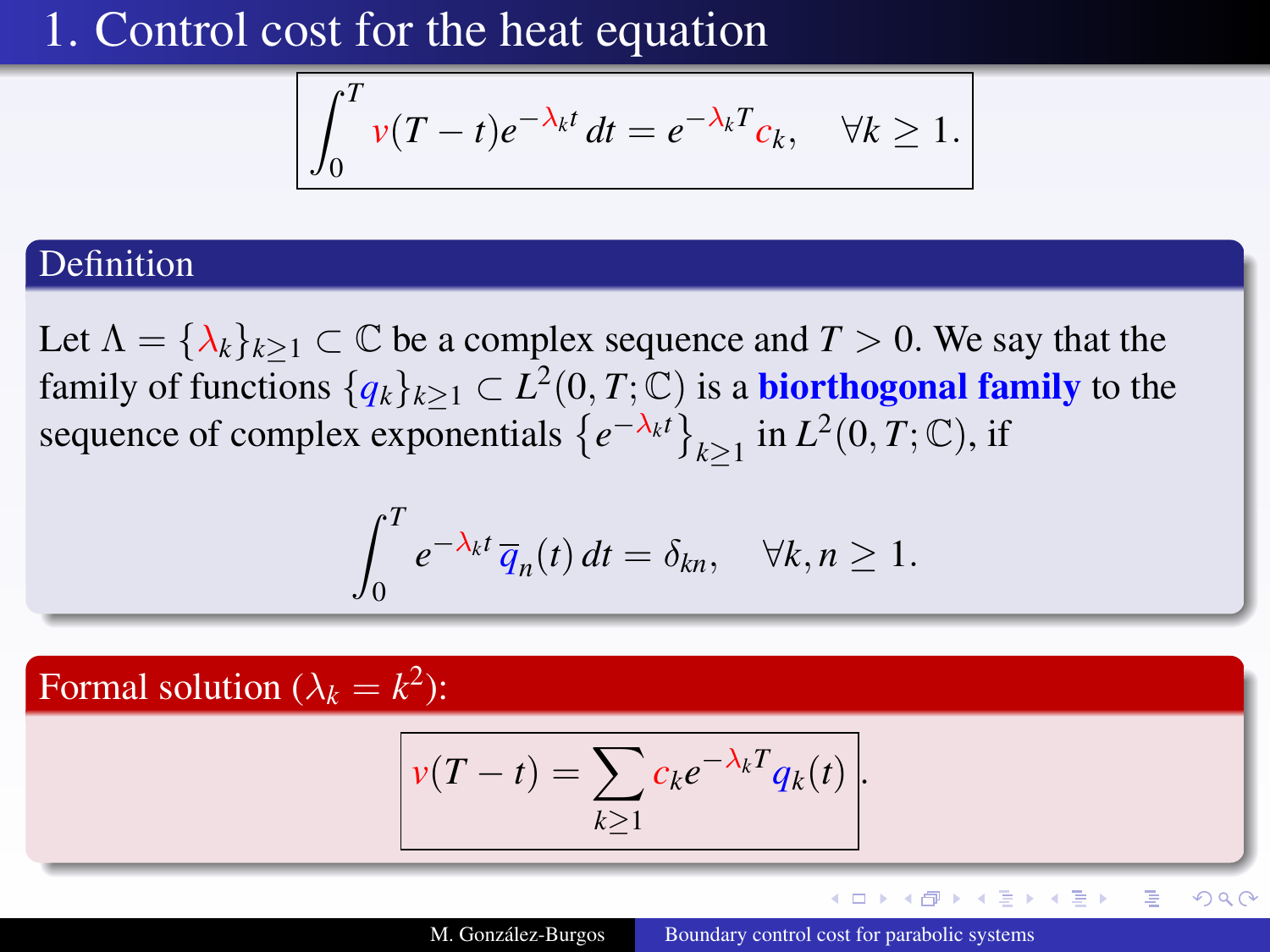$$
\int_0^T v(T-t)e^{-\lambda_k t} dt = e^{-\lambda_k T} c_k, \quad \forall k \ge 1.
$$

### Formal solution ( $\lambda_k = k^2$ ):

$$
v(T-t) = \sum_{k \geq 1} c_k e^{-\lambda_k T} q_k(t).
$$

### Questions:

- **1** Existence?
- **2** Convergence in  $L^2(0,T)$  of the previous series? Related to the behaviour of  $||q_k||_{L^2(0,T)}$  as  $k \to \infty$ .

 $2Q$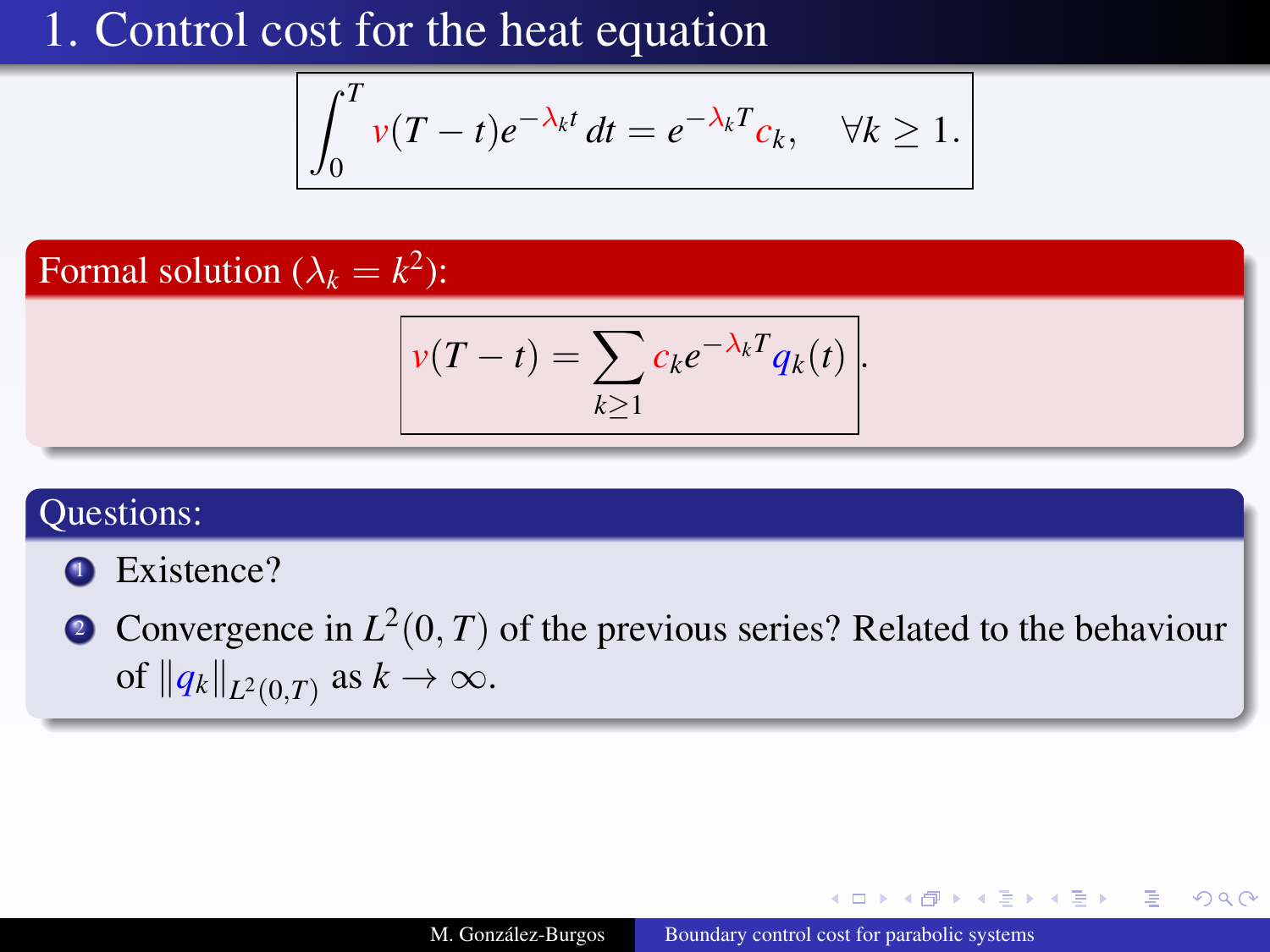**Existence**: In our case  $\lambda_k = k^2$ . This implies

$$
\boxed{\sum_{k\geq 1} \frac{1}{\lambda_k} < \infty}
$$

and we deduce that the set  $\left\{e^{-\lambda_k t}\right\}_{k\geq 1} \subset L^2(0,T)$  is **minimal** (linearly independent) and:

Theorem (Existence)

*Assume*  $\{\lambda_k\}_{k\geq 1} \subset (0,\infty)$  *is an increasing sequence satisfying* 

$$
\boxed{\sum_{k\geq 1} \frac{1}{\lambda_k} < \infty.}
$$

Then,  $\left\{e^{-\lambda_k t}\right\}_{k\geq 1} \subset L^2(0,T)$  admits a **biorthogonal family**  $\left\{q_k\right\}_{k\geq 1}$  in  $L^2(0,T)$ .

イロメ イ押メ イヨメ イヨメ

 $QQC$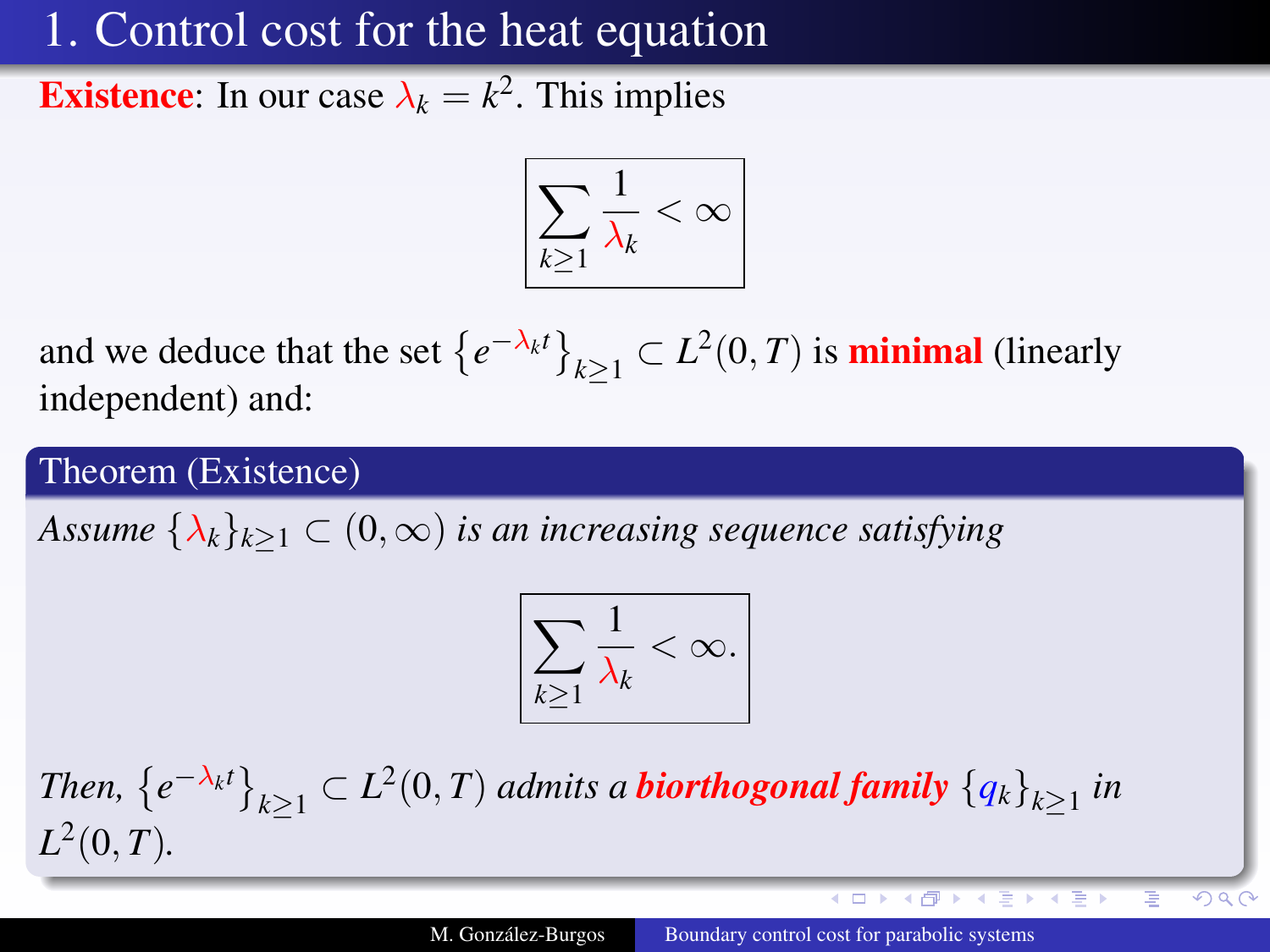### Explicit estimates of the biorthogonal family w.r.t. *k* and *T*:

### Theorem (Fattorini-Russell)

Assume 
$$
\lambda_k = A (k + \omega)^2 + O(1)
$$
,  $A, \omega > 0$ ,  $\lambda_k \neq \lambda_n$ ,  $k \neq n$ . Then,

 $\{e^{-\lambda_k t}\}_{k\geq 1} \subset L^2(0,T)$  *admits a biorthogonal family*  $\{q_k\}_{k\geq 1}$  *in L*<sup>2</sup>(0, *T*)*. Moreover, there exist*  $\tau_0 > 0$  *and*  $C > 0$  *such that, if*  $T \in (0, \tau_0)$ *, one has* 

$$
||q_k||_{L^2(0,T)} \leq Ce^{C\sqrt{\lambda_k}}e^{C/T}, \quad \forall k \geq 1.
$$

つくい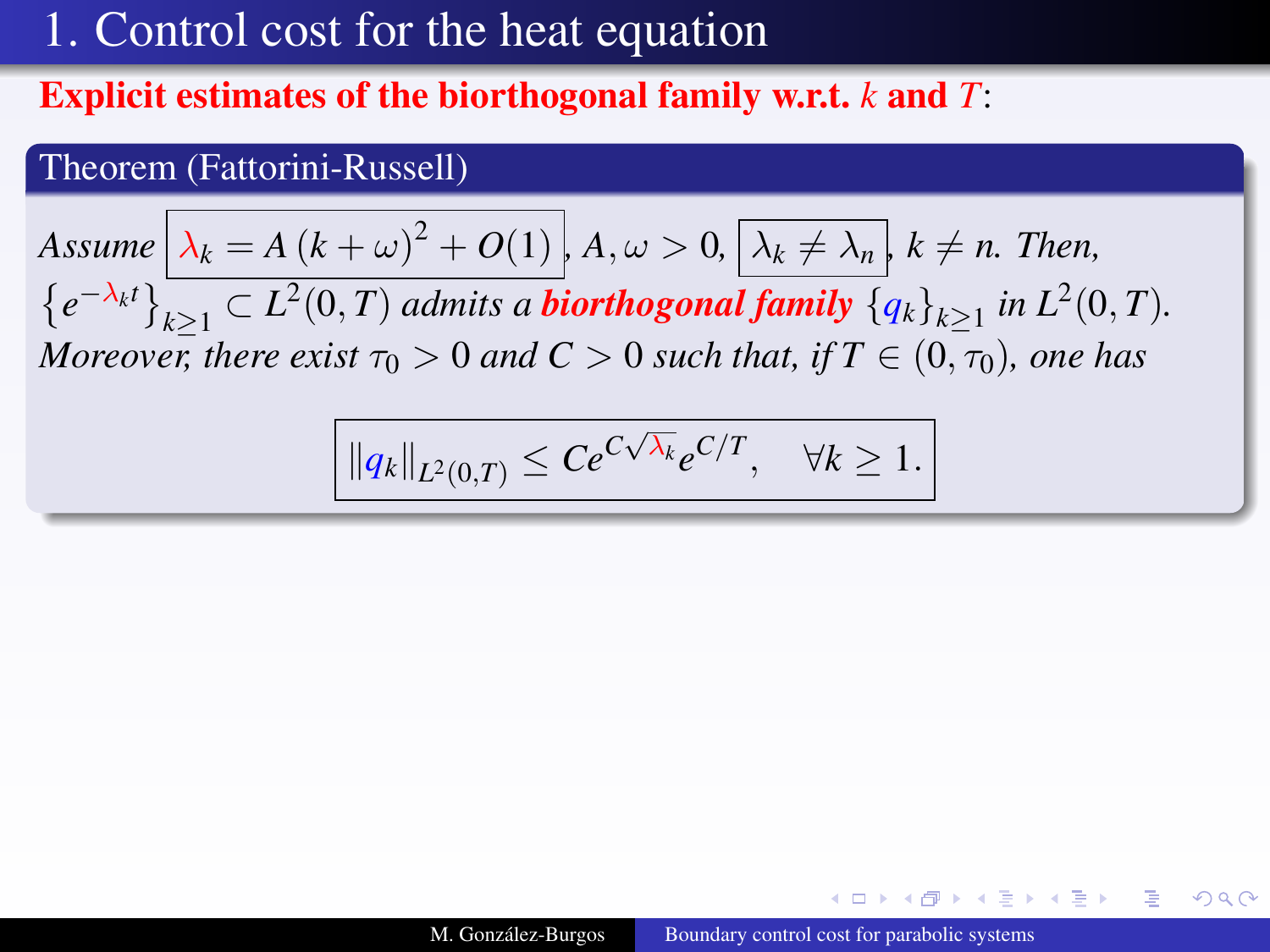<span id="page-15-0"></span>A formal solution to

$$
\int_0^T v(T-t)e^{-\lambda_k t} dt = e^{-\lambda_k T} c_k, \ \forall k \ge 1 \ \mathrm{is} \ \boxed{v(T-t) = \sum_{k \ge 1} c_k e^{-\lambda_k T} q_k(t)}.
$$

Then,

$$
||v||_{L^{2}(0,T)} \leq Ce^{C/T} \sum_{k\geq 1} |c_{k}|e^{-\lambda_{k}T}e^{C\sqrt{\lambda_{k}}}
$$
  
\n
$$
\leq Ce^{C/T}||y_{0}||_{H^{-1}(0,T)} \left(\sum_{k\geq 1} e^{-2\lambda_{k}T}e^{2C\sqrt{\lambda_{k}}}\right)^{1/2}
$$
  
\nBut,  $2C\sqrt{\lambda_{k}} \leq C^{2}/T + T\lambda_{k}$ . Thus, for a new constant  $C > 0$ ,  
\n
$$
||v||_{L^{2}(0,T)} \leq Ce^{C/T}||y_{0}||_{H^{-1}(0,T)} \left(\sum_{k\geq 1} e^{-\lambda_{k}T}\right)^{1/2} \leq \frac{C}{\sqrt{T}}e^{C/T}||y_{0}||_{H^{-1}(0,T)}.
$$

### Thus,

 $\mathbf{I}$ 

K ロトメ 御 トメ 君 トメ 君 トー

È

 $290$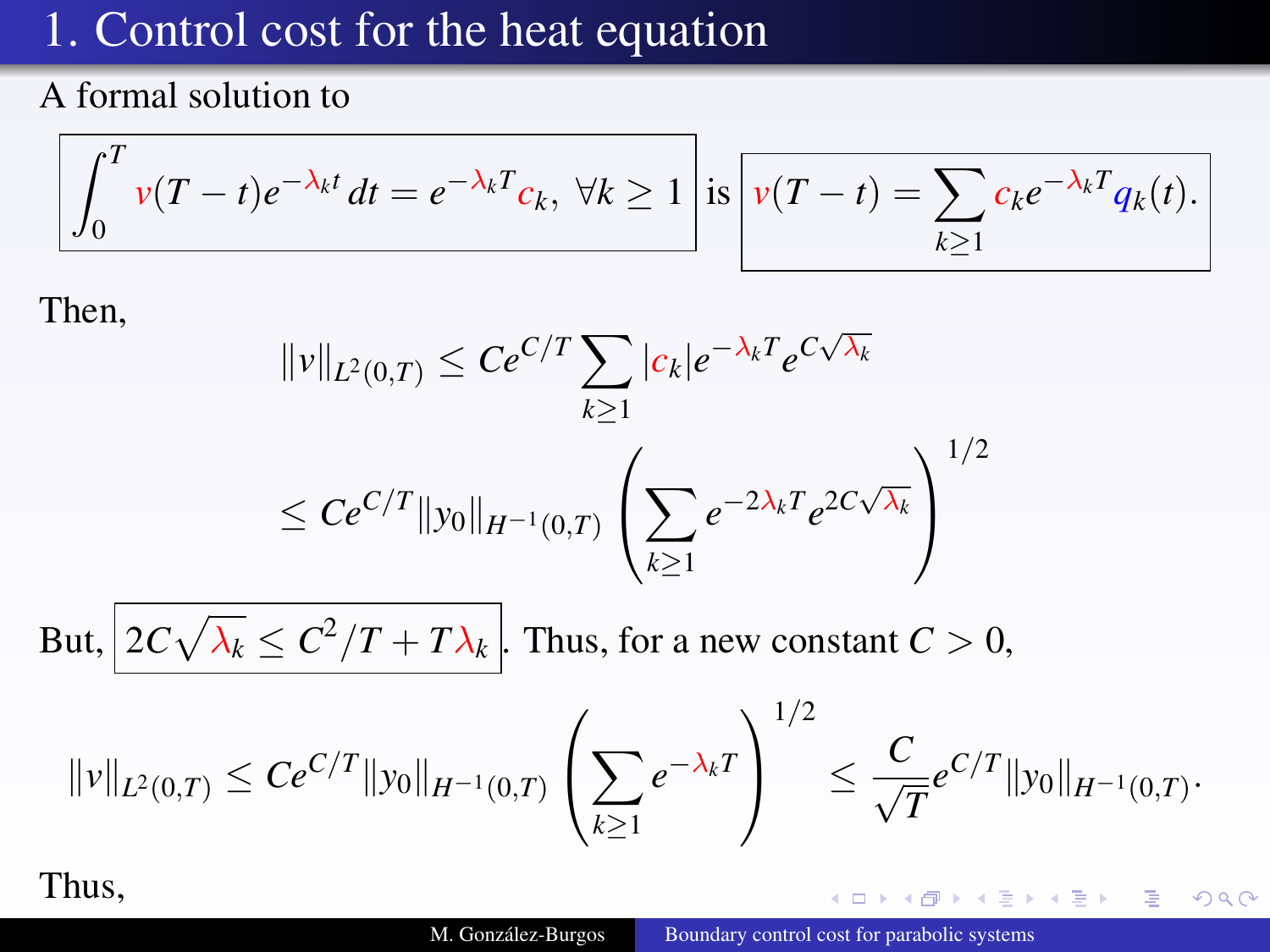#### <span id="page-16-0"></span>Theorem

*There exist*  $\tau_0 > 0$  *and*  $C_1 > 0$  *such that* 

$$
\mathcal{K}(T) \le \exp\left(\frac{C_1}{T}\right), \quad \forall T \in (0, \tau_0).
$$

### We proof uses

• 
$$
\{\lambda_k\}_{k\geq 1} \subset (0,\infty)
$$
 is an increasing sequence and, for  $p, \alpha > 0$ ,

$$
p\sqrt{\lambda_k} = k + O(1) \iff |p\sqrt{r} - \mathcal{N}(r)| \leq \alpha, \quad \forall r > 0,
$$

where N is the counting function associated with the sequence  $\{\lambda_k\}_{k>1}$ :

$$
\mathcal{N}(r) = \#\{k : |\lambda_k| \le r\}, \quad \forall r > 0.
$$

**2** Gap condition:  $|\lambda_k - \lambda_n| \ge \rho \left| k^2 - n^2 \right|$ , for any  $k, n \ge 1$  ( $\rho > 0$ ).

**Bibliogr[a](#page-2-0)phy:** [FATTORINI, RUSSELL] Arch. Rat. [M](#page-15-0)e[ch](#page-17-0)[.](#page-0-0) [A](#page-16-0)[n](#page-17-0)a[l.](#page-3-0) [\(](#page-17-0)[1](#page-17-0)[9](#page-2-0)[7](#page-3-0)1[\)](#page-18-0).  $\Omega$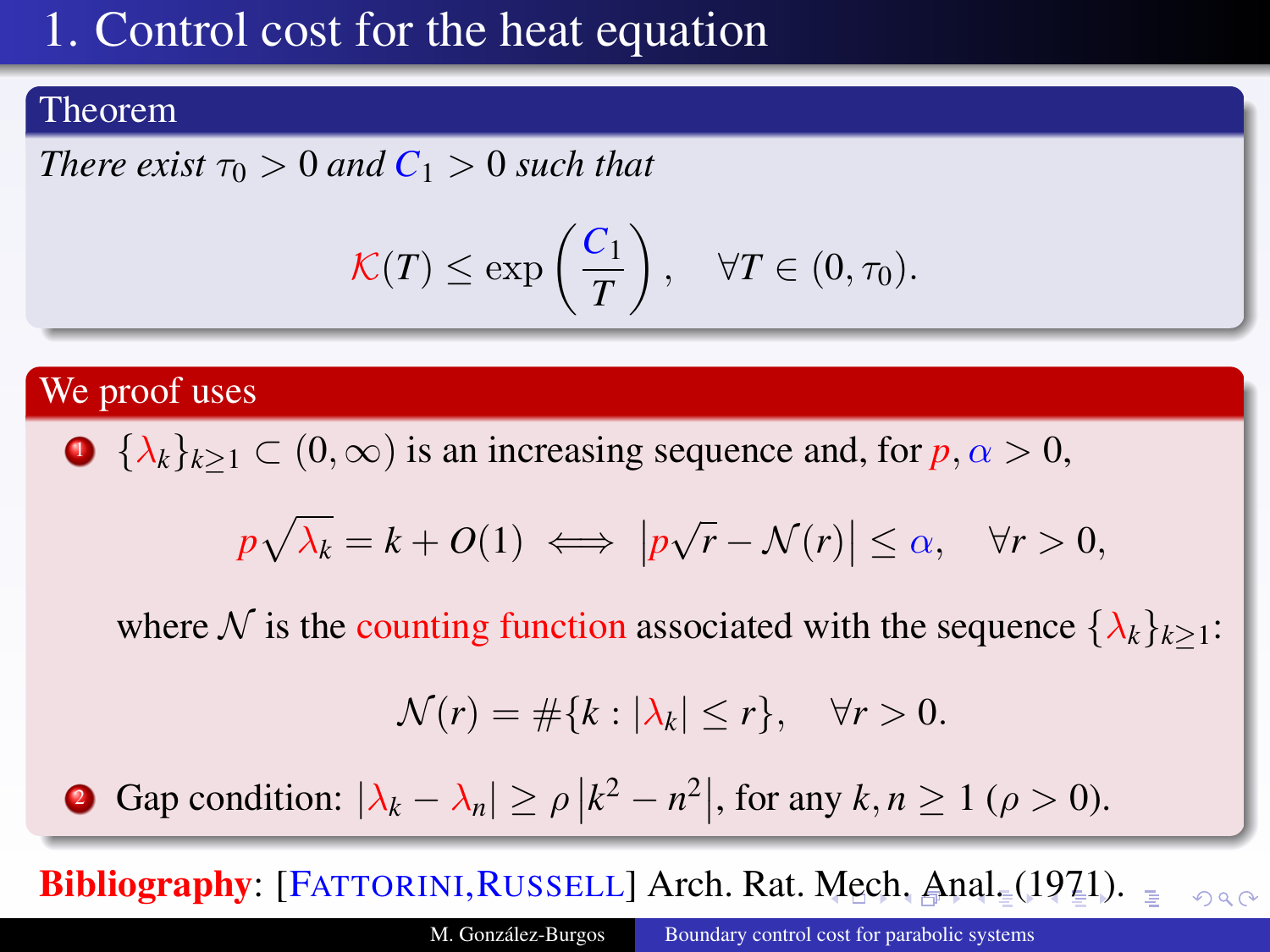### <span id="page-17-0"></span>Some generalizations:

- **1** The complex case:  $\{\lambda_k\}_{k>1} \subset \mathbb{C}$ .
- <sup>2</sup> No gap condition and separation:

$$
\inf_{k,n\geq 1, k\neq n} \frac{|\lambda_k - \lambda_n|}{k^2 - n^2} = 0 \quad \text{and} \quad \boxed{\inf_{k,n\geq 1, k\neq n} |\lambda_k - \lambda_n| > 0.}
$$

<sup>3</sup> or condensation:

$$
\inf_{k,n\geq 1,k\neq n}|\lambda_k-\lambda_n|=0.
$$

4 17 18

 $2Q$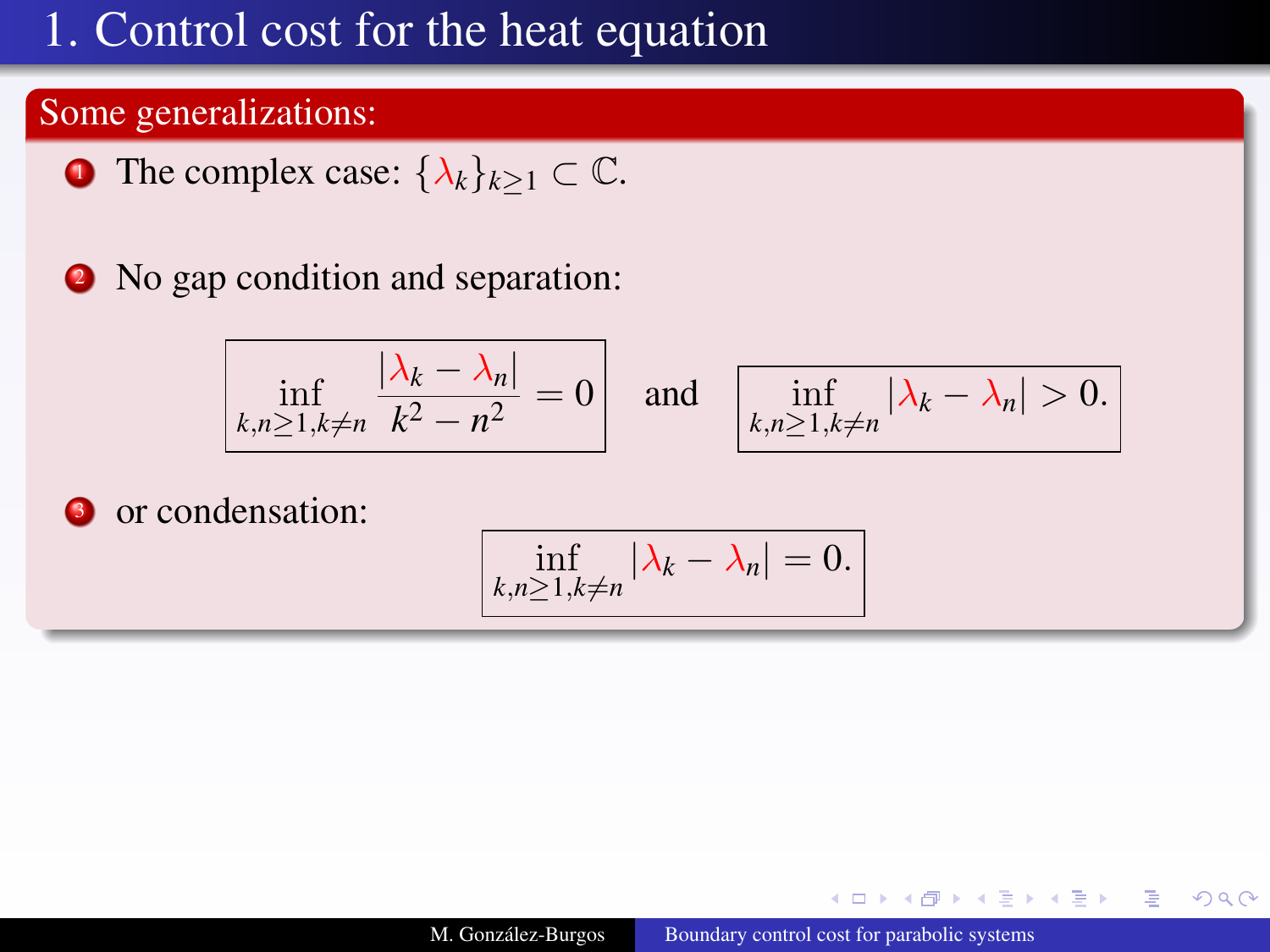# <span id="page-18-1"></span><span id="page-18-0"></span>[2.](#page-18-1) Complex spectrum without condensation

M. González-Burgos [Boundary control cost for parabolic systems](#page-0-0)

**伊 ▶ (王 )** 

つくい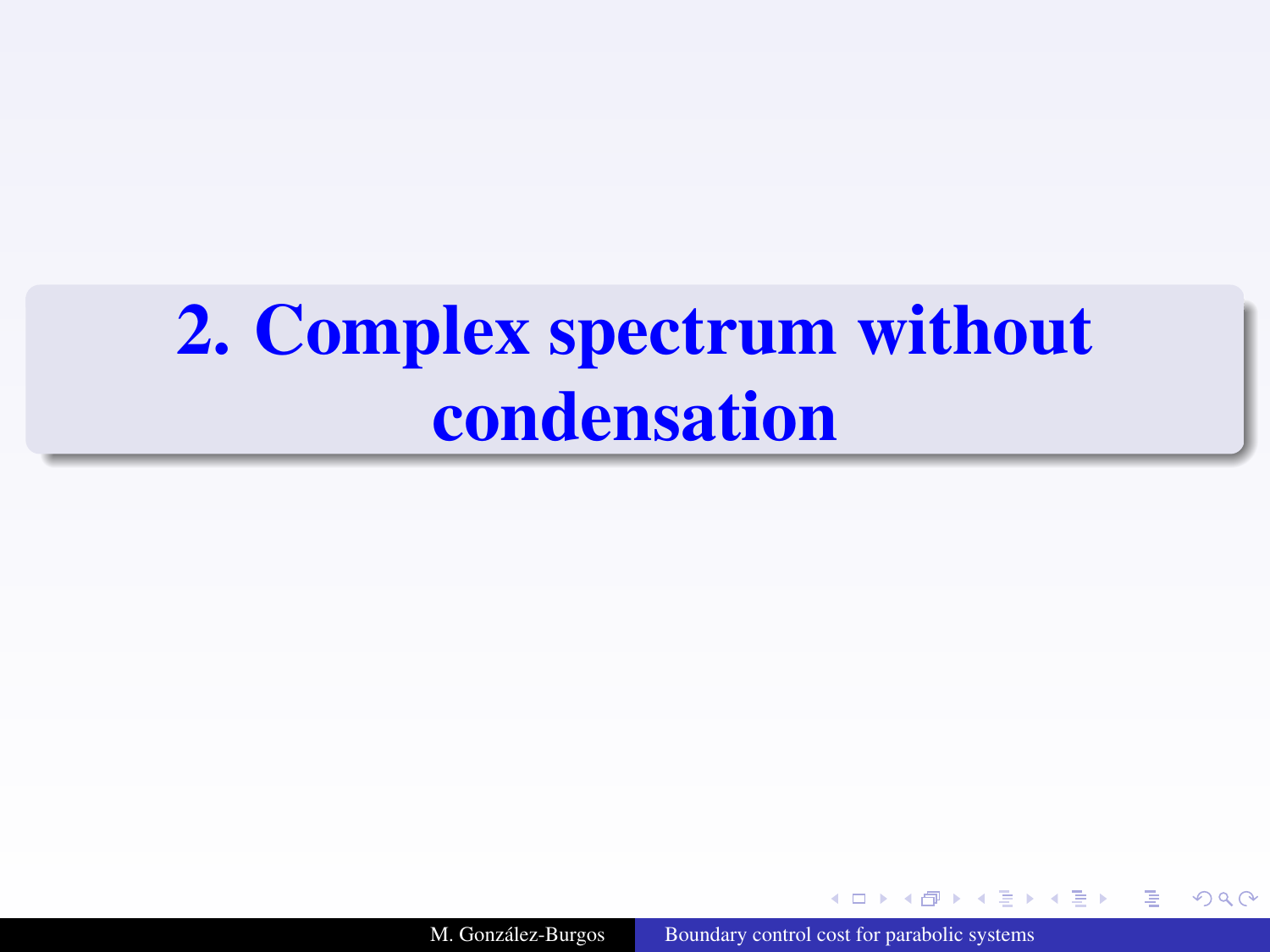Let us consider the  $2 \times 2$  linear reaction-diffusion system:

<span id="page-19-0"></span>(2) 
$$
\begin{cases} y_t - y_{xx} + Ay = 0 & \text{in } Q = (0, \pi) \times (0, T), \\ y(0, \cdot) = Bv, & y(\pi, \cdot) = 0 \text{ on } (0, T), \\ y(\cdot, 0) = y_0, & \text{in } (0, \pi), \end{cases}
$$

Here  $y = (y_1, y_2)^t$ ,  $y_0 \in H^{-1}(0, \pi; \mathbb{R}^2)$ ,  $v \in L^2(0, T)$  and

$$
A = \left(\begin{array}{cc} 0 & 1 \\ -1 & 0 \end{array}\right), B = \left(\begin{array}{c} 0 \\ 1 \end{array}\right).
$$

#### Existence and uniqueness

For any  $y_0 \in H^{-1}(0, \pi; \mathbb{R}^2)$  and  $v \in L^2(0, T)$ , system [\(3\)](#page-39-0) has a unique solution  $y \in L^2(Q_T) \cap C^0([0,T]; H^{-1}(0,\pi;\mathbb{R}^2))$  defined by transposition.

つくい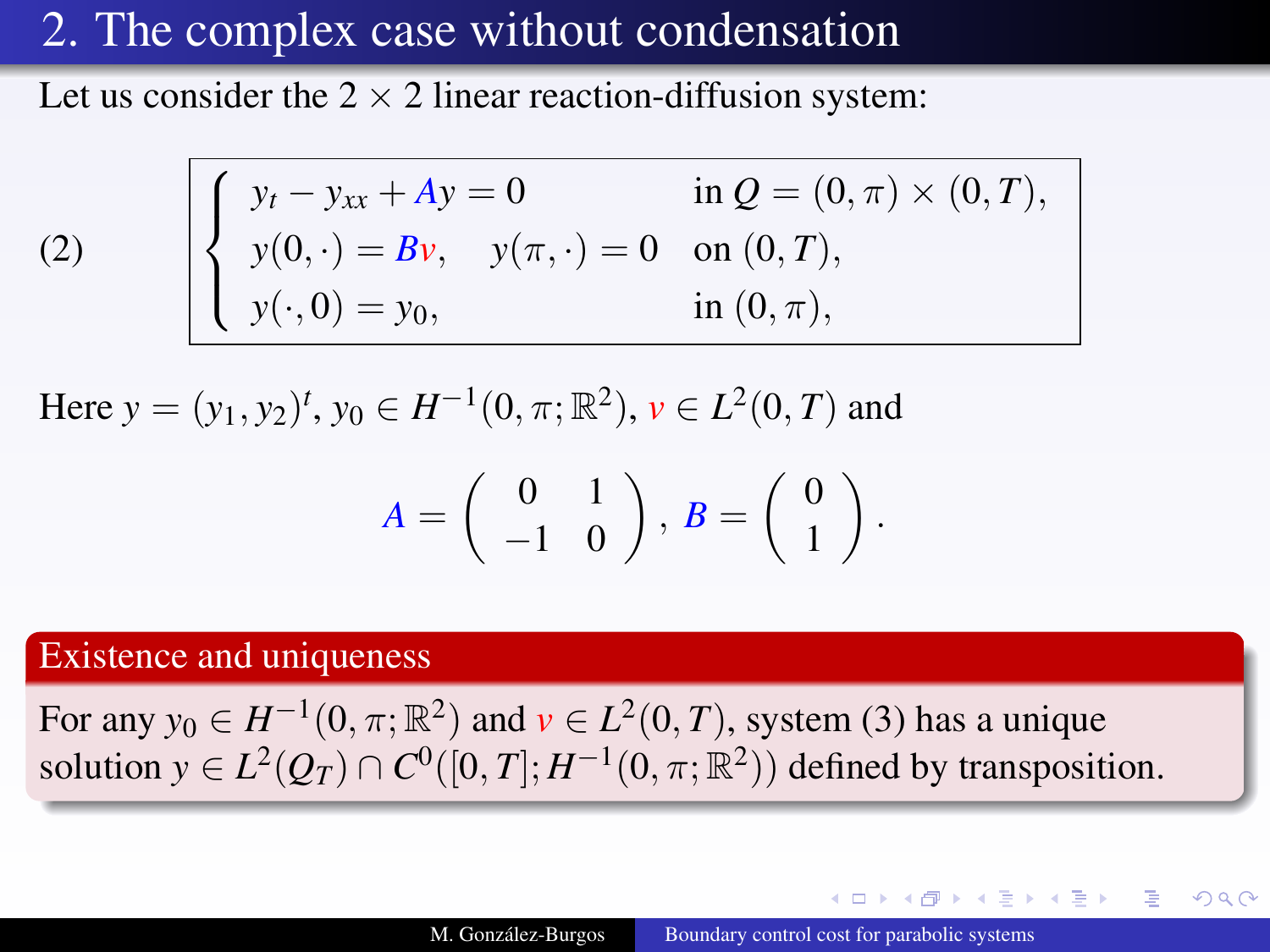[\(2\)](#page-19-0)

$$
\begin{cases}\ny_t - y_{xx} + Ay = 0 & \text{in } Q = (0, \pi) \times (0, T), \\
y(0, \cdot) = Bv, \quad y(\pi, \cdot) = 0 & \text{on } (0, T), \\
y(\cdot, 0) = y_0, & \text{in } (0, \pi),\n\end{cases}
$$

$$
A = \left(\begin{array}{cc} 0 & 1 \\ -1 & 0 \end{array}\right), B = \left(\begin{array}{c} 0 \\ 1 \end{array}\right).
$$

$$
\bullet \ \sigma(-\partial_{xx}Id + A) = \{n^2 \pm i\}_{n \ge 1} := \{\lambda_k\}_{k \ge 1} (\lambda_{2n-1} = n^2 - i, \lambda_{2n} = n^2 + i, \forall n \ge 1).
$$

• 
$$
\{\Phi_k\}
$$
 a Riesz basis of  $H^{-1}(0, \pi; \mathbb{C}^2)$  ( $\Phi_k$  eigenfunctions of   
 $[-\partial_{xx}Id + A]$ ).

$$
\inf_{k,n\geq 1, k\neq n} \frac{|\lambda_k - \lambda_n|}{k^2 - n^2} = 0
$$
 and 
$$
\inf_{k,n\geq 1, k\neq n} |\lambda_k - \lambda_n| > 0
$$
.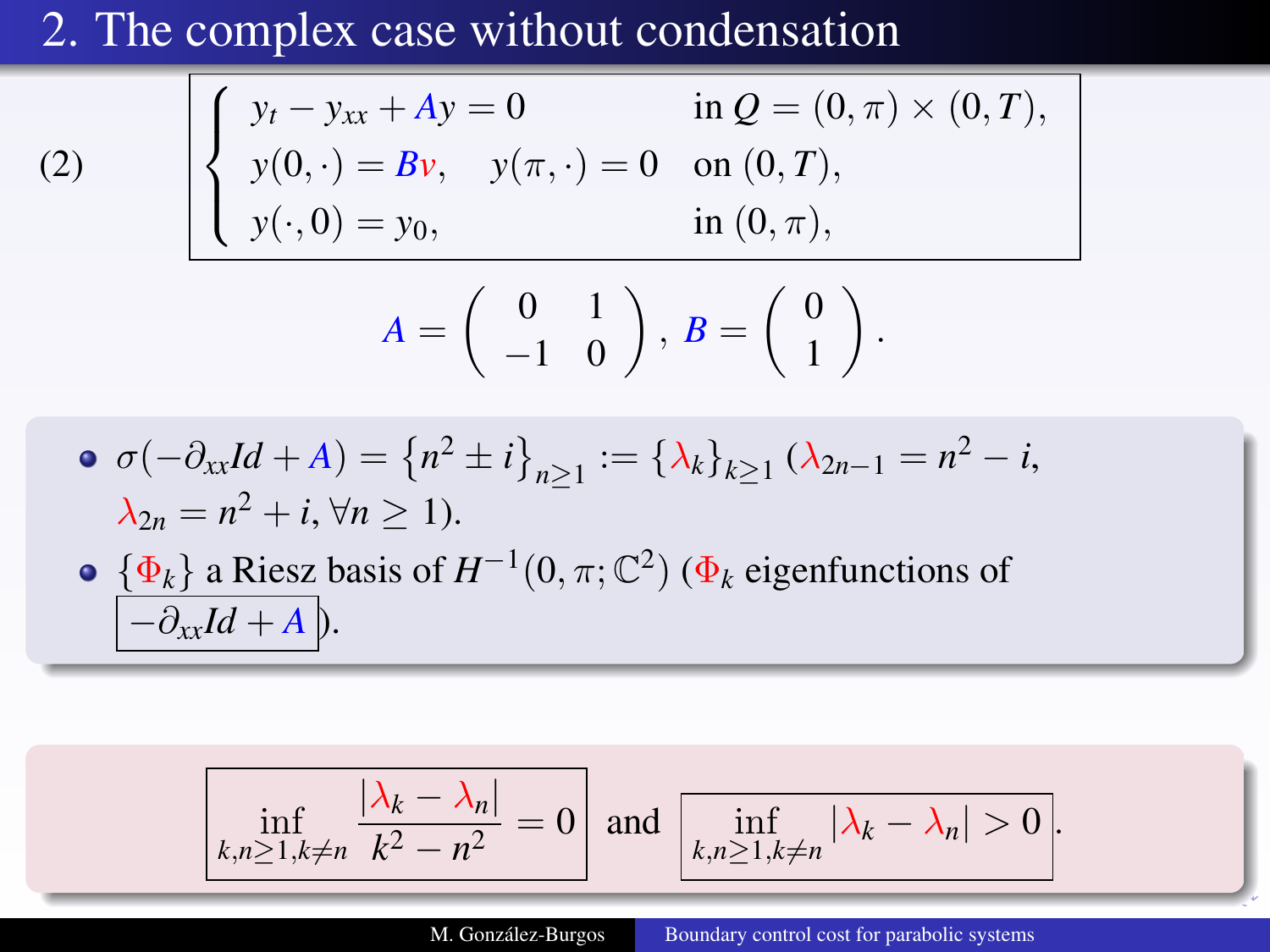### The moment problem

Given 
$$
\{c_k\}_{k\geq 1} \subset \mathbb{C}
$$
 satisfying  $\left[\sum_{k\geq 1} |c_k|^2 \leq C ||y_0||_{H^{-1}(0,\pi;\mathbb{R}^2)}\right]$ , find

 $\nu \in L^2(0,T;\mathbb{C})$  s.t.

$$
\int_0^T v(T-t)e^{-\overline{\lambda}_k t} dt = c_k e^{-\overline{\lambda}_k T}, \quad \forall k \ge 1.
$$

**K ロ ト K 伊 ト K ヨ ト** 

つへへ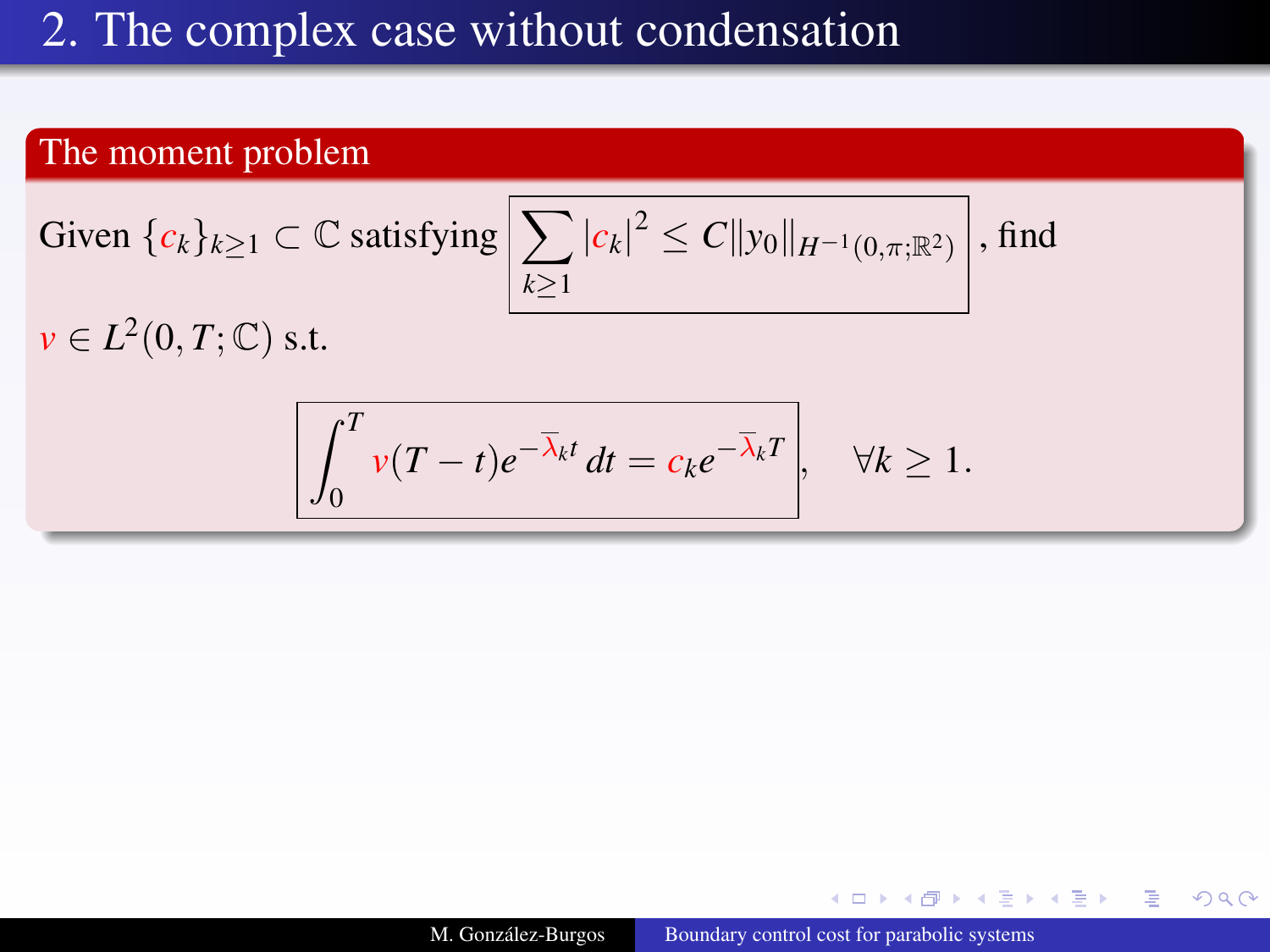#### Assumptions (existence)

$$
\begin{cases} \lambda_k \neq \lambda_n, & \forall k, n \in \mathbb{N} : k \neq n, \\ \sum_{k \geq 1} \frac{1}{|\lambda_k|} < \infty; \quad \Re(\lambda_k) \geq \delta |\lambda_k|, & \forall k \geq 1. \end{cases}
$$

The previous assumptions imply the set  $\left\{e^{-\lambda_k t}\right\}_{k\geq 1} \subset L^2(0,T;\mathbb{C})$  is **minimal** (linearly independent) and:

### Theorem (Existence)

Under the previous assumptions,  $\left\{e^{-\lambda_k t}\right\}_{k\geq 1} \subset L^2(0,T;\mathbb{C})$  admits a *biorthogonal family*  $\left\{ q_k \right\}_{k \geq 1}$  *in*  $L^2(0,T;\mathbb{C})$ *.* 

[FATTORINI,RUSSELL] Arch. Rat. Mech. Anal. (1971). [AMMAR KHODJA, BENABDALLAH, G.-B., DE TERESA] J. Math. Pures Appl. (9) 96 (2011).

すロト (御) すきとすきとく

 $2Q$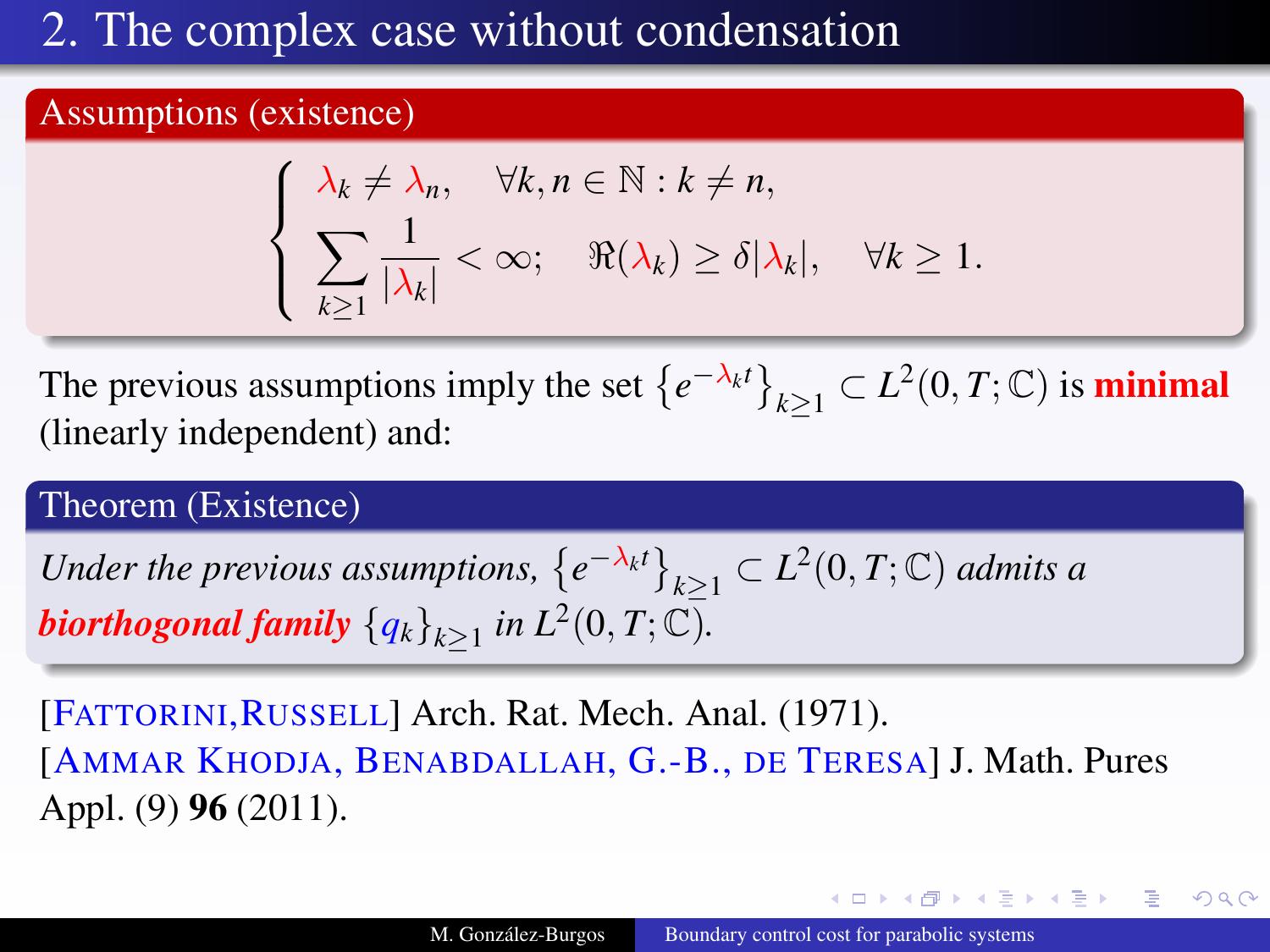#### The moment problem

Given 
$$
\{c_k\}_{k\geq 1} \subset \mathbb{C}
$$
 satisfying  $\left| \sum_{k\geq 1} |c_k|^2 \leq C ||y_0||_{H^{-1}(0,\pi;\mathbb{R}^2)} \right|$ , find  $v \in L^2(0,T;\mathbb{C})$  s.t.

$$
\int_0^T v(T-t)e^{-\overline{\lambda}_k t} dt = c_k e^{-\overline{\lambda}_k T}, \quad \forall k \ge 1.
$$

Again, a formal solution to the previous problem is *v* given by:

$$
v(T-t) = \sum_{k\geq 1} c_k e^{-\overline{\lambda}_k T} q_k(t).
$$

Question:  $v \in L^2(0, T; \mathbb{C})$ ?, i.e., is the previous series convergent in  $L^2(0, T; \mathbb{C})$ ? In general, it does not (*T* must be large enough).

 $2Q$ 

 $\mathcal{A} \leftarrow \mathcal{A} \cup \mathcal{A} \cup \mathcal{A} \cup \mathcal{A} \cup \mathcal{A} \cup \mathcal{A}$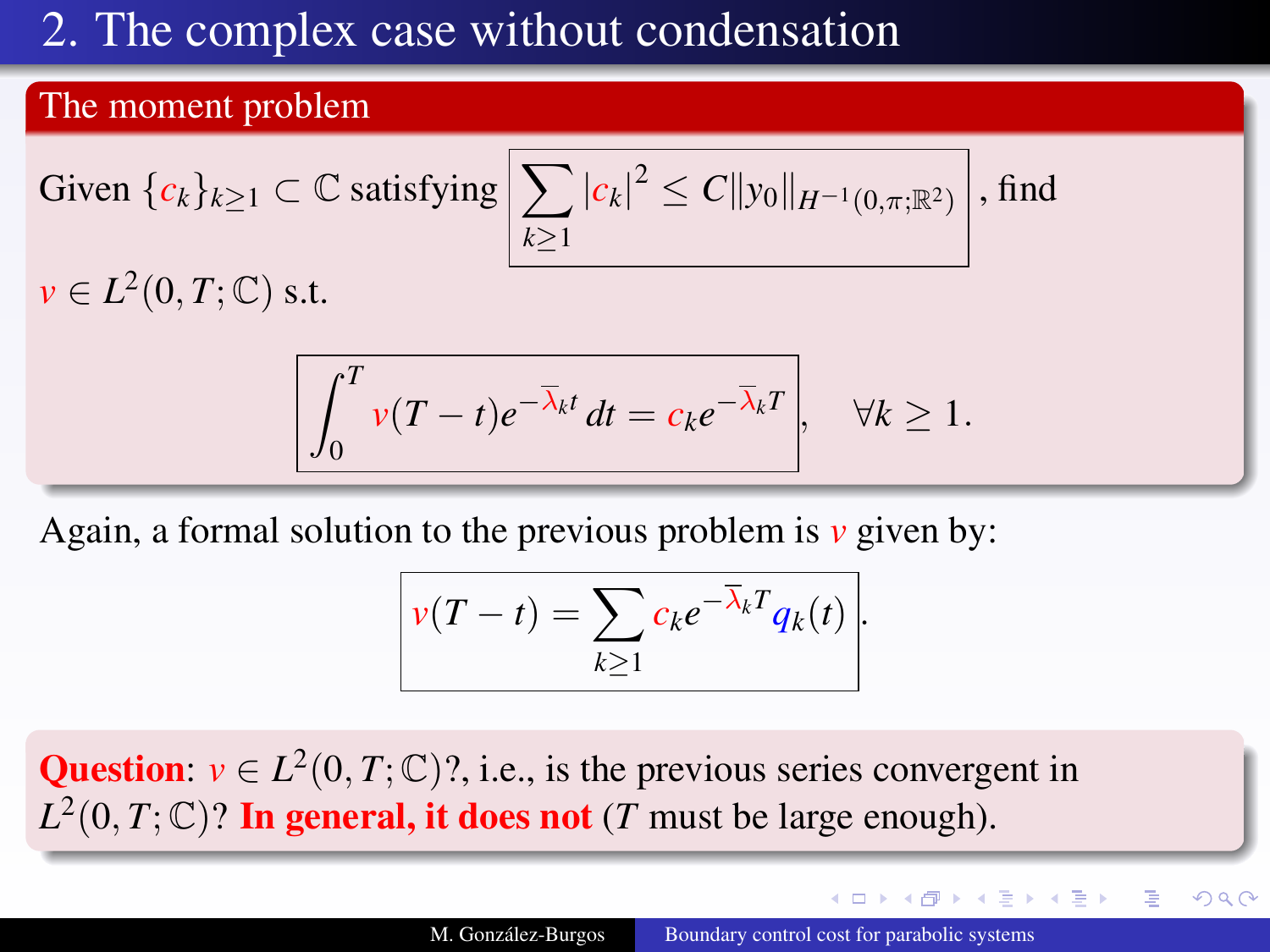### Assumptions (estimates)

$$
\{\lambda_k\}_{k\geq 1} \subset \mathbb{C} \text{ such that } \lambda_k \neq \lambda_n, \quad \forall k, n \in \mathbb{N} : k \neq n,
$$
  
\n
$$
\bullet \quad \boxed{\Re(\lambda_k) > 0} \text{ and } \exists \beta \geq 0 \text{ s.t. } \boxed{\Im(\lambda_k) \leq \beta \sqrt{\Re(\lambda_k)}}, \forall k \geq 1.
$$
  
\n
$$
\bullet \quad \text{Gap condition without condensation: for some } \rho, q > 0,
$$
  
\n
$$
\begin{cases}\n|\lambda_k - \lambda_n| \geq \rho |k^2 - n^2|, & \forall k, n : |k - n| \geq q, \\
\inf_{k \neq n : |k - n| < q} |\lambda_k - \lambda_n| > 0.\n\end{cases}
$$

**3** For some  $p, \alpha > 0$ ,

$$
|p\sqrt{r}-\mathcal{N}(r)|\leq \alpha, \quad \forall r>0,
$$

where N is the counting function associated with the sequence  $\{\lambda_k\}_{k\geq 1}$ :

$$
\mathcal{N}(r) = \#\{k : |\lambda_k| \le r\}, \quad \forall r > 0.
$$

 $QQ$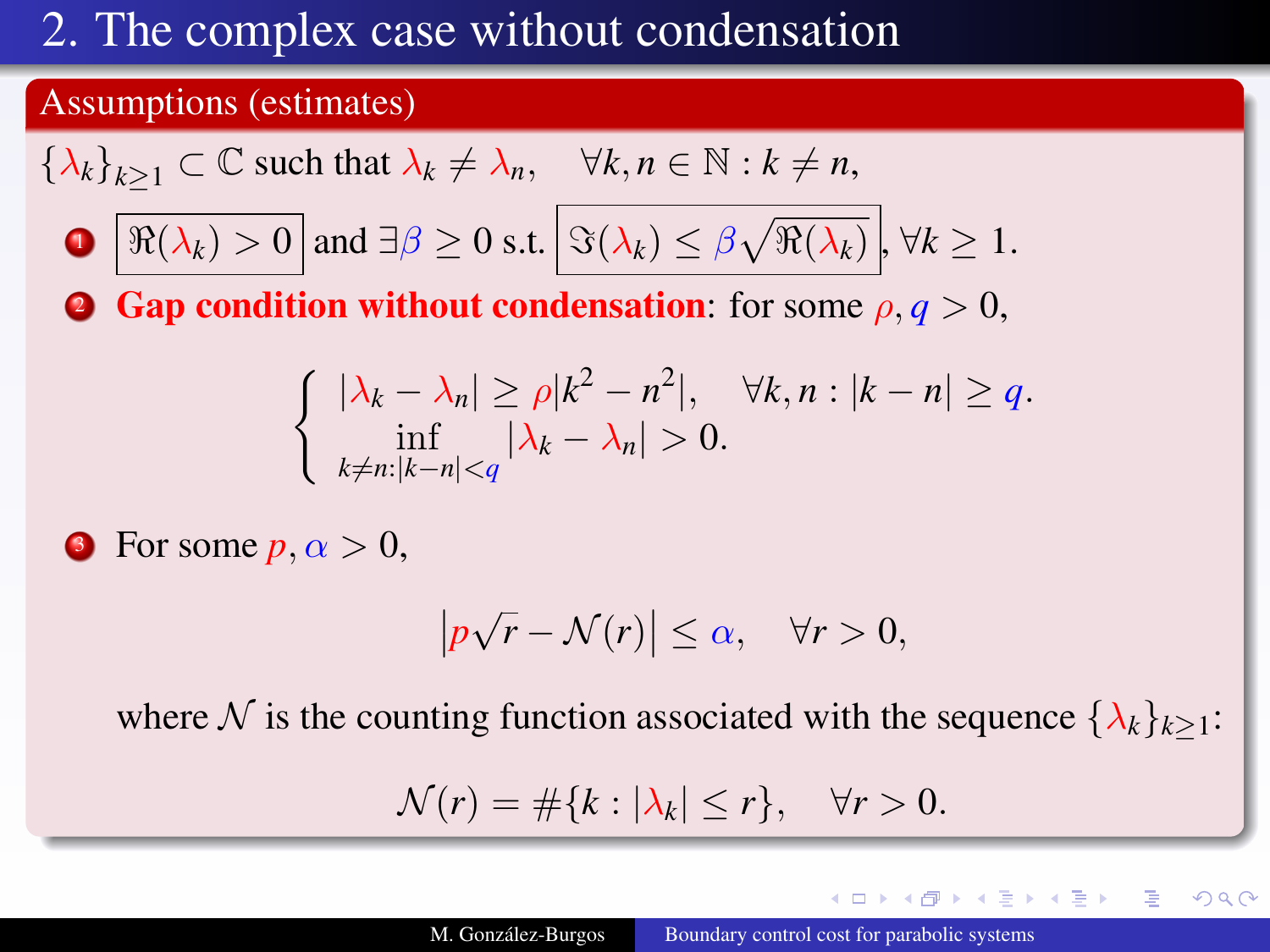Under the previous assumptions, one has:

Theorem (Explicit estimates w.r.t. *T* and *k*)

*There exist*  $\tau_0 > 0$  *and*  $C > 0$  *such that, if*  $T \in (0, \tau_0)$ *, one has* 

$$
||q_k||_{L^2(0,T;\mathbb{C})} \leq Ce^{C\sqrt{\Re(\lambda_k)}}e^{C/T}, \quad \forall k \geq 1.
$$

[BENABDALLAH, BOYER, G.-B., OLIVE], SIAM J. Control Optim. 52 (2014), no. 5, 2970–3001.

Reasoning as before, it is not difficult to see that

$$
v(T-t) = \sum_{k\geq 1} c_k e^{-\overline{\lambda}_k T} q_k(t) \in L^2(0,T;\mathbb{C})
$$

and there exists  $C_1 > 0$  such that

$$
\|\nu\|_{L^2(0,T;\mathbb C)} \leq \exp\left(\frac{C_1}{T}\right) \left(\sum_{k\geq 1} |c_k|^2\right)^2, \quad \forall T \in (0,\tau_0).
$$

M. González-Burgos [Boundary control cost for parabolic systems](#page-0-0)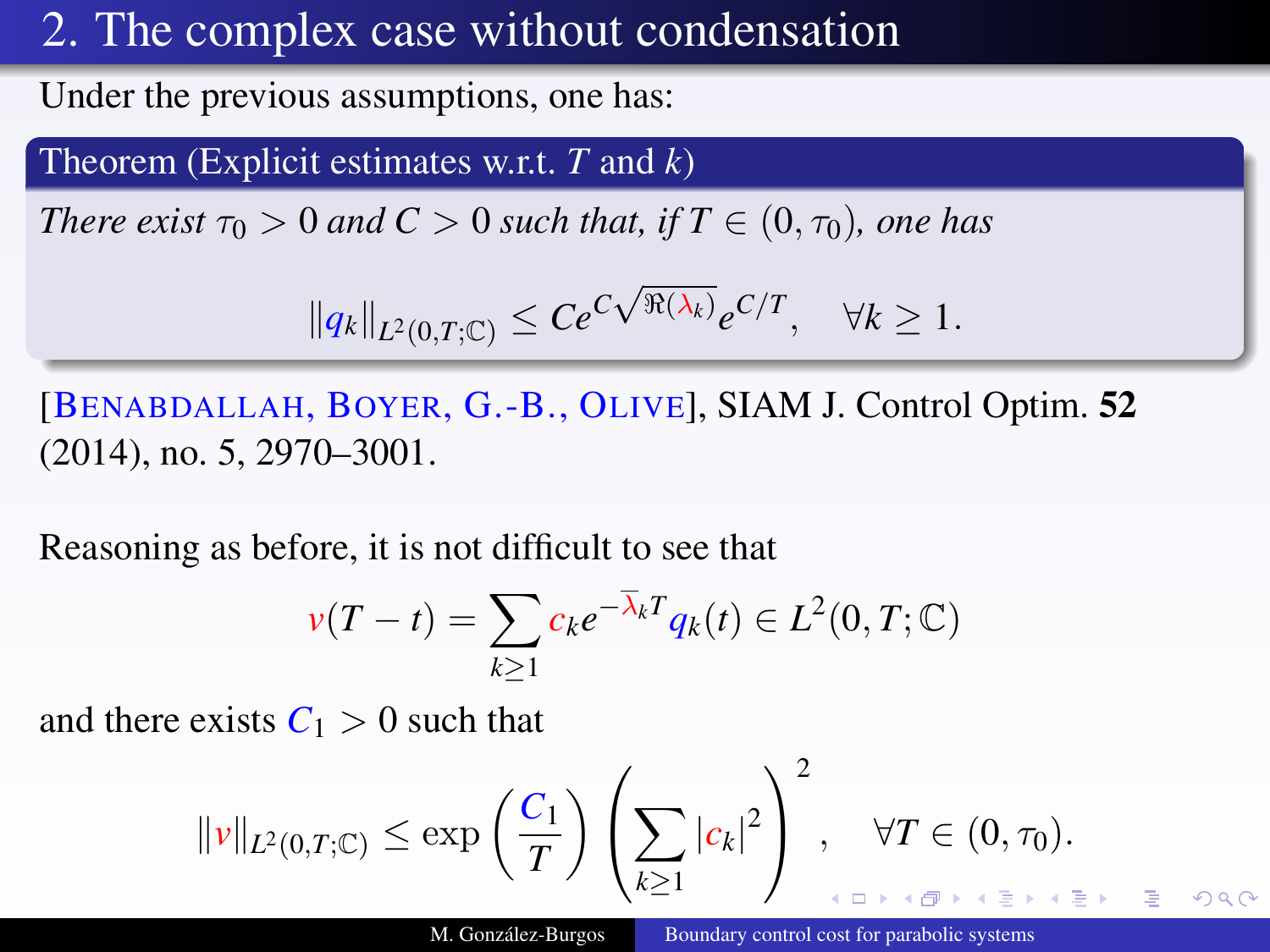In particular,

(2) 
$$
\begin{cases} y_t - y_{xx} + A_1 y = 0 & \text{in } Q = (0, \pi) \times (0, T), \\ y(0, \cdot) = Bv, \quad y(\pi, \cdot) = 0 & \text{on } (0, T), \\ y(\cdot, 0) = y_0, & \text{in } (0, \pi), \end{cases}
$$

$$
A_1=\left(\begin{array}{cc}0&1\\-1&0\end{array}\right),\ B=\left(\begin{array}{c}0\\1\end{array}\right).
$$

#### Theorem

*System* [\(2\)](#page-19-0) *is null controllable at any time*  $T > 0$  *and there exist*  $\tau_0 > 0$  *and*  $C_0 > 0$  *such that* 

$$
\mathcal{K}(T) \le \exp\left(\frac{C_0}{T}\right), \quad \forall T \in (0, \tau_0).
$$

4 17 18

 $A\rightarrow A$ 

 $QQ$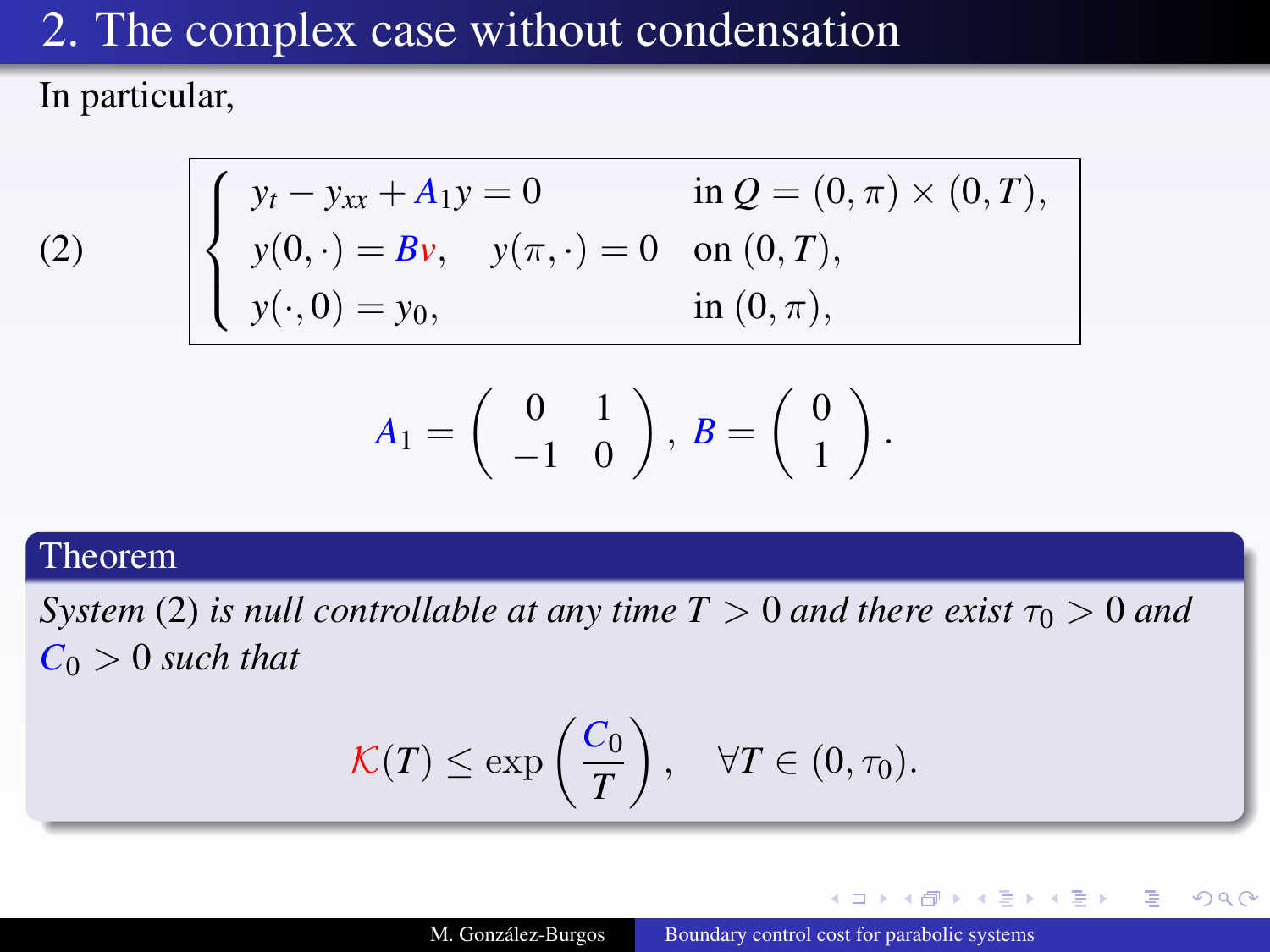### Remark

When the sequence  $\{\lambda_k\}_{k>1} \subset \mathbb{C}$  satisfies

$$
\begin{cases} \lambda_k \neq \lambda_n, & \forall k, n \in \mathbb{N} : k \neq n, \\ \sum_{k \geq 1} \frac{1}{|\lambda_k|} < \infty; \quad \Re(\lambda_k) \geq \delta |\lambda_k|, & \forall k \geq 1. \end{cases}
$$

and condition

$$
\inf_{k \neq n: |k - n| < q} |\lambda_k - \lambda_n| = 0
$$

the corresponding null controllability problem develops a **minimal time** of control:

" $\exists T_0 \in [0,\infty]$  s.t. the system is not null controllable if  $T < T_0$  and is null controllable if  $T > T_0$ ."

AMMAR KHODJA, BENABDALLAH, G.-B., DE TERESA, J. Funct. Anal. 267 (2014).  $QQ$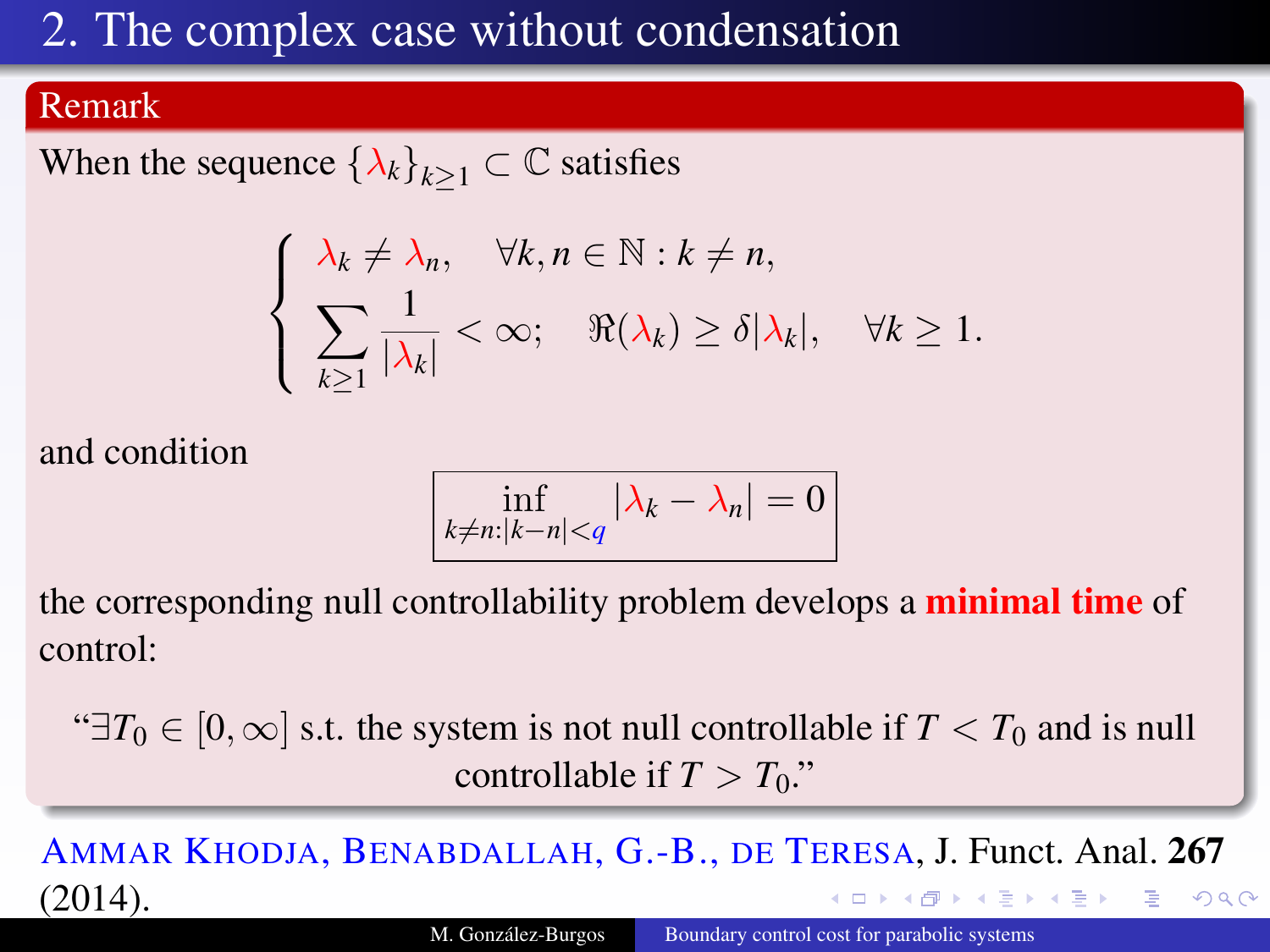<span id="page-28-1"></span><span id="page-28-0"></span>[3.](#page-28-1) Complex spectrum with condensation: the main result

M. González-Burgos [Boundary control cost for parabolic systems](#page-0-0)

n a G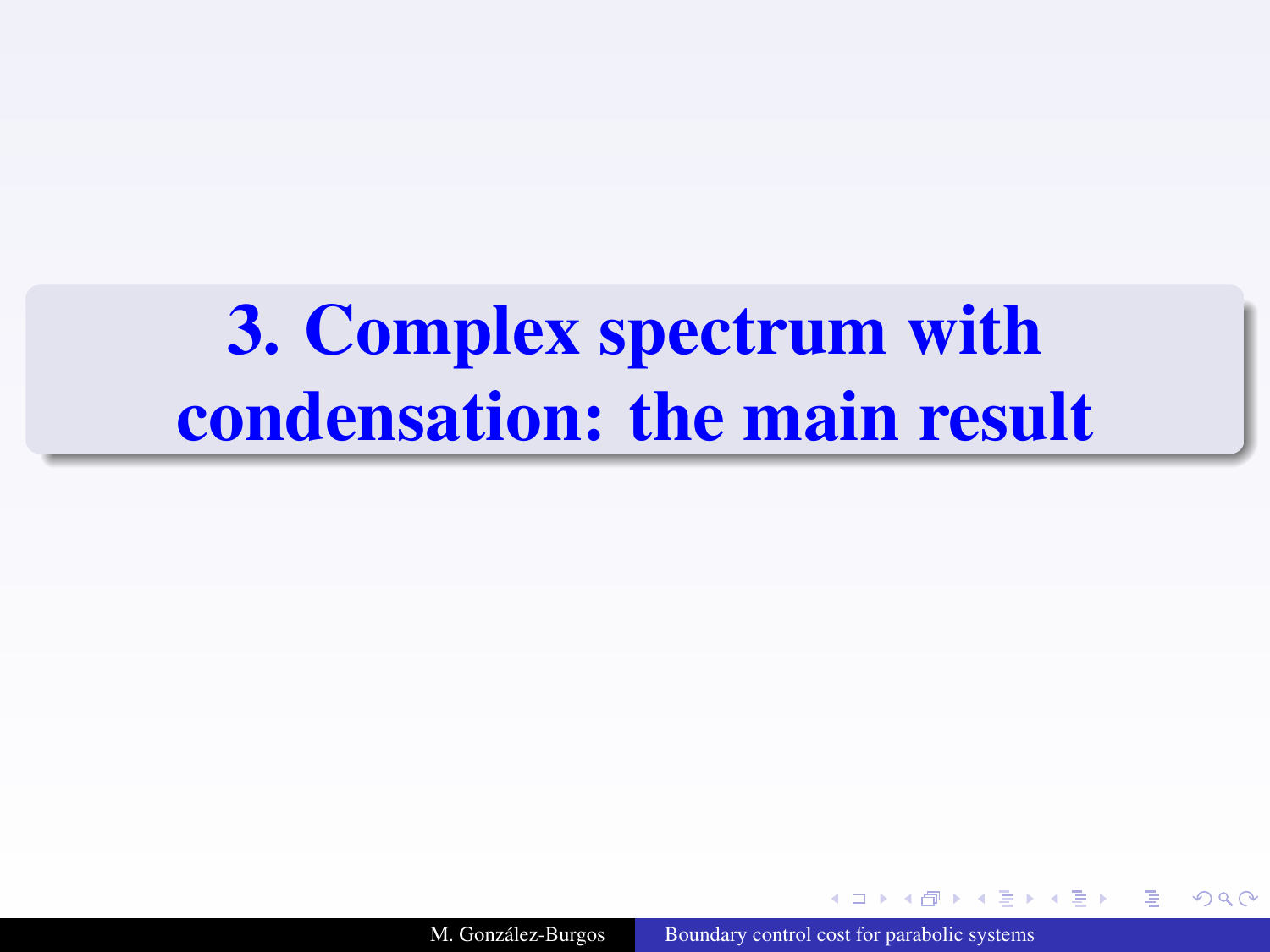<span id="page-29-0"></span>Assume *L* is the generator of a *C* <sup>0</sup>−semigroup of contractions on a complex Hilbert space *H* s. t.

- $\sigma(L) = \Lambda = {\lambda_k}_{k\geq 1} \subset \mathbb{C}$  and  $\lambda_k \neq \lambda_n$  for  $k \neq n$ ,
- the sequence of eigenfunctions  $\{\Phi_k\}_{k\geq 1}$  forms a Riesz basis of *H*.

### Assumptions on

$$
\begin{cases} \lambda_k \neq \lambda_n, & \forall k, n \in \mathbb{N} : k \neq n, \\ \sum_{k \geq 1} \frac{1}{|\lambda_k|} < \infty; \quad \Re(\lambda_k) \geq \delta |\lambda_k|, & \forall k \geq 1. \end{cases}
$$

つくい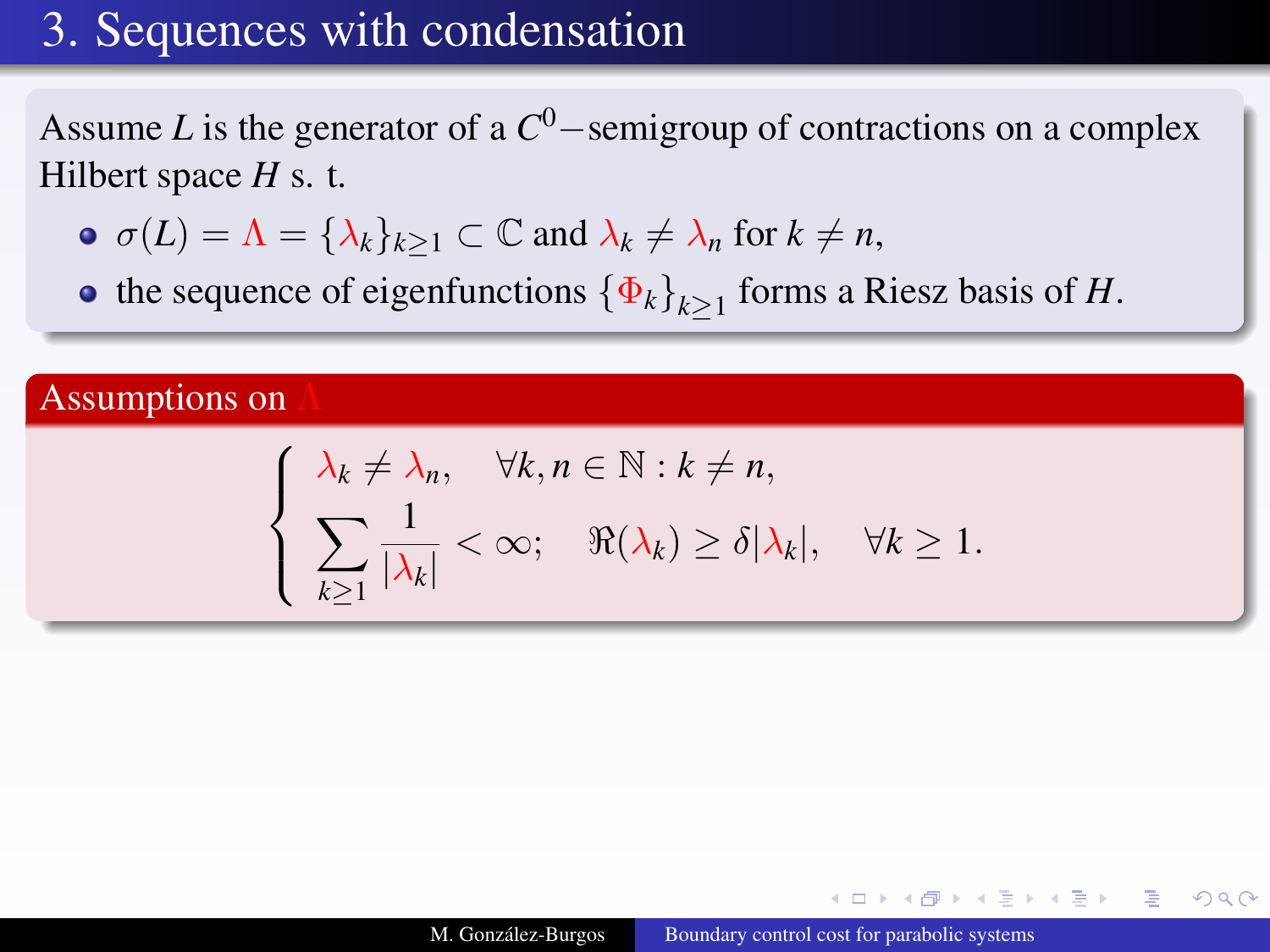#### <span id="page-30-0"></span>Assumptions on

$$
\begin{cases} \lambda_k \neq \lambda_n, & \forall k, n \in \mathbb{N} : k \neq n, \\ \sum_{k \geq 1} \frac{1}{|\lambda_k|} < \infty; \quad \Re(\lambda_k) \geq \delta |\lambda_k|, & \forall k \geq 1. \end{cases}
$$

#### Theorem

*Fix*  $T > 0$ . Then  $\left\{e^{-\lambda_k t}\right\}_{k \geq 1} \subset L^2(0,T;\mathbb{C})$  *admits a biorthogonal family*  ${q_k}_{k\geq1}$  *in L*<sup>2</sup>(0, *T*; C) *satisfying: for any*  $\varepsilon > 0$ ,  $\exists C_{1,\varepsilon,T}$ ,  $C_{2,\varepsilon,T} > 0$  *s.t.* 

$$
C_{1,\varepsilon,T}\frac{e^{-\varepsilon\Re(\lambda_k)}}{|E'(\lambda_k)|}\leq \|q_k\|_{L^2(0,T;\mathbb C)}\leq C_{2,\varepsilon,T}\frac{e^{\varepsilon\Re(\lambda_k)}}{|E'(\lambda_k)|},\quad \forall k\geq 1,
$$

*where E*(*z*) *is the interpolating function:*

$$
E(z) = \prod_{k=1}^{\infty} \left(1 - \frac{z^2}{\lambda_k^2}\right), \quad E'(\lambda_k) = -\frac{2}{\lambda_k} \prod_{j \neq k}^{\infty} \left(1 - \frac{\lambda_k^2}{\lambda_j^2}\right)
$$

M. González-Burgos [Boundary control cost for parabolic systems](#page-0-0)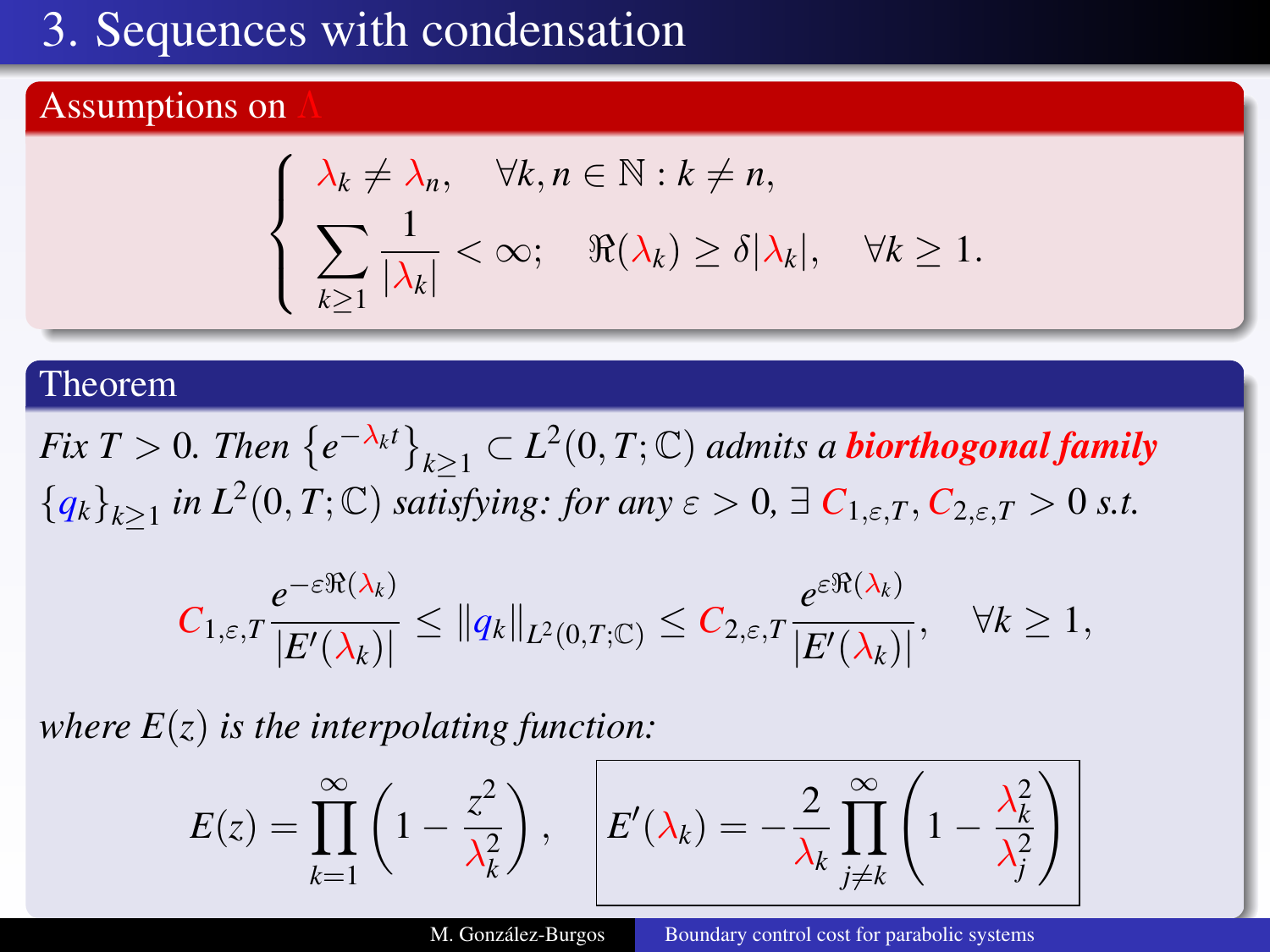### <span id="page-31-0"></span>Definition

The **index of condensation** of  $\Lambda = {\lambda_k}_{k>1} \subset \mathbb{C}$  is:

$$
c(\Lambda) = \limsup_{k \to \infty} \frac{-\log |E'(\lambda_k)|}{\Re(\lambda_k)} \in [0, +\infty].
$$

$$
E'(\lambda_k) = -\frac{2}{\lambda_k} \prod_{j \neq k}^{\infty} \left(1 - \frac{\lambda_k^2}{\lambda_j^2}\right).
$$

AMMAR KHODJA, BENABDALLAH, G.-B., DE TERESA, J. Funct. Anal. 267  $(2014)$ ),

### Remark

The constants  $C_{1,\varepsilon,T}$  and  $C_{2,\varepsilon,T}$  depend on  $T > 0$ . The authors do not provide an explicit dependence of them with respect to *T* due to the method used: these inequalities are first obtained in  $L^2(0,\infty;\mathbb{C})$  and, then, proved in  $L^2(0,T;\mathbb{C})$  (*T*  $\in (0,\infty)$ ) after a contradiction argu[me](#page-30-0)[nt](#page-32-0)[.](#page-30-0)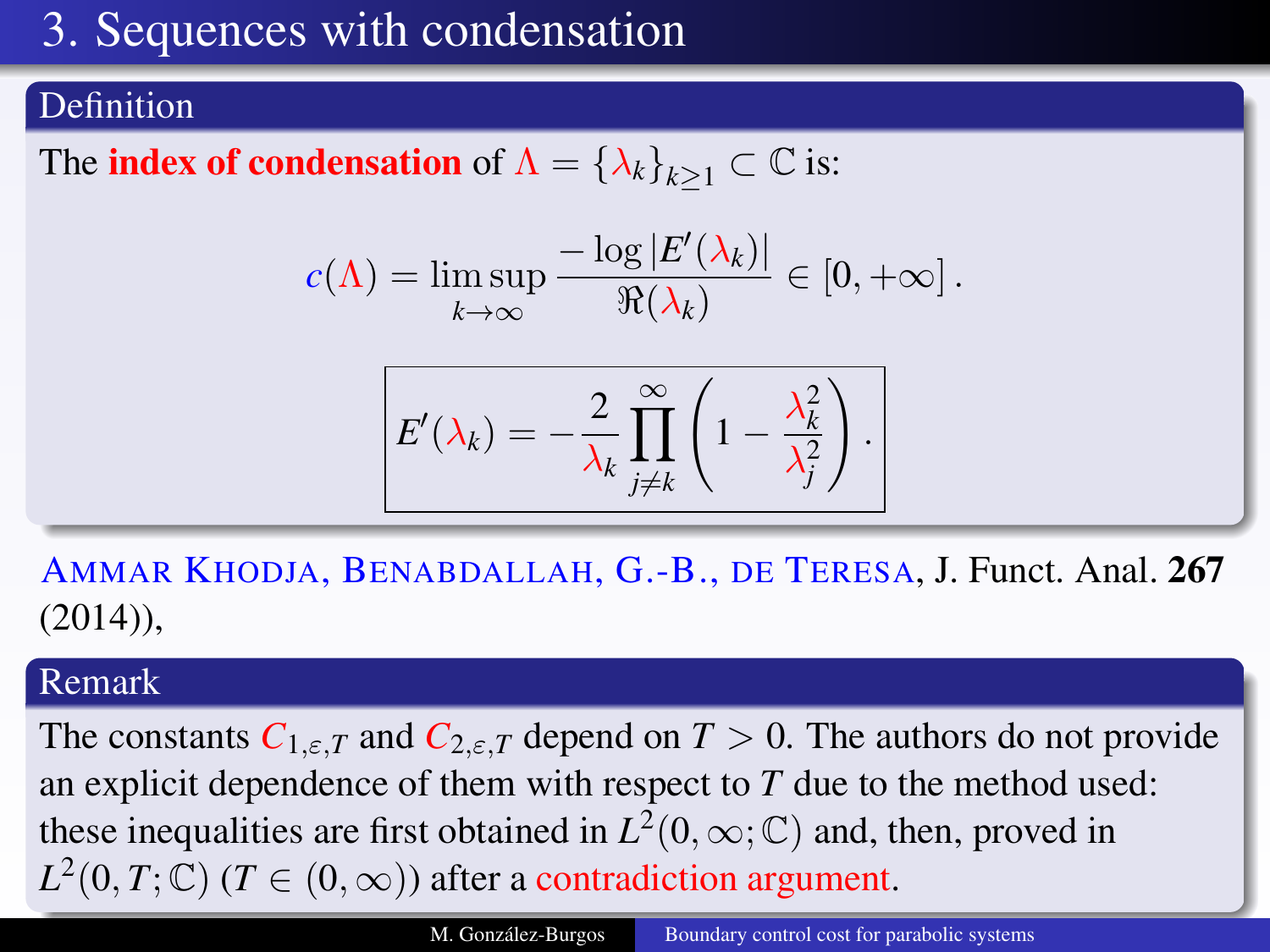### <span id="page-32-0"></span>The abstract moment problem

Given 
$$
\{c_k\}_{k\geq 1} \subset \mathbb{C}
$$
 satisfying  $\left| \sum_{k\geq 1} |c_k|^2 \leq C \right|$ , find  $v \in L^2(0, T; \mathbb{C})$  s.t.  

$$
\int_0^T v(T-t)e^{-\overline{\lambda}_k t} dt = c_k e^{-\overline{\lambda}_k T}, \quad \forall k \geq 1.
$$

### A consequence:

#### Theorem

*Under the previous assumptions, given*  $T > 0$ *, one has:* 

- $\bigcirc$  *If*  $T > c(\Lambda)$ , the previous moment problem has a solution  $\mathbf{v} \in L^2(0,T;\mathbb{C})$  *(positive null controllability result at time T).*
- **2** *Assume*  $T < c(\Lambda)$ *. Then, there exists*  ${c_k}_{k>1} \subset \mathbb{C}$  *satisfying*

 $\sum |c_k|^2 \le C$  such that the previous moment problem does not admit a *k*≥1

 $\overline{solution v \in L^2}(0,T;\mathbb{C})$  *(negative null controllability result at time T).*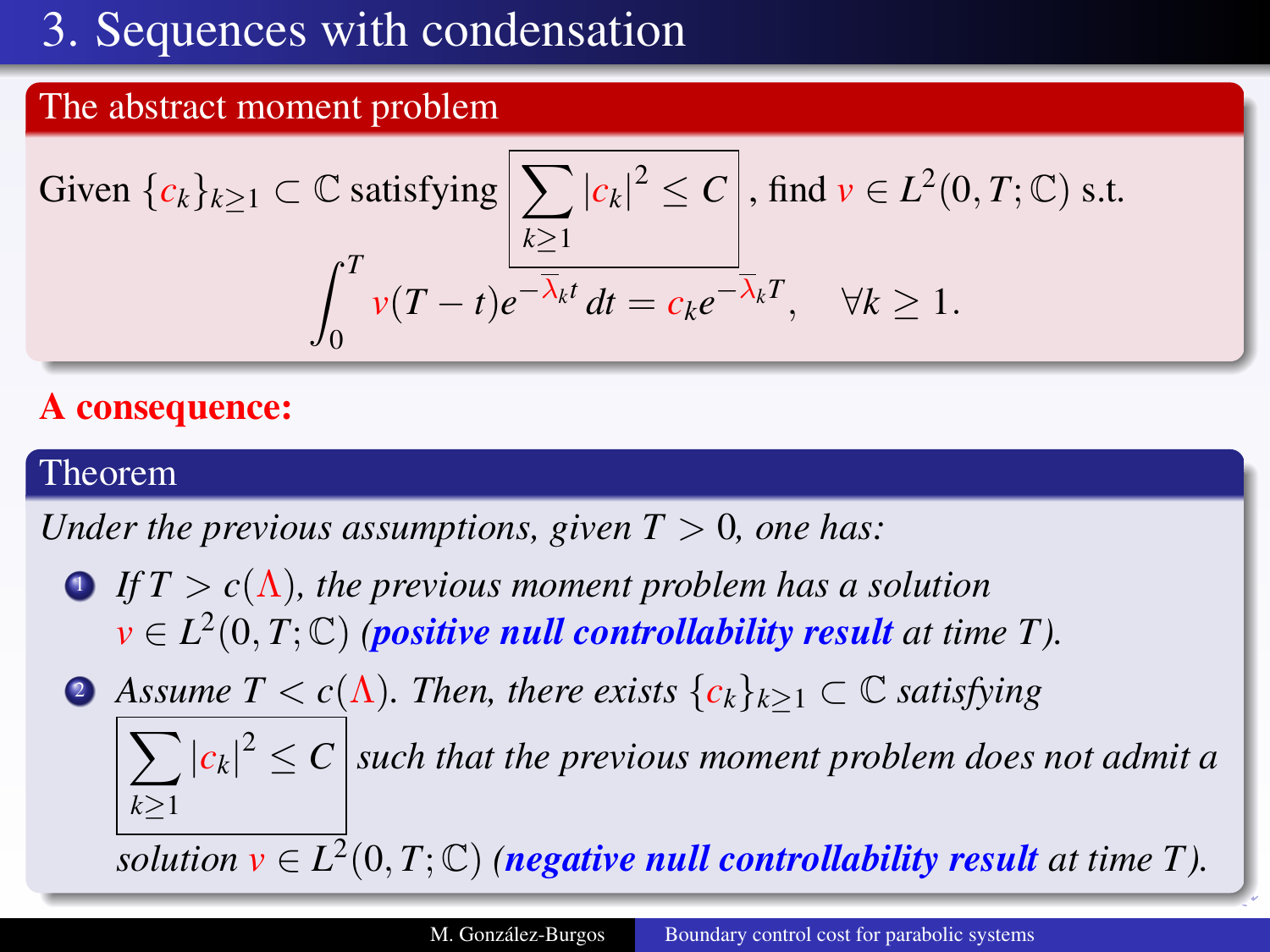**Control cost** when  $T > c(\Lambda)$  ???

### **Explicit estimates** of  $||q_k||_{L^2(0,T;\mathbb{C})}$  w.r.t. *T* and *k* ???

M. González-Burgos [Boundary control cost for parabolic systems](#page-0-0)

 $4.171.6$ 

 $A = 1$ 

 $QQ$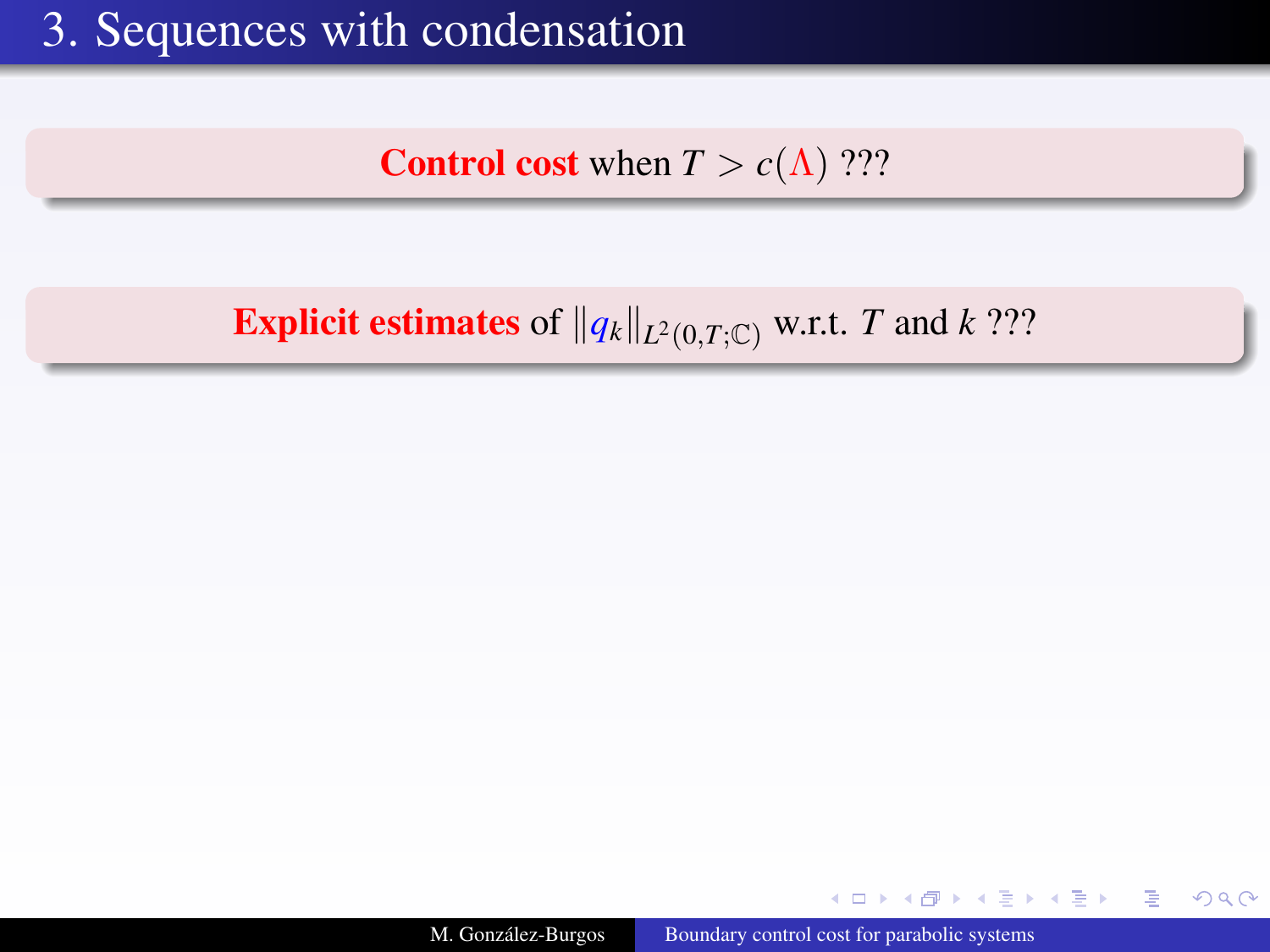Let us fix  $\{\lambda_k\}_{k>1} \subset \mathbb{C}$  such that  $\lambda_k \neq \lambda_n$  with  $k \neq n$  and

### Assumptions:

• 
$$
\Re(\lambda_k) > 0
$$
 and  $\Im(\lambda_k) \le \beta \sqrt{\Re(\lambda_k)}$ , for any  $k \ge 1$  ( $\beta \ge 0$ ).

 $\Theta$   $\exists \rho, q > 0$  such that

$$
|\lambda_k - \lambda_n| \ge \rho |k^2 - n^2|, \quad \forall k, n \ge 1 : |k - n| \ge q,
$$

$$
(\inf_{k \neq n: |k-n| < q} |\lambda_k - \lambda_n| \text{ could be zero}).
$$

 $\bigcirc$   $\exists p_1, p_2, \alpha > 0$  such that

$$
-\alpha + p_1 \sqrt{r} \le \mathcal{N}(r) \le \alpha + p_2 \sqrt{r}, \quad \forall r > 0,
$$

where N is the counting function associated with the sequence  $\{\lambda_k\}_{k\geq 1}$ :

$$
\mathcal{N}(r) = \#\{k : |\lambda_k| \le r\}, \quad \forall r > 0.
$$

イロト イ押 トイヨ トイヨ ト

 $2Q$ 

э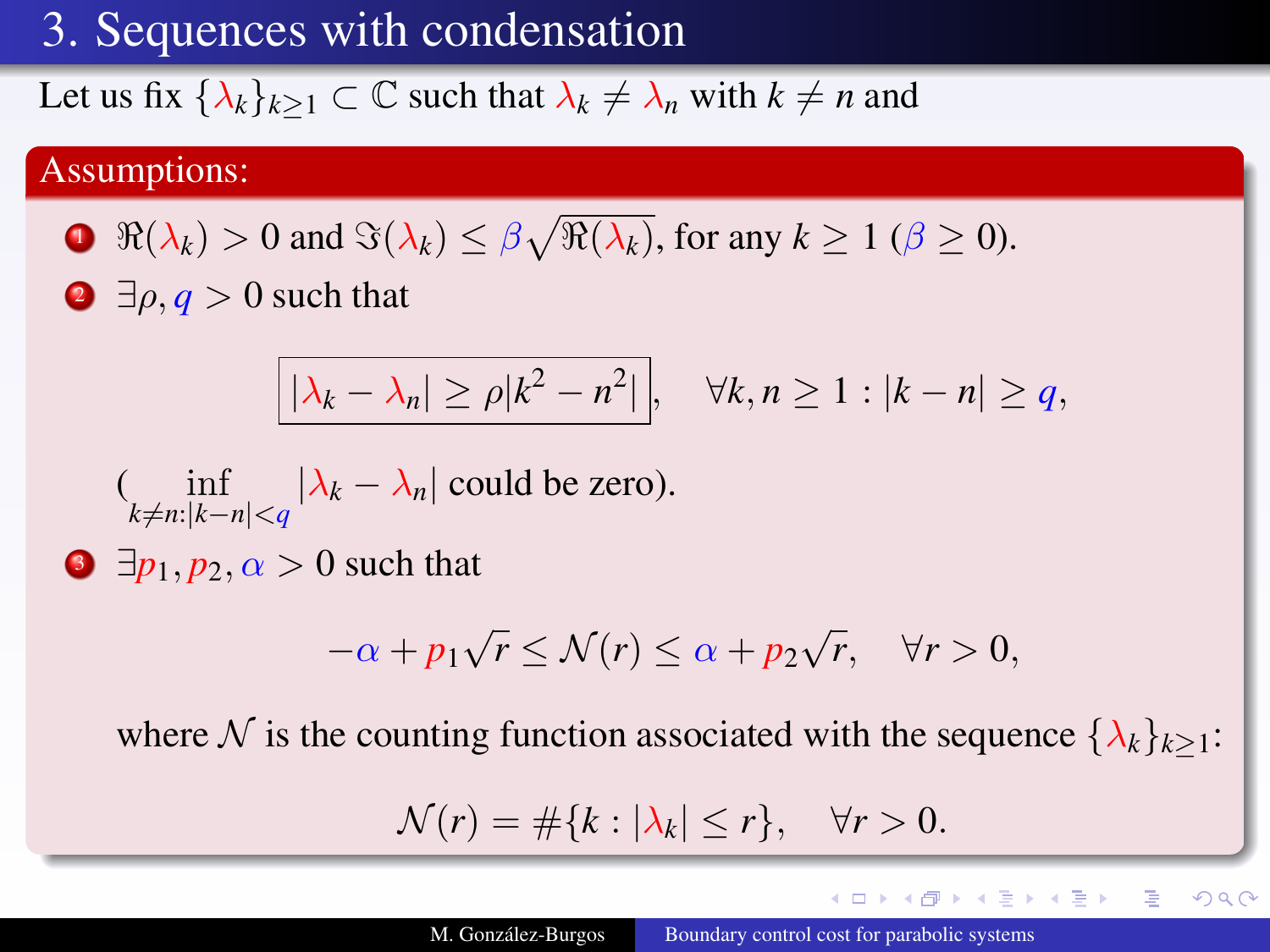The previous assumptions imply

$$
\sum_{k\geq 1} \frac{1}{|\lambda_k|} < \infty; \quad \Re(\lambda_k) \geq \delta |\lambda_k|, \quad \forall k \geq 1.
$$

Thus, the set  $\{e^{-\lambda_k t}\}_{k\geq 1} \subset L^2(0,T;\mathbb{C})$  is **minimal** and admits a biorthogonal family.

 $2Q$ 

 $A\rightarrow A$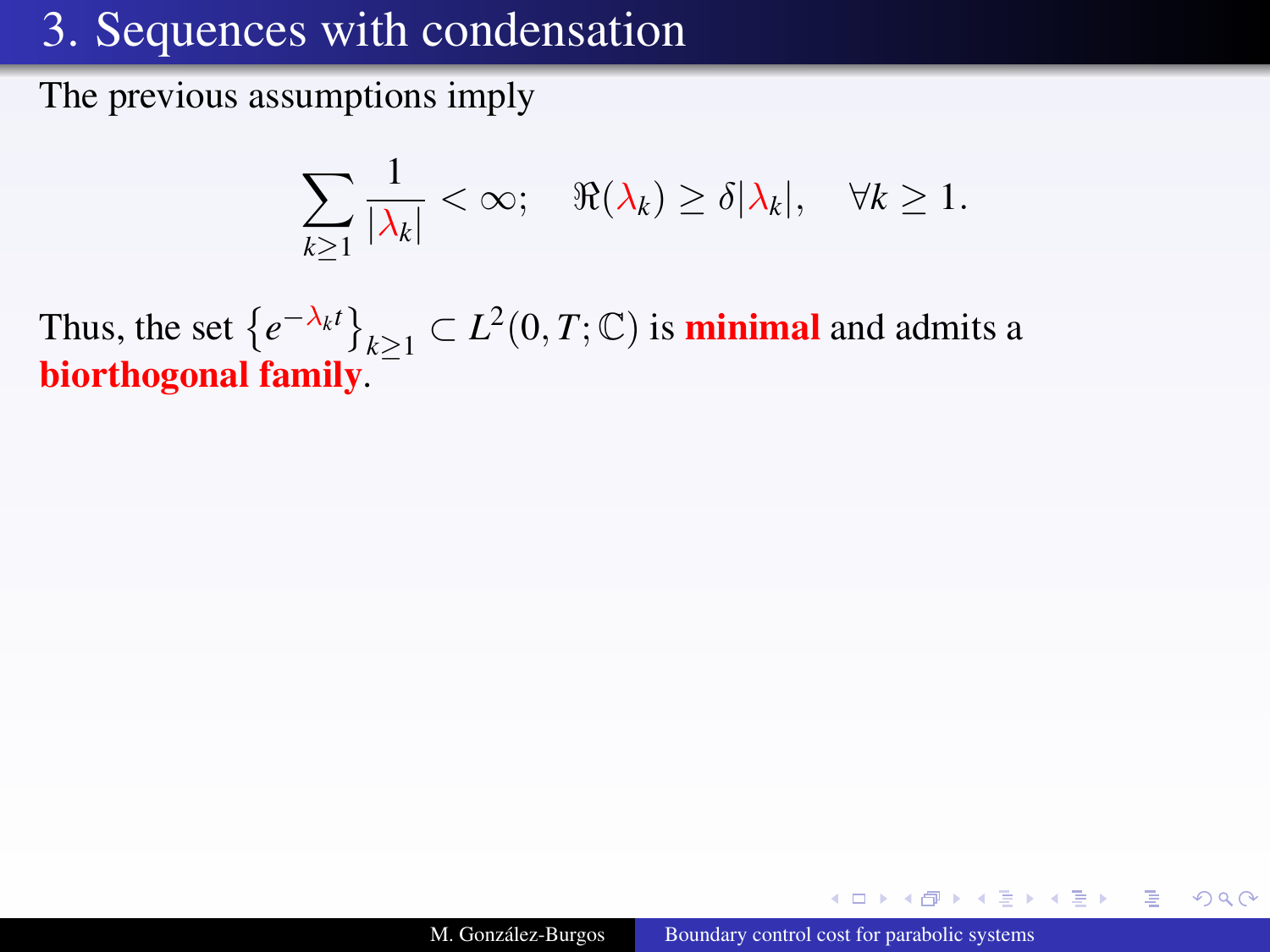# [3.](#page-28-0) Sequences with condensation

#### Theorem (The main result)

*Under the previous assumptions, there exists*  $C_0 > 0$  *s.t. for any T*  $> 0$  *there exists a biorthogonal family*  $\{q_k\}_{k\geq 1}$  *to*  $\{e^{-\lambda_k t}\}_{k\geq 1}$  *in L*<sup>2</sup>(0, *T*; C) *s.t.* 

$$
||q_k||_{L^2(0,T;\mathbb{C})} \leq C_0 e^{C_0 \sqrt{\Re(\lambda_k)}} e^{C_0/T} \mathcal{P}_k^{-1}, \quad \forall k \geq 1,
$$

*where*

$$
\mathcal{P}_k = \prod_{1 \le |k - n| < q} |\lambda_k - \lambda_n|, \quad \forall k \ge 1.
$$

*In addition, if for*  $\nu > 0$  *one has*  $|\lambda_k - \lambda_n| \le \nu |k^2 - n^2|$ ,  $\forall k, n \ge 1$ , then ∃*C*<sup>1</sup> > 0 *s.t. any biorthogonal family* {*sk*}*k*≥<sup>1</sup> *to* {*e* <sup>−</sup>λ*kt*}*k*≥<sup>1</sup> *in L*<sup>2</sup> (0, *T*; C)

$$
||s_k||_{L^2(0,T;\mathbb{C})} \geq C_1 e^{C_1/T} \frac{(2q-2)!}{T^{2(q-1)}} \left( \frac{4q-3}{2T} + |\lambda_{k+1-q}| \right)^{1/2} \mathcal{P}_k^{-1}, \quad \forall k \geq q.
$$

The proof is very technical. [OUAILI,  $G.-B.,$ ] to appear.

つくい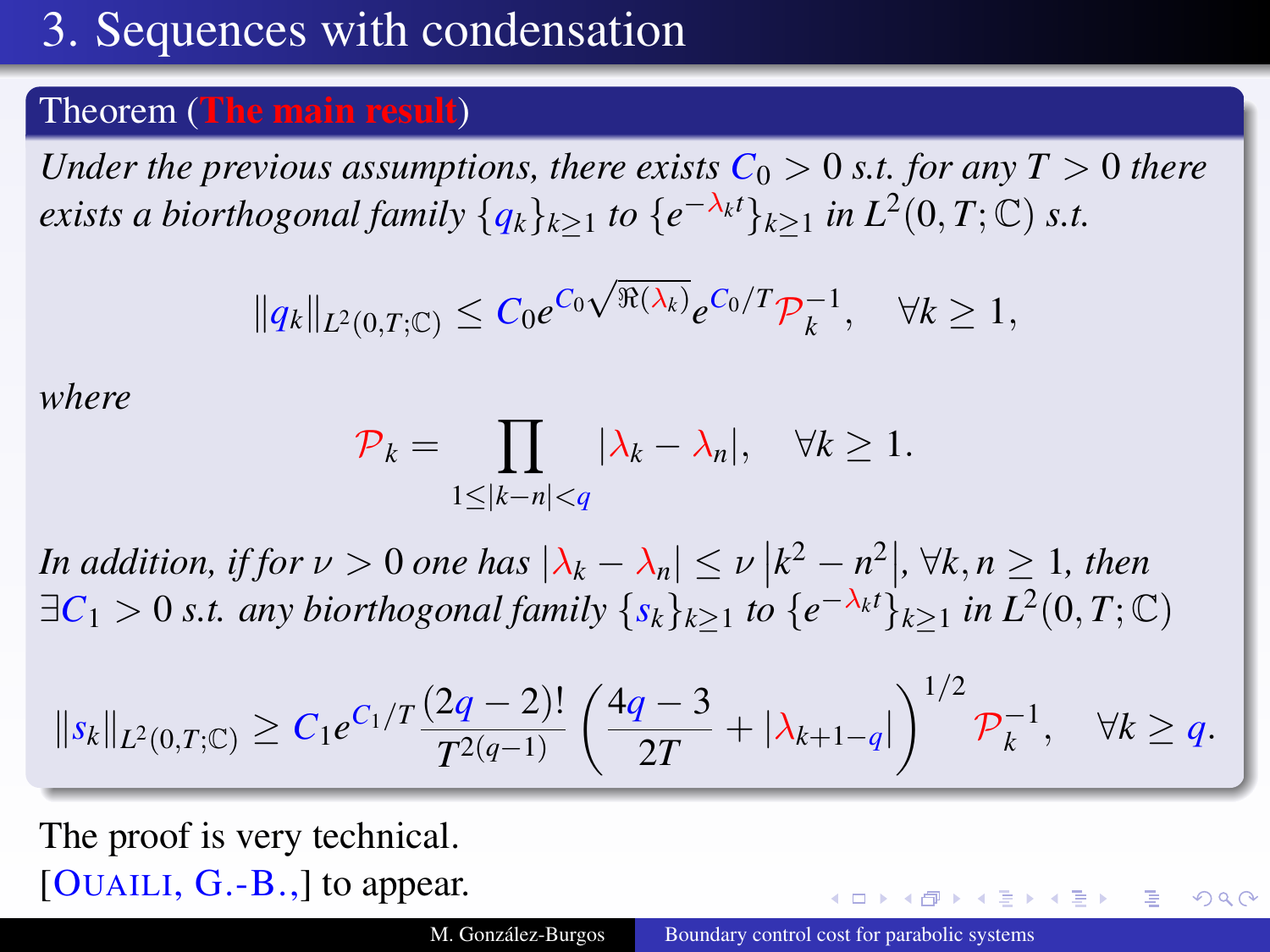# <span id="page-37-0"></span>[3.](#page-28-0) Sequences with condensation

#### Remarks

**1** If  $\{\lambda_k\}_{k>1} \subset \mathbb{C}$  satisfies

$$
|\lambda_k - \lambda_n| \ge \gamma > 0, \quad \forall k, n \ge 1 : k \ne n,
$$

for a constant  $\gamma > 0$  (no condensation), then

$$
\mathcal{P}_k^{-1} \le \gamma^{2-2q}, \quad \forall k \ge 1.
$$

and the previous theorem generalizes the result in [BENABDALLAH, BOYER, G.-B., OLIVE], SIAM J. Control Optim. 52 (2014).

2 It is posible to give explicit dependence of the constants  $C_0$  and  $C_1$  w.r.t. the parameters  $\beta$ ,  $\rho$ ,  $q$ ,  $p_1$ ,  $p_2$  and  $\alpha$ .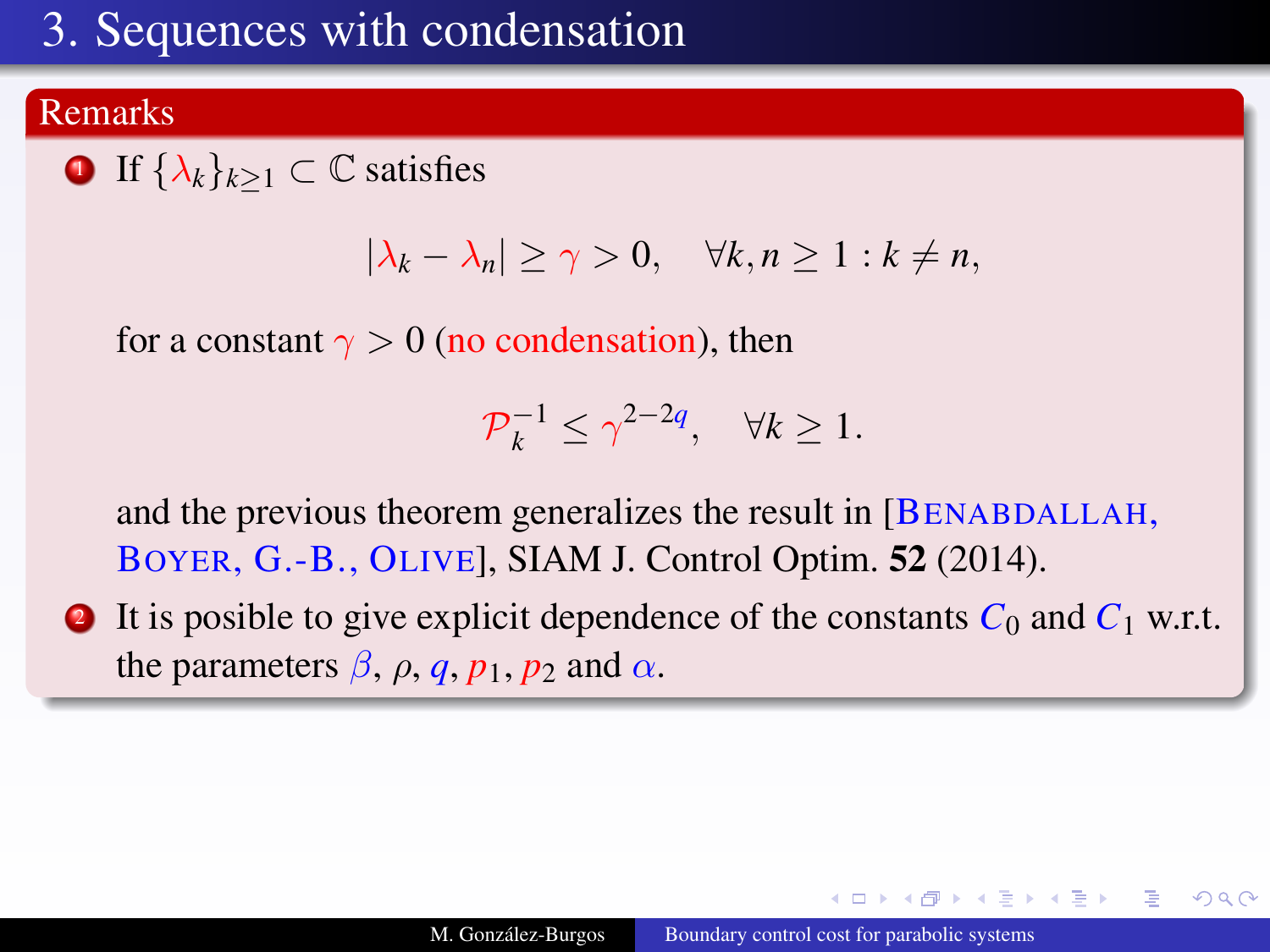<span id="page-38-1"></span><span id="page-38-0"></span>[1.](#page-38-0) First application: parabolic system with different diffusions

M. González-Burgos [Boundary control cost for parabolic systems](#page-0-0)

 $-4.171 - 6.1$ 

つくい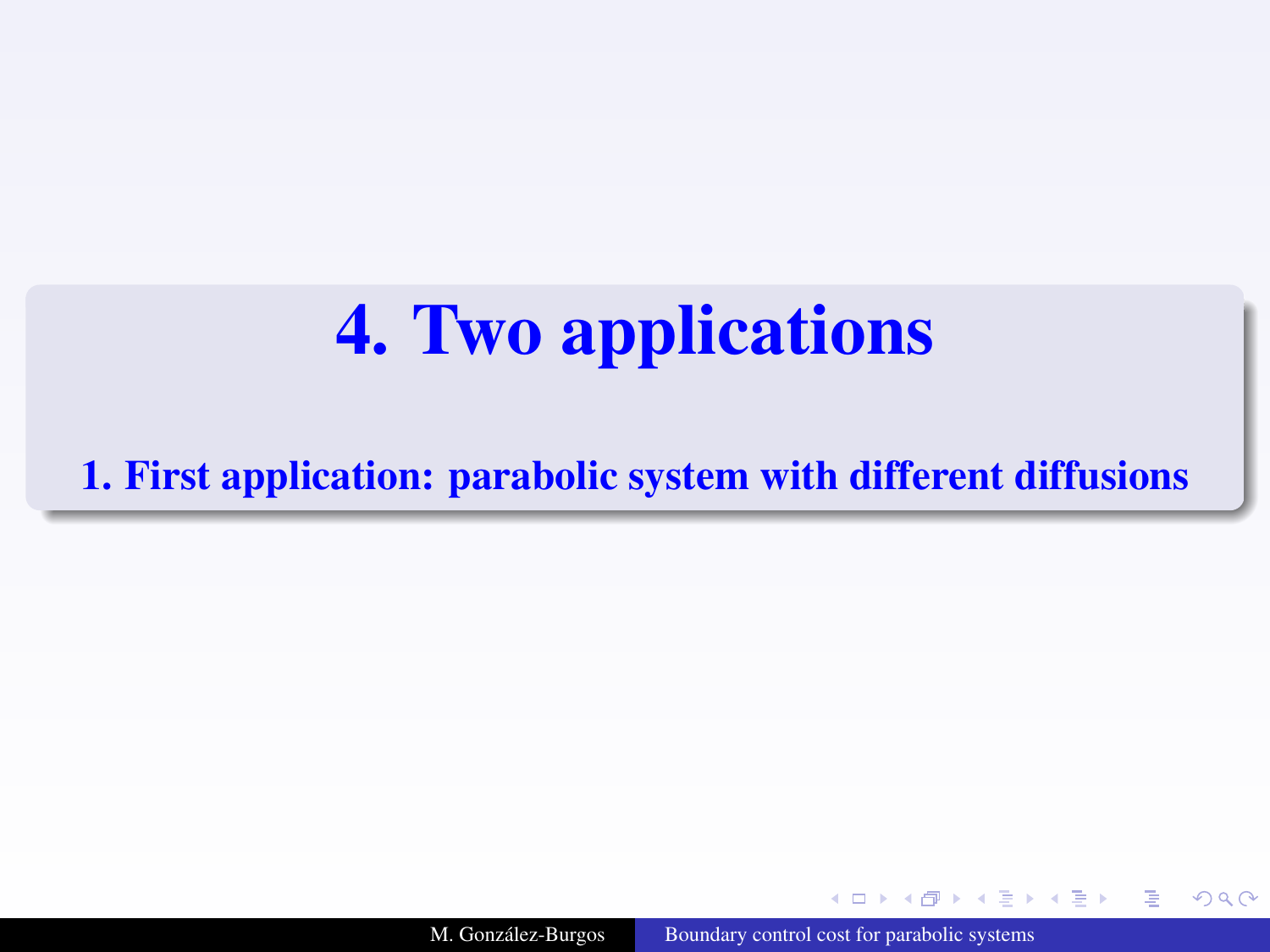[1.](#page-38-0) First application: parabolic system with different diffusions

Let us consider the boundary controllability problem for the one-dimensional linear reaction-diffusion system:

<span id="page-39-0"></span>
$$
\begin{cases}\ny_t - Dy_{xx} + A_0y = 0 & \text{in } Q_T = (0, \pi) \times (0, T), \\
y(0, \cdot) = Bv, \quad y(\pi, \cdot) = 0 & \text{on } (0, T), \\
y(\cdot, 0) = y_0 & \text{in } (0, \pi),\n\end{cases}
$$

where 
$$
D = \text{diag}(1, d), \boxed{d > 0}, \boxed{A_0 = \begin{pmatrix} 0 & 1 \\ 0 & 0 \end{pmatrix}}, \quad B = \begin{pmatrix} 0 \\ 1 \end{pmatrix}.
$$

#### Existence and uniqueness

(3)

For any  $y_0 \in H^{-1}(0, \pi; \mathbb{R}^2)$  and  $v \in L^2(0, T)$ , system [\(3\)](#page-39-0) has a unique solution  $y \in L^2(Q_T) \cap C^0([0,T]; H^{-1}(0,\pi;\mathbb{R}^2))$  defined by transposition.

### Approximate or null controllability properties of system [\(3\)](#page-39-0)??

**◆ロト→個ト→ 電ト→ ◆暑ト** 

 $QQ$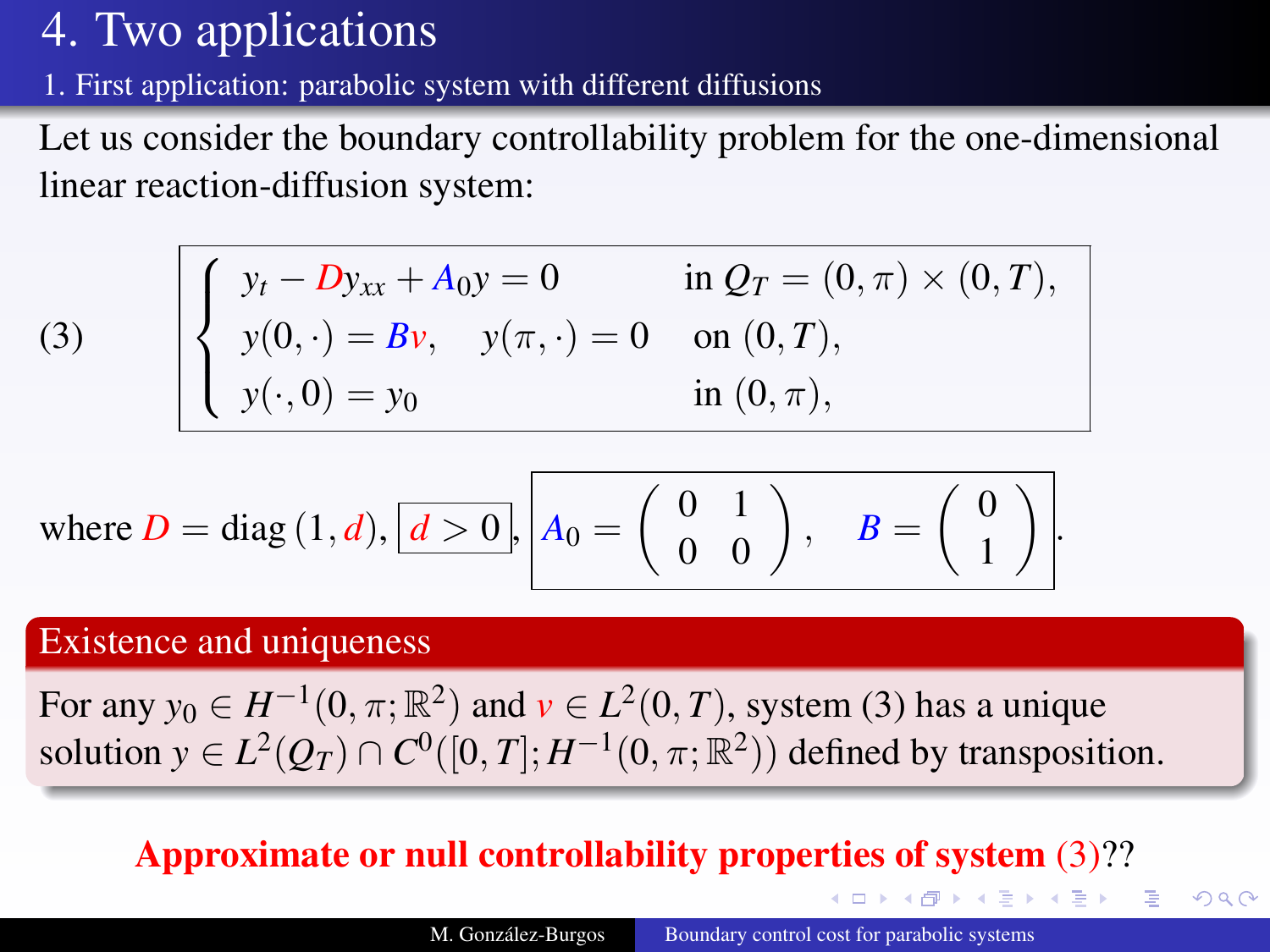[1.](#page-38-0) First application: parabolic system with different diffusions

(3) 
$$
\begin{cases} y_t - Dy_{xx} + A_0 y = 0 & \text{in } Q_T, \\ y(0, \cdot) = Bv, \quad y(\pi, \cdot) = 0 & \text{on } (0, T), \\ y(\cdot, 0) = y_0 & \text{in } (0, \pi). \end{cases}
$$

If  $L_1 = -D\partial_{xx} + A_0$ , with  $D(L_1) = H^2(0, \pi; \mathbb{R}^2) \cap H_0^1(0, \pi; \mathbb{R}^2)$ , one has

\n- \n
$$
\mathbf{0} \quad \boxed{d=1} \quad (D = Id), \quad \sigma(L_1) = \sigma(L_1^*) = \left\{k^2\right\}_{k \geq 1}.
$$
\n
\n- \n
$$
\mathbf{0} \quad \boxed{d \neq 1}, \quad \sigma(L_1) = \sigma(L_1^*) = \left\{n^2, dn^2 : n \geq 1\right\} = \left\{\lambda_k^{(1)}\right\}_{k \geq 1}, \quad \text{with} \quad \lambda_d = \left\{\lambda_k^{(1)}\right\}_{k \geq 1}, \quad \text{a positive increasing sequence.}
$$
\n
\n

 $-4.171 - 6.1$ 

 $QQ$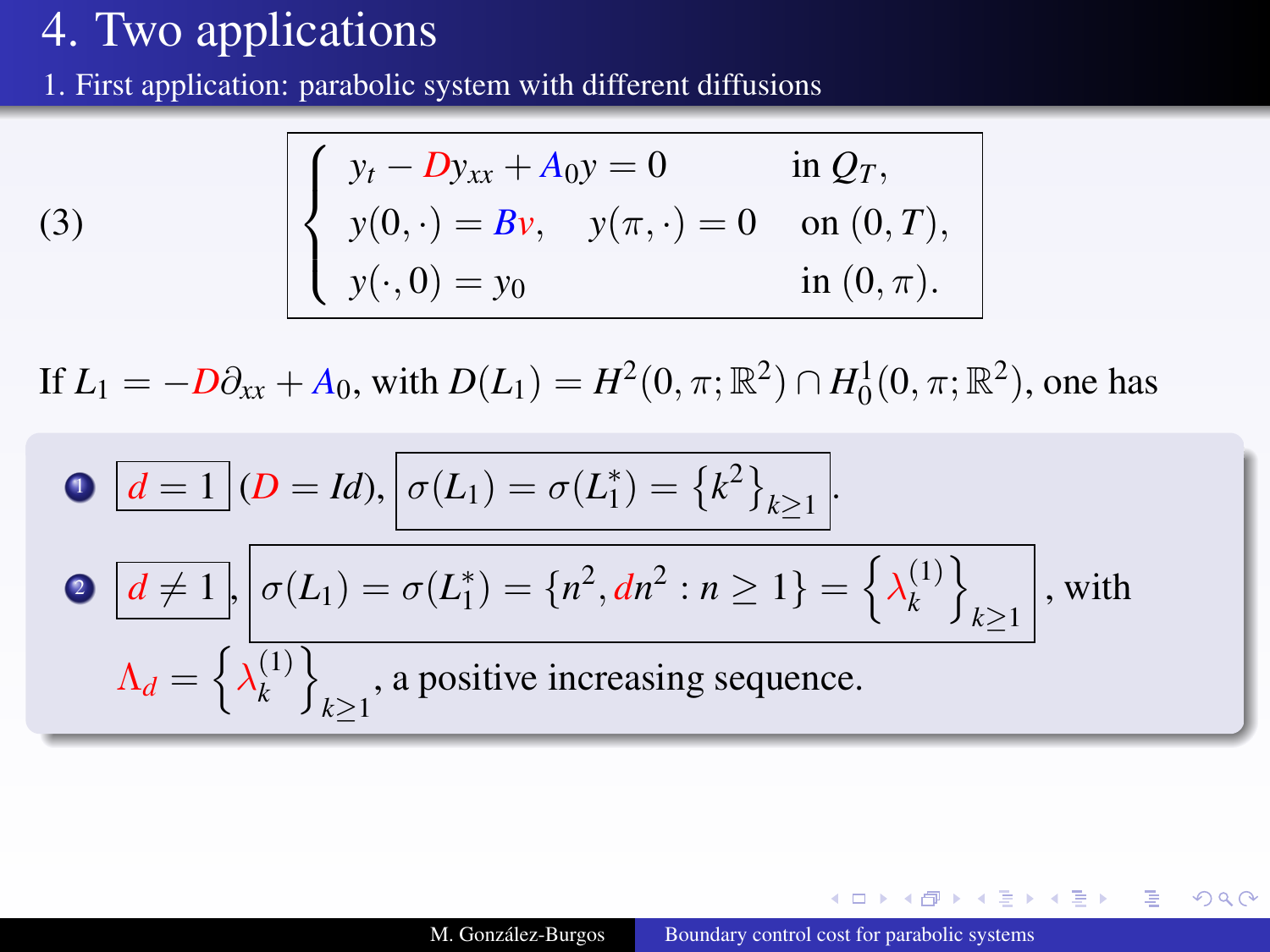[1.](#page-38-0) First application: parabolic system with different diffusions

$$
\begin{cases}\ny_t - Dy_{xx} + A_0 y = 0 & \text{in } Q_T, \\
y(0, \cdot) = Bv, \quad y(\pi, \cdot) = 0 & \text{on } (0, T), \\
y(\cdot, 0) = y_0 & \text{in } (0, \pi).\n\end{cases}
$$

[\(3\)](#page-39-0)

#### Theorem  $(d = 1)$

*Under the previous conditions, system* [\(3\)](#page-39-0) *is approximate and null controllable* at any time  $T > 0$ . Moreover, there exist  $\tau_0 > 0$  and  $C_0, C_1 > 0$ *such that*

$$
\exp\left(\frac{C_0}{T}\right) \leq \mathcal{K}(T) \leq \exp\left(\frac{C_1}{T}\right), \quad \forall T \in (0, \tau_0).
$$

The proof is a consequence of [FERNÁNDEZ-CARA, G.-B., DE TERESA], J. Funct. Anal. (2010) and [AMMAR-KHODJA, BENABDALLAH, G.-B., DE TERESA], J. Math. Pures Appl. (2011). NC result. [BENABDALLAH, BOYER, G.-B., OLIVE], SIAM J. Control Optim. 52 (2014). Control cost. イロト (何) イヨト (ヨ)  $QQ$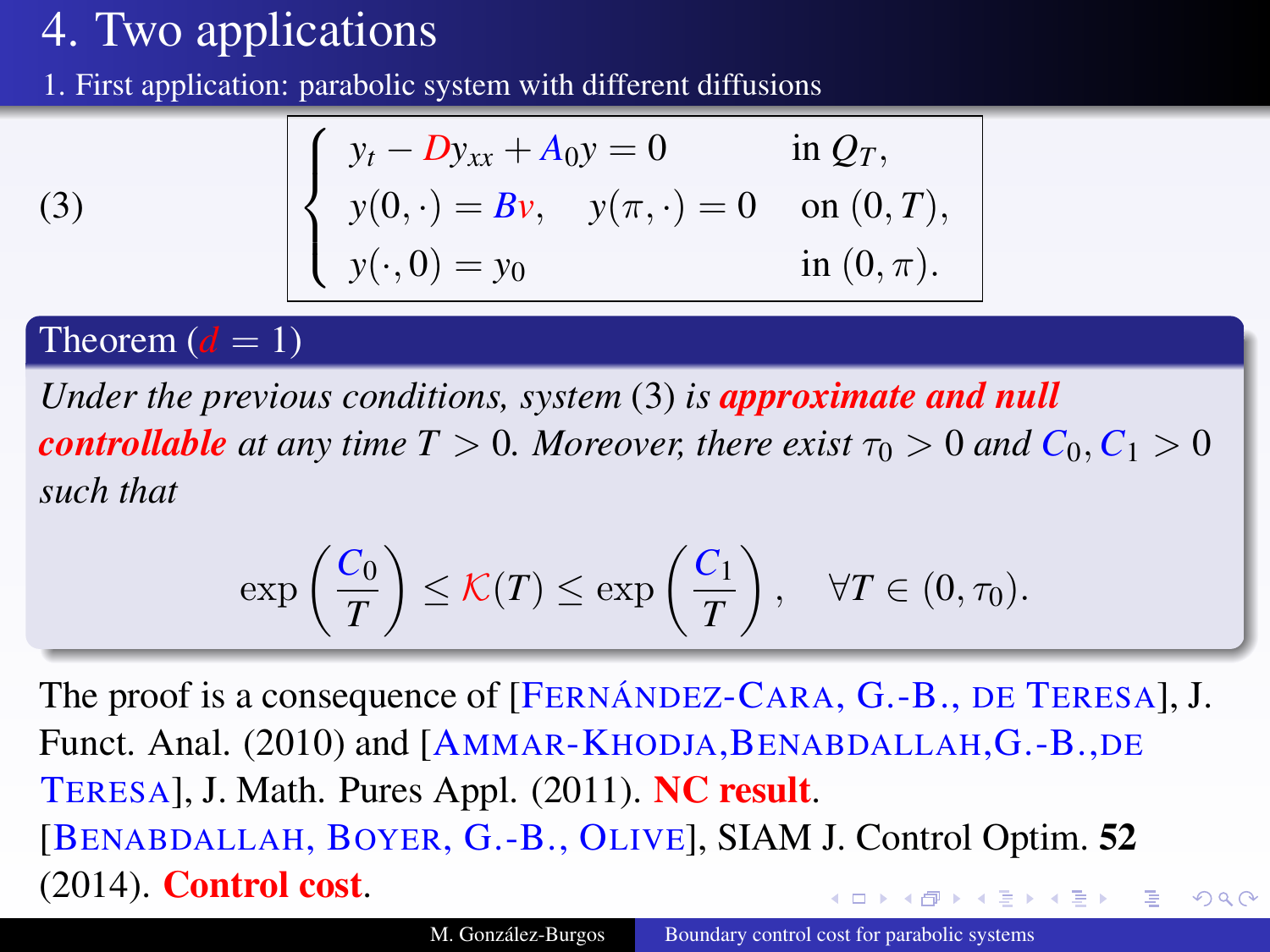[1.](#page-38-0) First application: parabolic system with different diffusions

(3) 
$$
\begin{cases} y_t - Dy_{xx} + A_0 y = 0 & \text{in } Q_T, \\ y(0, \cdot) = Bv, \quad y(\pi, \cdot) = 0 & \text{on } (0, T), \\ y(\cdot, 0) = y_0 & \text{in } (0, \pi). \end{cases}
$$

$$
D = \text{diag}(1, d), \begin{bmatrix} A_0 = \begin{pmatrix} 0 & 1 \\ 0 & 0 \end{pmatrix}, B = \begin{pmatrix} 0 \\ 1 \end{pmatrix}.
$$

### Proposition ( $d \neq 1$ , approximate controllability)

*Assume*  $d \neq 1$ *. Then, system* [\(3\)](#page-39-0) *is approximately controllable at time*  $T > 0$ *if and only if (Fattorini-Hautus condition)*

$$
\lambda_k^{(1)} \neq \lambda_n^{(1)}, \ \forall k, n \geq 1, \ k \neq n \quad (\Longleftrightarrow dk^2 \neq n^2, \ \forall k, n \geq 1 \Longleftrightarrow \boxed{\sqrt{d} \not\in \mathbb{Q}}.
$$

**≮ロト ⊀伊ト ⊀ミト** 

 $QQ$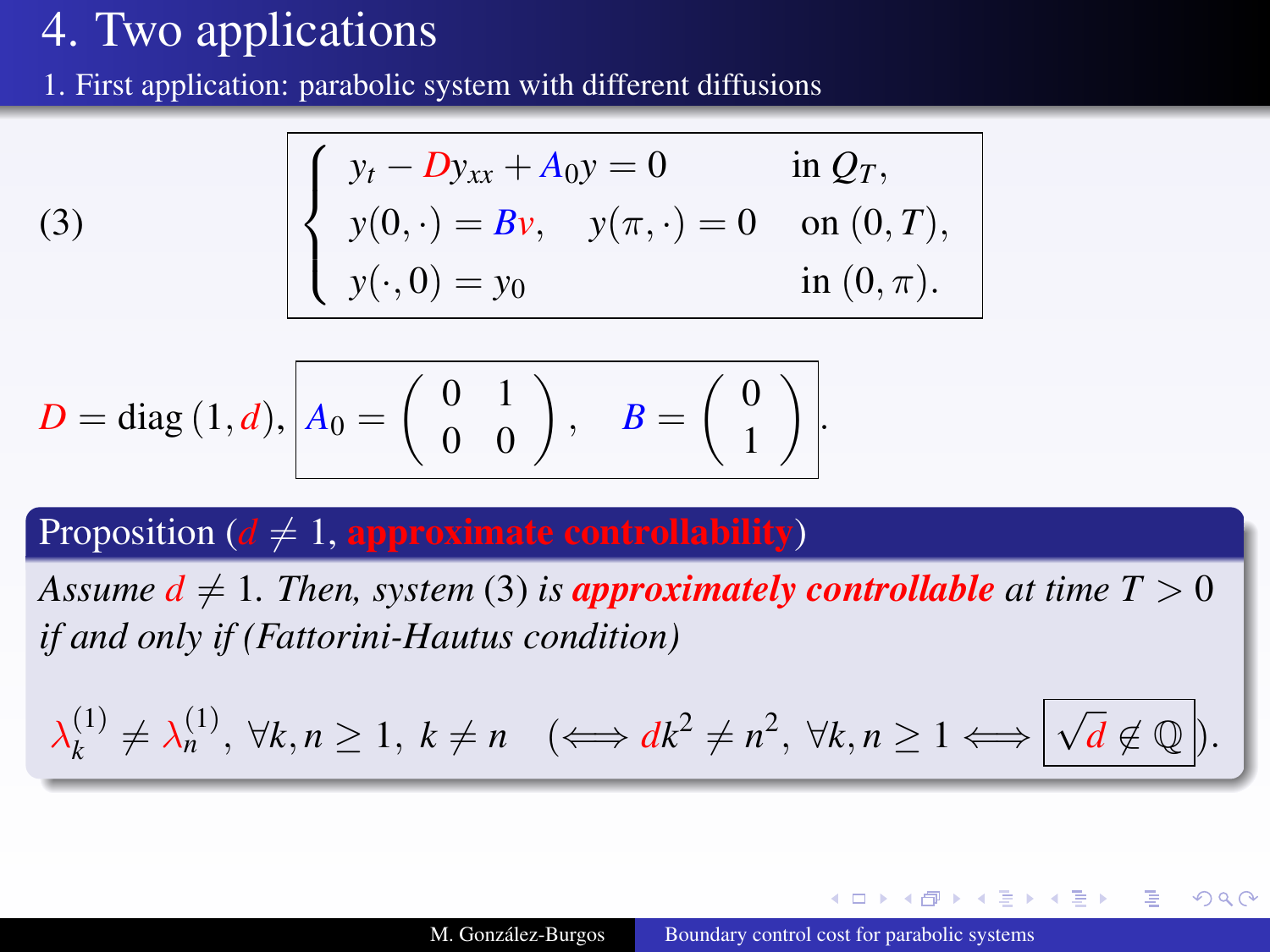[1.](#page-38-0) First application: parabolic system with different diffusions

(3) 
$$
\begin{cases} y_t - Dy_{xx} + A_0 y = 0 & \text{in } Q_T, \\ y|_{x=0} = Bv, \quad y|_{x=\pi} = 0 & \text{on } (0, T), \\ y(\cdot, 0) = y_0 & \text{in } (0, \pi). \end{cases}
$$

$$
D = \text{diag}(1, d), \begin{bmatrix} A_0 = \begin{pmatrix} 0 & 1 \\ 0 & 0 \end{pmatrix}, B = \begin{pmatrix} 0 \\ 1 \end{pmatrix}.
$$

### Assumption

In the sequel, 
$$
\boxed{D = \text{diag}(1, d)}
$$
 with  $\boxed{d \neq 1}$  and  $\boxed{\sqrt{d} \not\in \mathbb{Q}}$ .

### **Null controllability** properties at time  $T > 0$  of system [\(3\)](#page-39-0)??

**K ロ ▶ K 伊 ▶ K 王** 

 $2Q$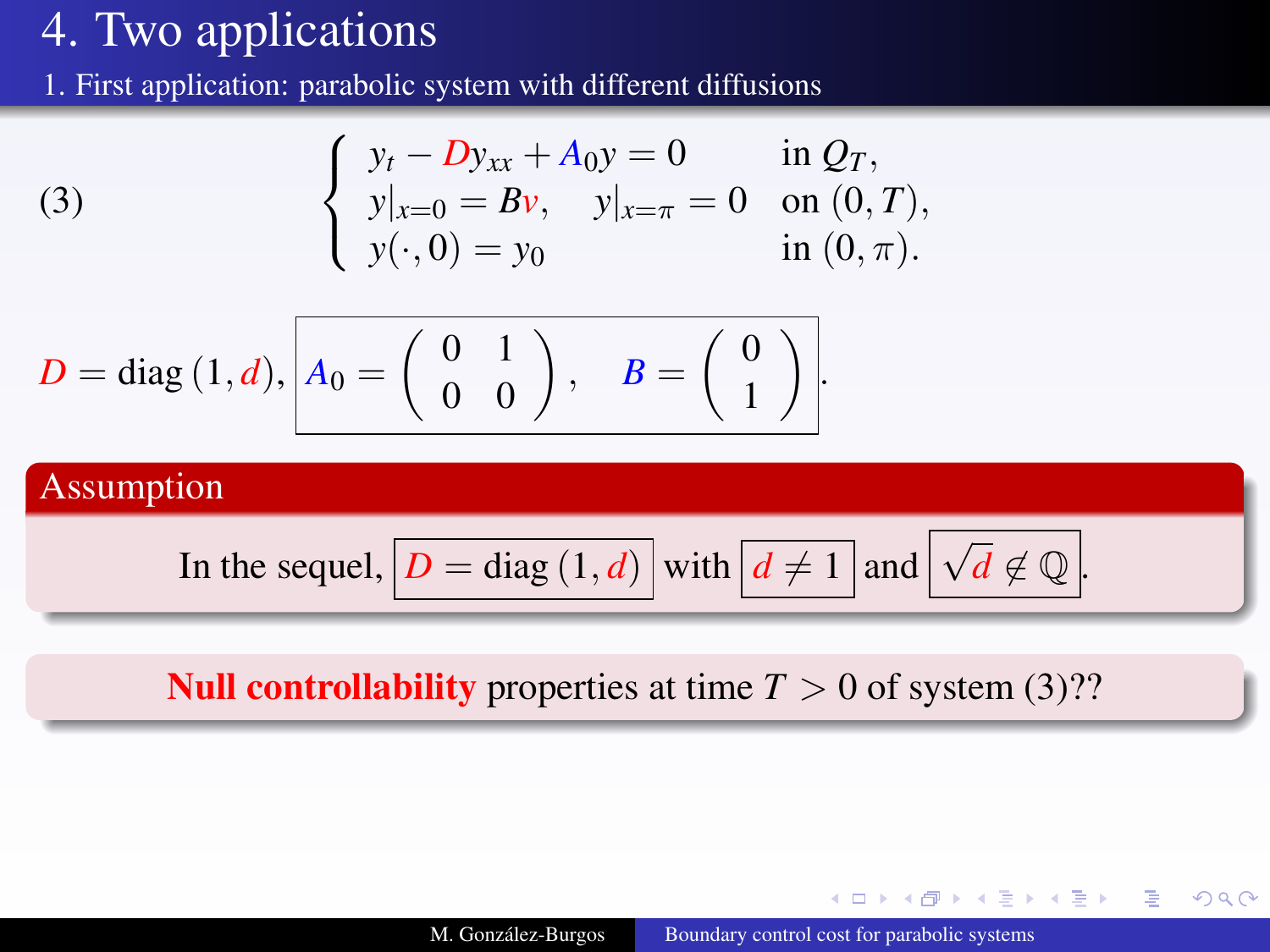[1.](#page-38-0) First application: parabolic system with different diffusions

(3) 
$$
\begin{cases} y_t - Dy_{xx} + A_0 y = 0 & \text{in } Q_T, \\ y|_{x=0} = Bv, \quad y|_{x=\pi} = 0 & \text{on } (0, T), \\ y(\cdot, 0) = y_0 & \text{in } (0, \pi). \end{cases}
$$

$$
D = \text{diag}(1, d), \quad \Lambda_d = \{n^2, dn^2\}_{n \ge 1} = \{\lambda_k^{(1)}\}_{k \ge 1}, \quad \boxed{\sqrt{d} \notin \mathbb{Q}}.
$$

#### Proposition

*The sequence* Λ*<sup>d</sup> satisfies*

$$
\begin{cases} \lambda_k^{(1)} \neq \lambda_n^{(1)}, \quad \forall k, n \in \mathbb{N} : k \neq n, \\ \sum_{k \geq 1} \frac{1}{|\lambda_k^{(1)}|} < \infty; \quad \Re(\lambda_k^{(1)}) \geq \delta |\lambda_k^{(1)}|, \quad \forall k \geq 1. \end{cases}
$$

#### Remark

The condition 
$$
\left| \exists \rho > 0 : |\lambda_k^{(1)} - \lambda_n^{(1)}| \ge \rho, \quad \forall k, n \ge 1, k \ne n \right|
$$
, in general, does not hold (condensation).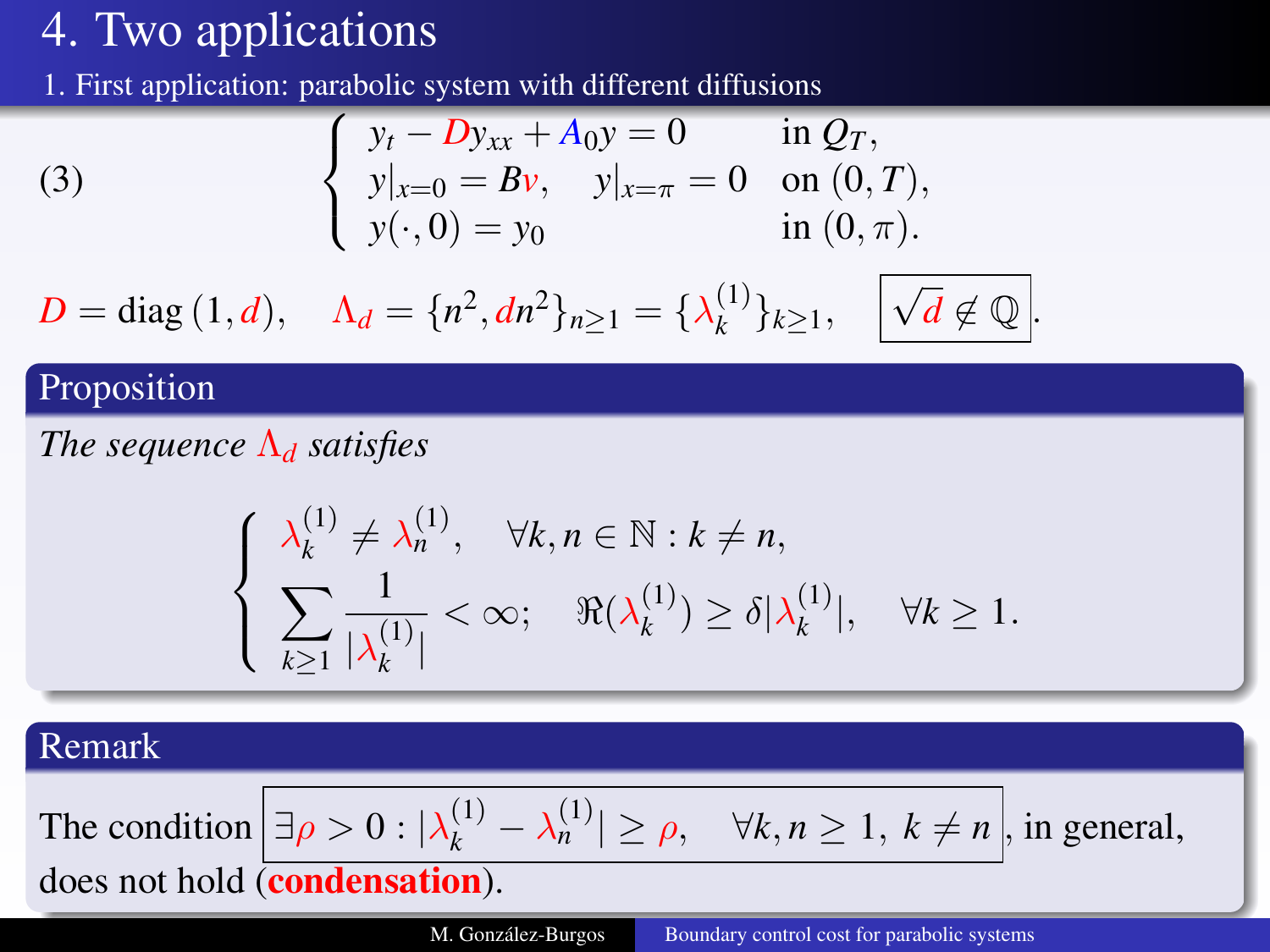[1.](#page-38-0) First application: parabolic system with different diffusions

(3)  
\n
$$
\begin{cases}\ny_t - Dy_{xx} + A_0y = 0 & \text{in } Q_T, \\
y|_{x=0} = Bv, \quad y|_{x=\pi} = 0 & \text{on } (0, T), \\
y(\cdot, 0) = y_0 & \text{in } (0, \pi).\n\end{cases}
$$
\n
$$
D = \text{diag}(1, d), \quad \Lambda_d = \{n^2, dn^2\}_{n \ge 1} = \{\lambda_k^{(1)}\}_{k \ge 1}, \quad \sqrt{d} \notin \mathbb{Q}.
$$
\nIf  $T_0(d) = c(\Lambda_d) \in [0, \infty]$  (condensation index of the sequence  $\Lambda_d$ ), then

### **Corollary**

*Under the previous conditions, let*  $T_0(d) = c(\Lambda_d) \in [0, \infty]$  *be the condensation index of the sequence* Λ*d. Then,*

- **1 If**  $T > T_0(d)$ , system [\(3\)](#page-39-0) is null controllable at time  $T$ .
- **2** If  $T < T_0(d)$ , system [\(3\)](#page-39-0) is not null controllable at time T.

AMMAR KHODJA, BENABDALLAH, G.-B., DE TERESA, J. Funct. Anal. 267 (2014).  $\Omega$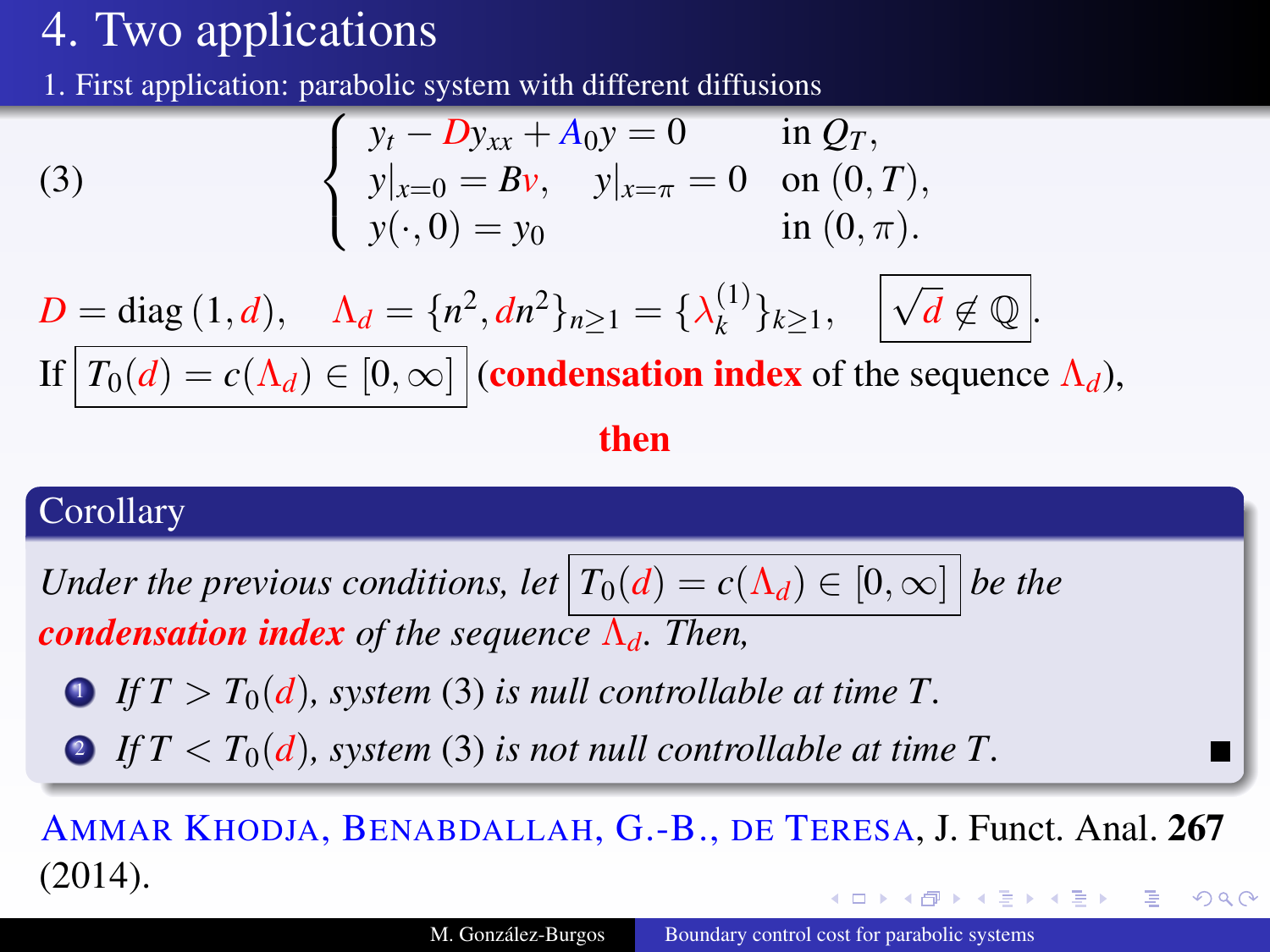[1.](#page-38-0) First application: parabolic system with different diffusions

#### Assumptions:

**1**  $\Re(\lambda_k) > 0$  and  $\Im(\lambda_k) \leq \beta \sqrt{\Re(\lambda_k)}$ , for any  $k \geq 1$  ( $\beta \geq 0$ ).  $\supseteq$   $\exists \rho, q > 0$  such that

$$
|\lambda_k - \lambda_n| \ge \rho |k^2 - n^2|, \quad \forall k, n \ge 1 : |k - n| \ge q,
$$

$$
(\inf_{k \neq n: |k - n| < q} |\lambda_k - \lambda_n| \text{ could be zero}).
$$

 $\Theta$   $\exists p_1, p_2, \alpha > 0$  such that

$$
-\alpha + p_1 \sqrt{r} \le \mathcal{N}(r) \le \alpha + p_2 \sqrt{r}, \quad \forall r > 0,
$$

where N is the counting function associated with the sequence  $\{\lambda_k\}_{k\geq 1}$ :

$$
\mathcal{N}(r) = \#\{k : |\lambda_k| \le r\}, \quad \forall r > 0.
$$

4 17 18

 $A\rightarrow A$ 

つくい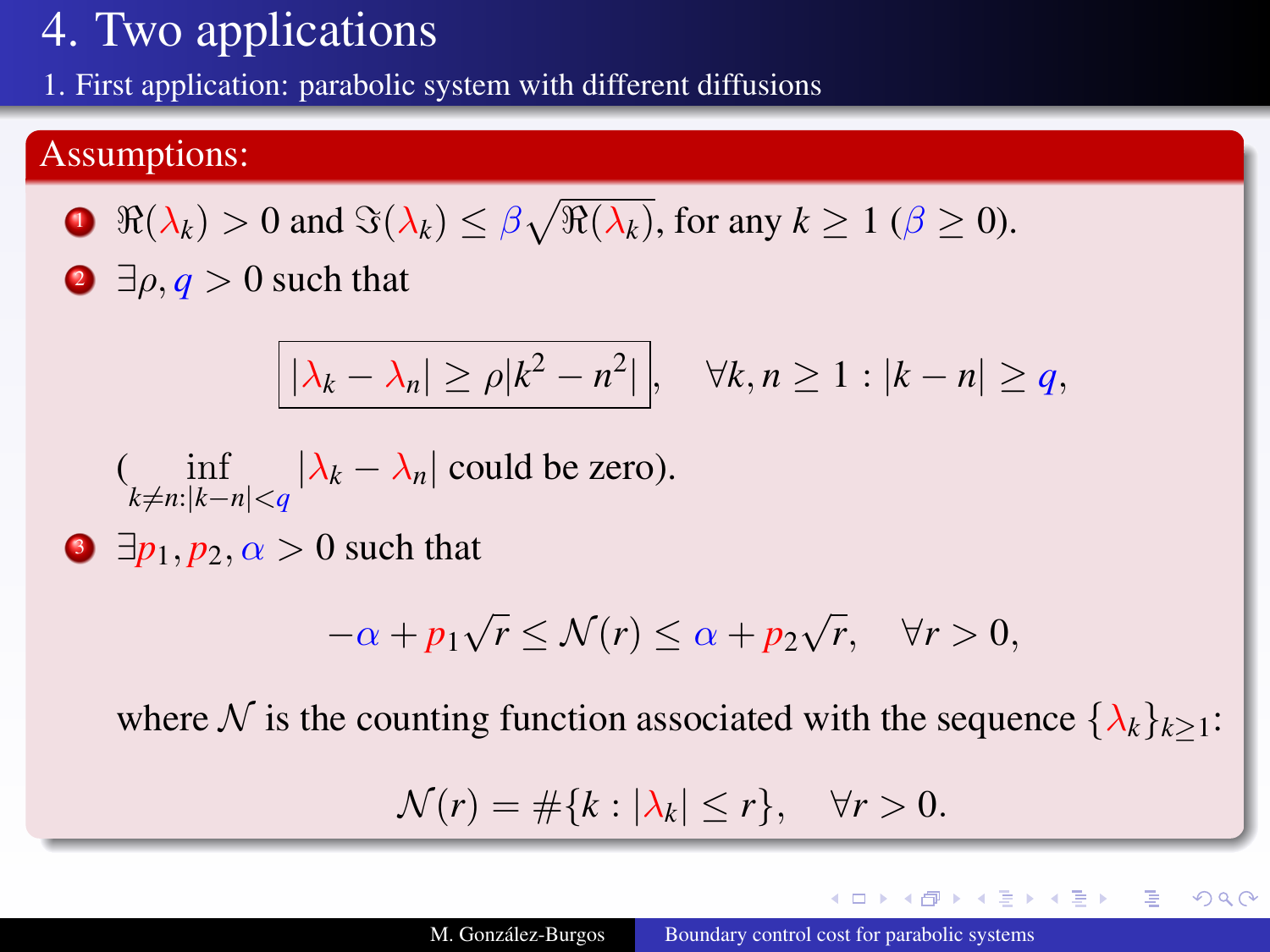[1.](#page-38-0) First application: parabolic system with different diffusions

(3) 
$$
\begin{cases} y_t - Dy_{xx} + A_0 y = 0 & \text{in } Q_T, \\ y|_{x=0} = Bv, \quad y|_{x=\pi} = 0 & \text{on } (0, T), \\ y(\cdot, 0) = y_0 & \text{in } (0, \pi). \end{cases}
$$

$$
D = \text{diag}(1, d), \quad \Lambda_d = \{n^2, dn^2\}_{n \ge 1} = \{\lambda_k^{(1)}\}_{k \ge 1}, \quad \sqrt{d} \notin \mathbb{Q}.
$$

### Proposition

Let us take 
$$
p = 1 + 1/\sqrt{d}
$$
. Then,  
\n
$$
\begin{aligned}\n\mathbf{\Delta}_{k}^{(1)} > 0, \forall k \ge 1. \\
\mathbf{\Theta} & |\lambda_{k}^{(1)} - \lambda_{n}^{(1)}| \ge \frac{5}{8} \frac{1}{p^{2}} |k^{2} - n^{2}|, \quad \forall k, n \ge 1 : |k - n| \ge 2.\n\end{aligned}
$$
\n
$$
\mathbf{\Theta} \quad \boxed{|\lambda_{k}^{(1)} - \lambda_{n}^{(1)}| \le \frac{8}{3} \frac{1}{p^{2}} |k^{2} - n^{2}|}, \forall k, n \ge 1
$$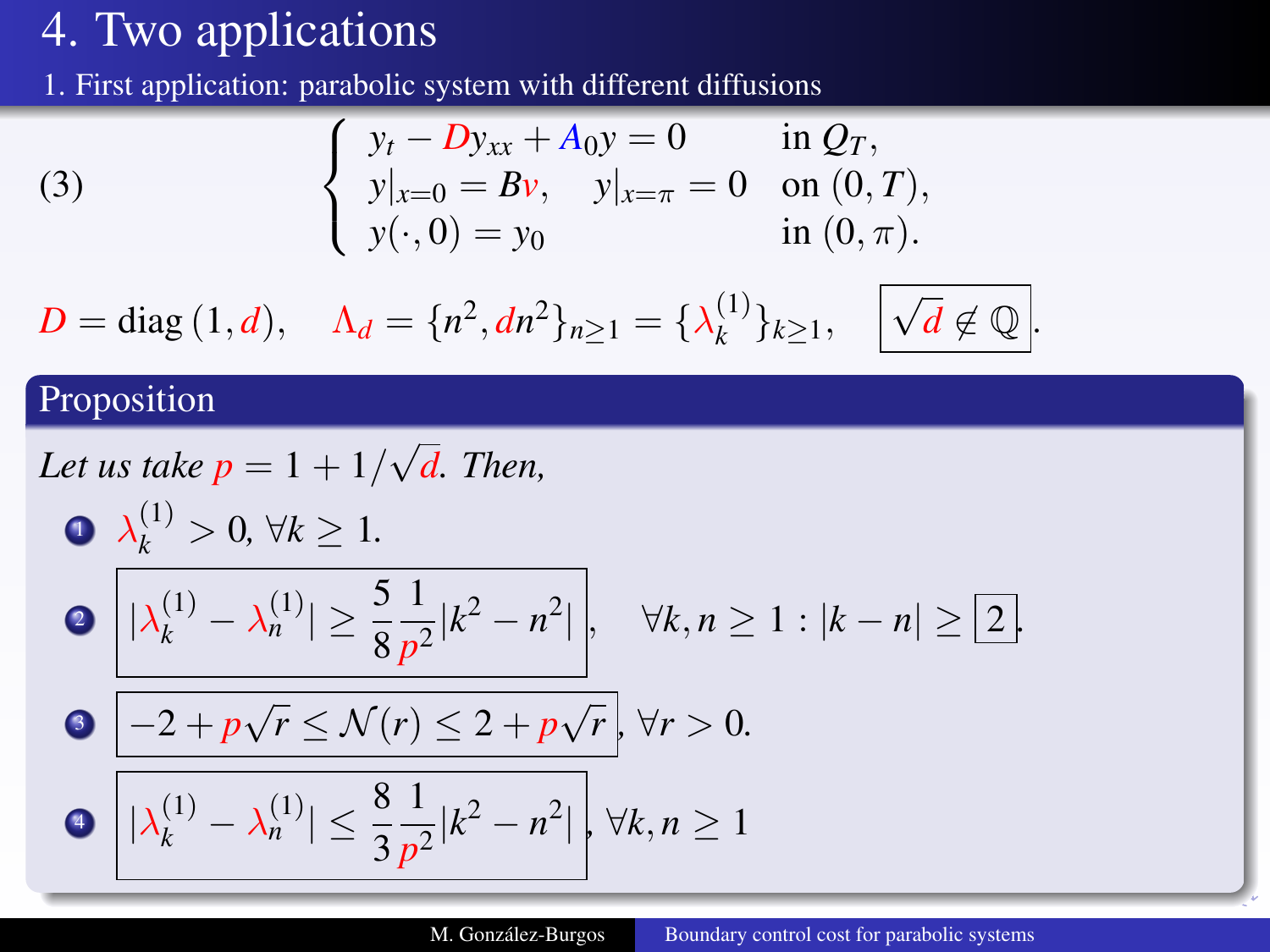[1.](#page-38-0) First application: parabolic system with different diffusions

$$
D = \text{diag}(1, d), \quad \Lambda_d = \{n^2, dn^2\}_{n \geq 1} = \{\lambda_k^{(1)}\}_{k \geq 1}, \quad \sqrt{d} \notin \mathbb{Q}.
$$

#### **Corollary**

*There exist*  $C_0 > 0$  *s.t.*  $\forall T > 0$  *there exists a biorthogonal family*  $\{q_k\}_{k>1}$  *to*  ${e^{-\lambda_k^{(1)}t}}_{k\geq 1}$  *in*  $L^2(0,T)$  *s.t.* 

$$
||q_k||_{L^2(0,T)} \leq C_0 e^{C_0 \sqrt{\lambda_k^{(1)}}} e^{C_0/T} \mathcal{P}_k^{-1}, \quad \forall k \geq 1.
$$

*In addition,*  $\exists C_1 > 0$  *s.t. any biorthogonal family*  $\{s_k\}_{k\geq 1}$  *to*  $\{e^{-\lambda_k t}\}_{k\geq 1}$  *in L* 2 (0, *T*) *satisfies*

$$
||s_k||_{L^2(0,T)} \geq C_1 e^{C_1/T} \left(\frac{5}{2T} + \left|\lambda_{k-1}^{(1)}\right|\right)^{1/2} \mathcal{P}_k^{-1}, \quad \forall k \geq 2,
$$

*with*

$$
\mathcal{P}_k = \left(\lambda_{k+1}^{(1)} - \lambda_k^{(1)}\right) \left(\lambda_k^{(1)} - \lambda_{k-1}^{(1)}\right).
$$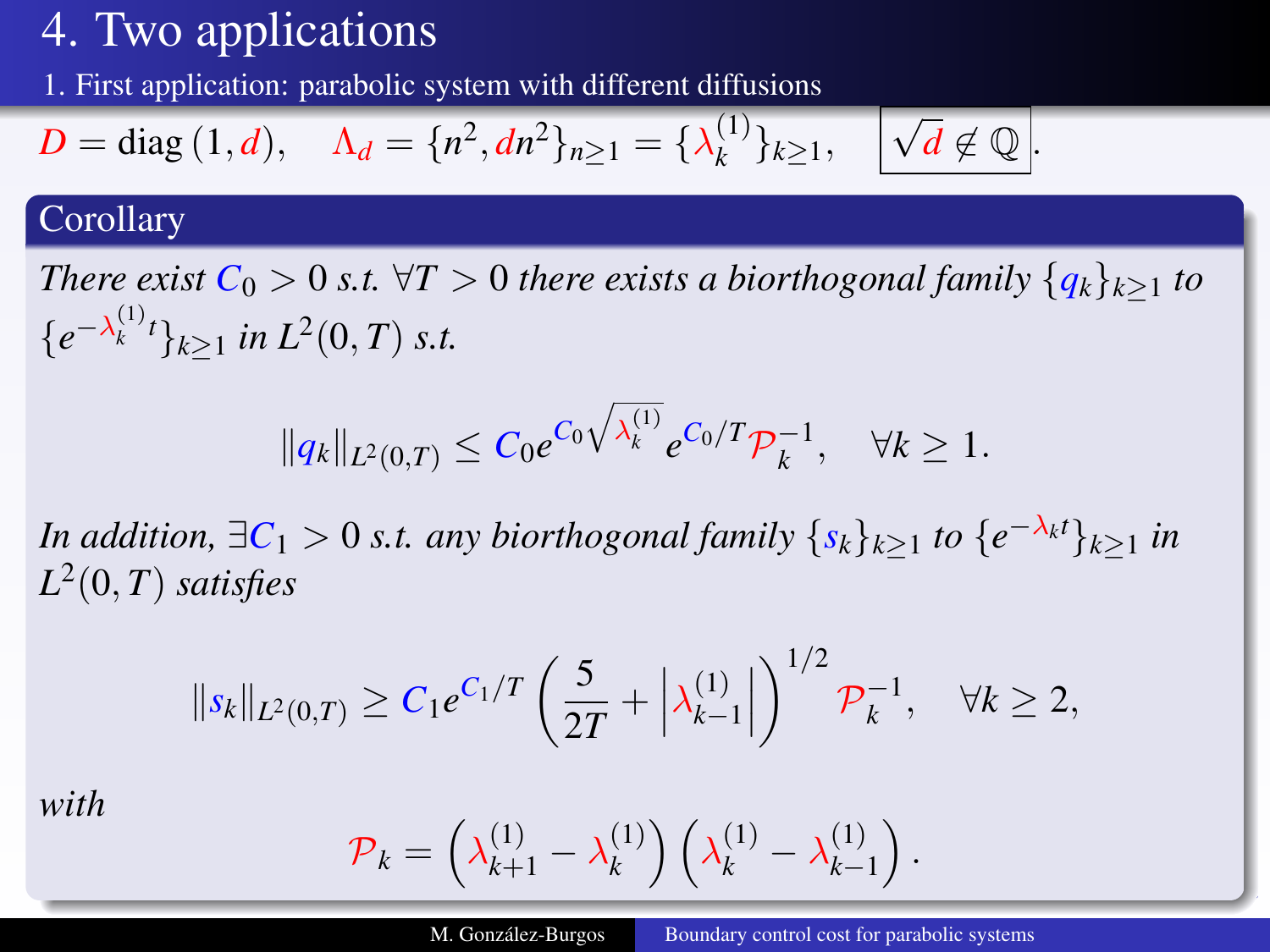[1.](#page-38-0) First application: parabolic system with different diffusions

$$
D = \text{diag}(1, d), \quad \Lambda_d = \{n^2, dn^2\}_{n \geq 1} = \{\lambda_k^{(1)}\}_{k \geq 1}, \quad \sqrt{d} \notin \mathbb{Q}.
$$

Proposition (Algebraic irrational numbers)

*Assume*  $\sqrt{d}$  *is an algebraic irrational number of degree*  $\ell \geq 2$ *. Then,*  $\exists \sigma > 0$ *s.t.* (1) (1) σ

$$
\lambda_{k+1}^{(1)} - \lambda_k^{(1)} \ge \frac{6}{k^{\ell-2}}, \quad \forall k \ge 1.
$$

#### Remark

The previous result is a consequence of Liouville's Theorem on Diophantine Approximation: if  $\nu \in \mathbb{R}$  is an algebraic irrational number of degree  $\ell > 2$ , then  $\exists C > 0$  s.t.

$$
\left|\nu - \frac{p}{q}\right| \geq \frac{C}{q^{\ell}}, \quad \forall p, q \in \mathbb{Z}, \quad q \geq 1.
$$

It is also valid if  $\nu$  is an irrational number with finite Liouville-Roth constant.

₹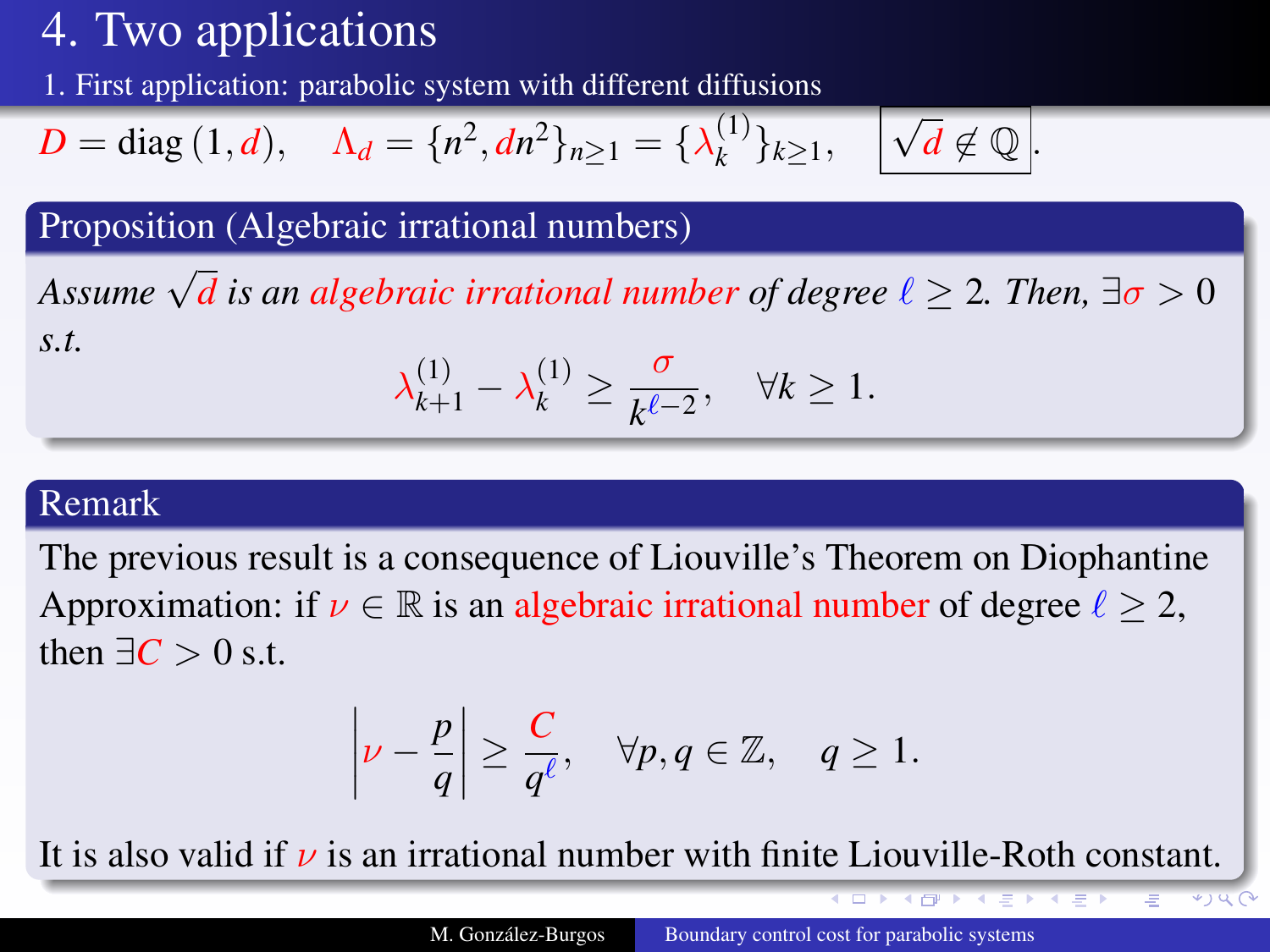[1.](#page-38-0) First application: parabolic system with different diffusions

$$
D = \text{diag}(1, d), \quad \Lambda_d = \{n^2, dn^2\}_{n \geq 1} = \{\lambda_k^{(1)}\}_{k \geq 1}, \quad \sqrt{d} \notin \mathbb{Q}.
$$

Proposition (Algebraic irrational numbers)

*Assume*  $\sqrt{d}$  *is an algebraic irrational number of degree*  $\ell \geq 2$ *. Then,*  $\exists \sigma > 0$ *s.t.* (1) (1) σ

$$
\lambda_{k+1}^{(1)} - \lambda_k^{(1)} \ge \frac{6}{k^{\ell-2}}, \quad \forall k \ge 1.
$$

#### Remark

If √ *d* is a quadratic algebraic irrational number, one has

$$
|\lambda_k^{(1)} - \lambda_n^{(1)}| \ge \sigma, \quad \forall k, n \ge 1 : k \ne n.
$$

for a constant  $\sigma > 0$ . It is possible to characterise the coefficients  $d > 0$  for which the property holds.

∢ ロ ▶ ∢ 伊 ▶ ∢ ヨ ▶ ∢ ヨ ▶

つくい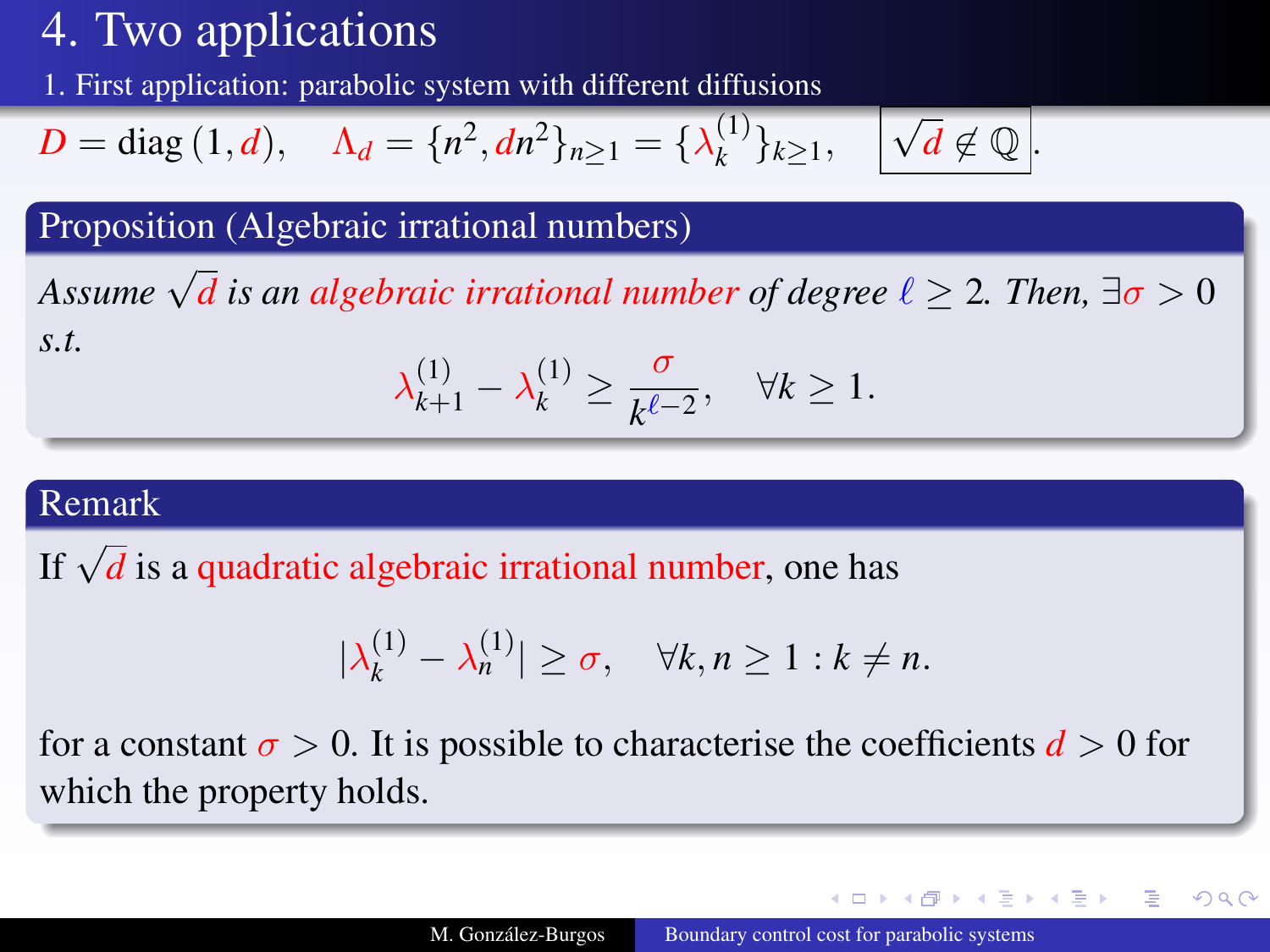[1.](#page-38-0) First application: parabolic system with different diffusions

$$
D = \text{diag}(1, d), \quad \Lambda_d = \{n^2, dn^2\}_{n \geq 1} = \{\lambda_k^{(1)}\}_{k \geq 1}, \quad \sqrt{d} \notin \mathbb{Q}.
$$

#### **Corollary**

*Assume*  $\sqrt{d}$  *is an algebraic irrational number of degree*  $\ell \geq 2$ *. Then,*  $\exists C_0 > 0$  *s.t.*  $\forall T > 0$  *there exists a biorthogonal family*  $\{q_k\}_{k>1}$  *to*  ${e^{-\lambda_k^{(1)}t}}_{k\geq 1}$  *in*  $L^2(0,T)$  *s.t.* 

$$
||q_k||_{L^2(0,T)} \leq \widetilde{C}_0 e^{\widetilde{C}_0 \sqrt{\lambda_k^{(1)}}} e^{C_0/T}, \quad \forall k \geq 1.
$$

A + + 2 +

 $2Q$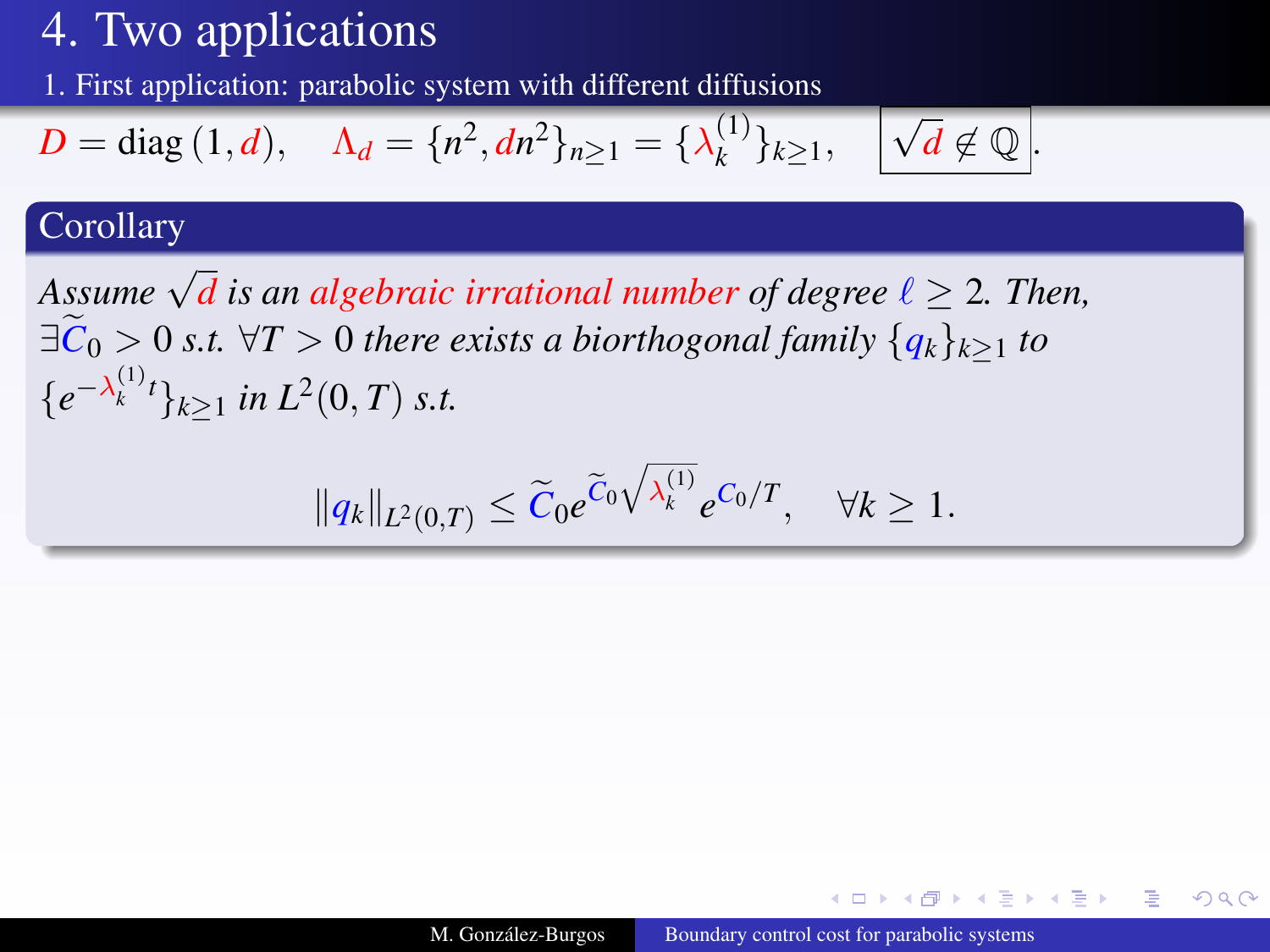<span id="page-52-0"></span>[1.](#page-38-0) First application: parabolic system with different diffusions

(3) 
$$
\begin{cases} y_t - Dy_{xx} + A_0 y = 0 & \text{in } Q_T, \\ y|_{x=0} = Bv, \quad y|_{x=\pi} = 0 & \text{on } (0, T), \\ y(\cdot, 0) = y_0 & \text{in } (0, \pi). \end{cases}
$$

$$
D = \text{diag}(1, d), \quad \Lambda_d = \{n^2, dn^2\}_{n \ge 1} = \{\lambda_k^{(1)}\}_{k \ge 1}, \quad \boxed{\sqrt{d} \notin \mathbb{Q}}.
$$

#### **Corollary**

*Assume*  $\sqrt{d}$  *is an algebraic irrational number of degree*  $\ell \geq 2$ *. Then, system* [\(3\)](#page-39-0) *is null controllable at any time*  $T > 0$  *and*  $\tau_0$ ,  $C_0$ ,  $C_1 > 0$  *s.t.* 

$$
\exp\left(\frac{C_0}{T}\right) \leq \mathcal{K}(T) \leq \exp\left(\frac{C_1}{T}\right), \quad \forall T \in (0, \tau_0).
$$

#### **Question**

Could the control cost  $\mathcal{K}(T)$  have a more explosive behavior with respect to T when  $T \rightarrow 0$ ?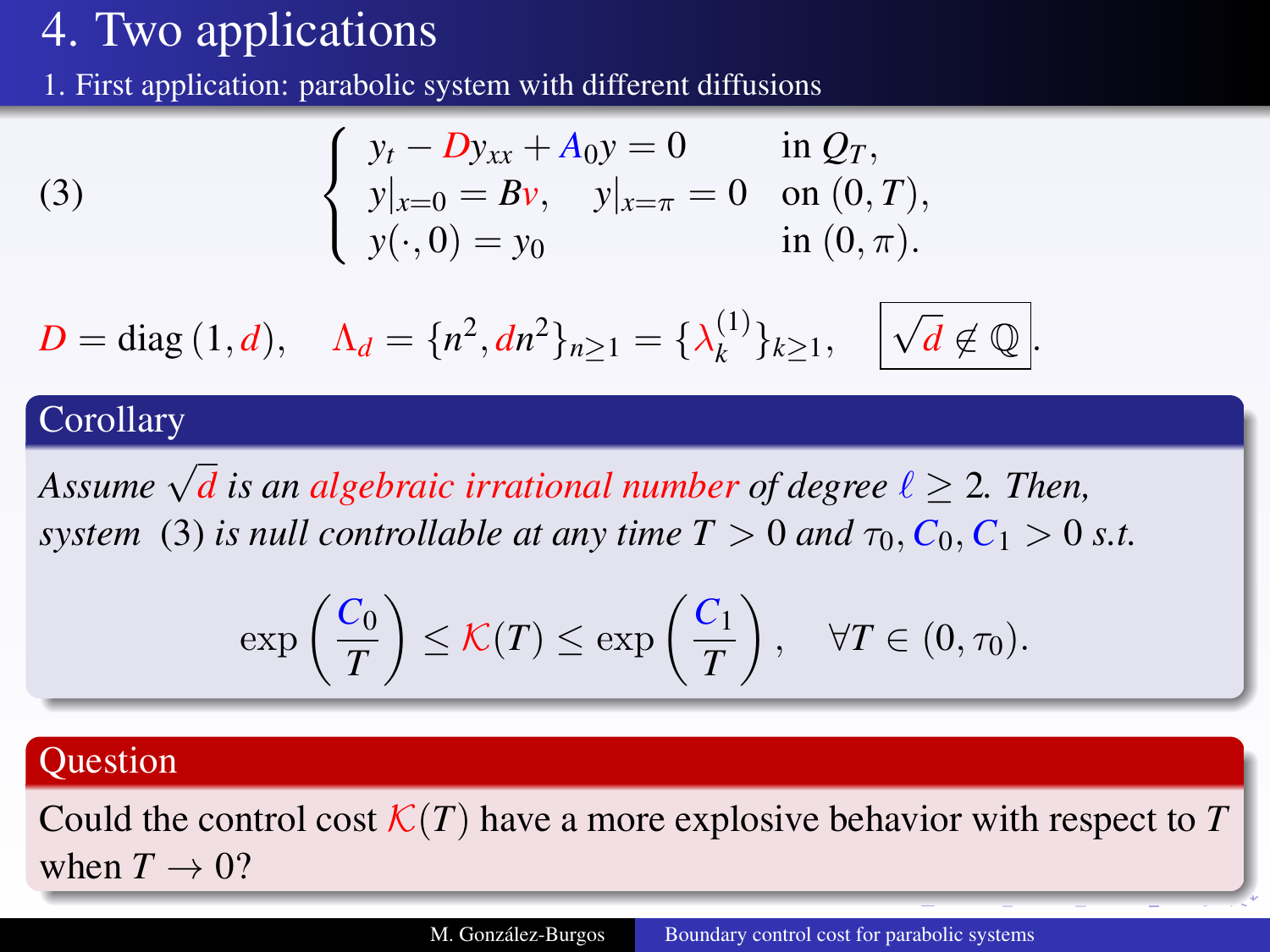<span id="page-53-1"></span><span id="page-53-0"></span>[2.](#page-53-0) Second application: a parabolic decoupled system

M. González-Burgos [Boundary control cost for parabolic systems](#page-0-0)

 $4.171.6$ 

**North Bar** 

 $\Omega$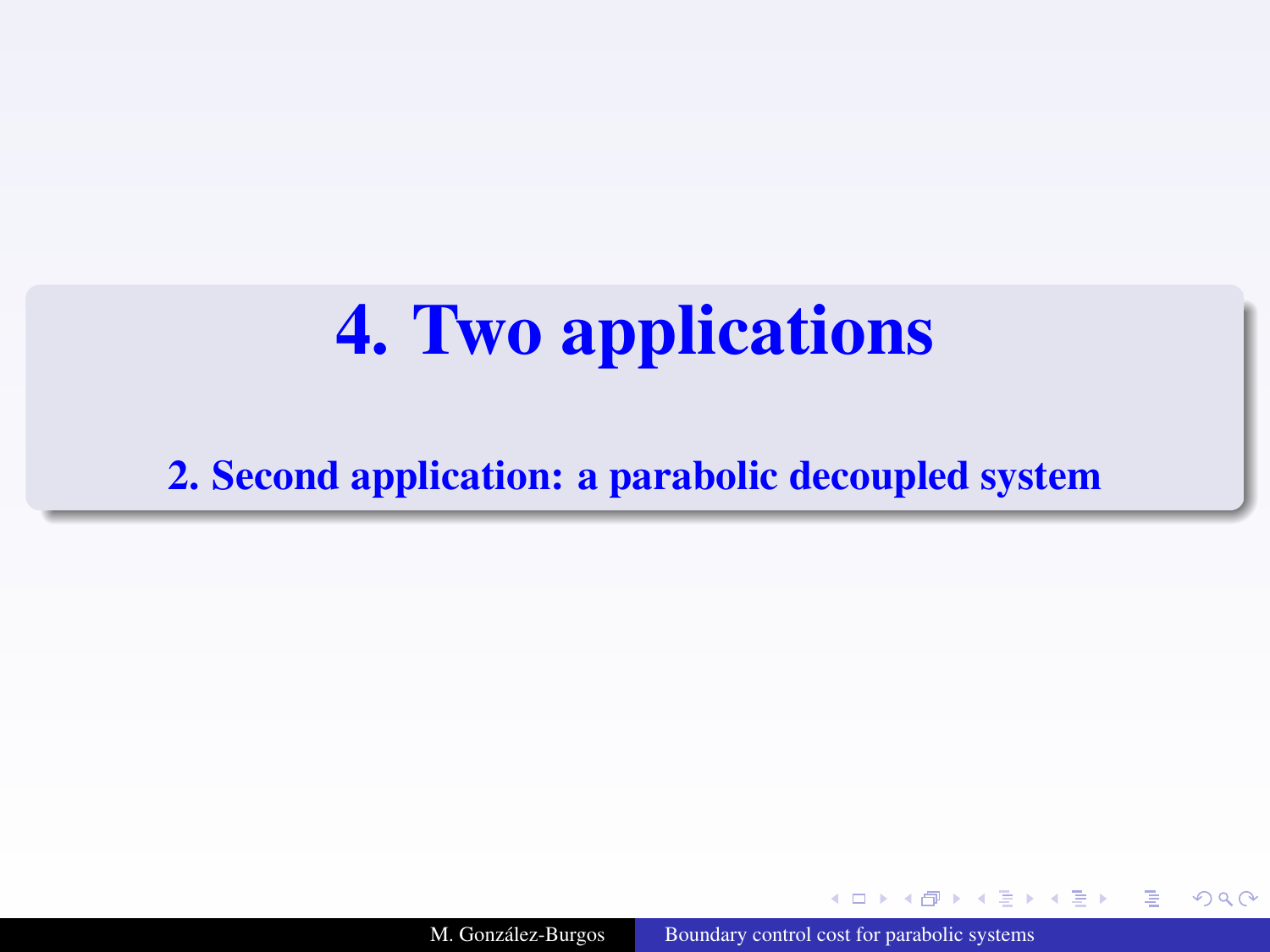<span id="page-54-0"></span>[2.](#page-53-0) Second application: a parabolic decoupled system

Let us consider the problem

<span id="page-54-1"></span>(4) 
$$
\begin{cases} y_t - y_{xx} + a(x)A_1y = 0 & \text{in } (0, \pi) \times (0, T), \\ y(0, \cdot) = Bv, \quad y(\pi, \cdot) = 0 & \text{on } (0, T), \\ y(\cdot, 0) = y_0 & \text{in } (0, \pi), \end{cases}
$$

where  $a \in L^2(0, \pi)$  is a function such that  $\left| \int_{0}^{\pi} \right|$ 

$$
\text{at}\left[\int_0^{\pi} a(x) \, dx = 0\right], y = (y_1, y_2)^t,
$$

 $\Omega$ 

1 1  $\setminus$ 

$$
y_0 \in H^{-1}(0, \pi; \mathbb{R}^2), v \in L^2(0, T)
$$
 and  

$$
A_1 = \begin{pmatrix} 0 & 0 \\ 0 & 1 \end{pmatrix}, B = \begin{pmatrix} 0 & 0 \\ 0 & 1 \end{pmatrix}
$$

Existence and uniqueness

For any  $y_0 \in H^{-1}(0, \pi; \mathbb{R}^2)$  and  $v \in L^2(0, T)$ , system [\(4\)](#page-54-1) has a unique solution  $y \in L^2(Q_T) \cap C^0([0,T]; H^{-1}(0,\pi;\mathbb{R}^2))$  defined by transposition.

## Approximate or null controllability prope[rti](#page-53-1)[es](#page-55-0) [o](#page-53-1)[f s](#page-54-0)[y](#page-55-0)[s](#page-52-0)[t](#page-53-1)[em](#page-71-0) [\(](#page-38-1)[4](#page-54-1)[\)?](#page-71-0)[?](#page-0-0)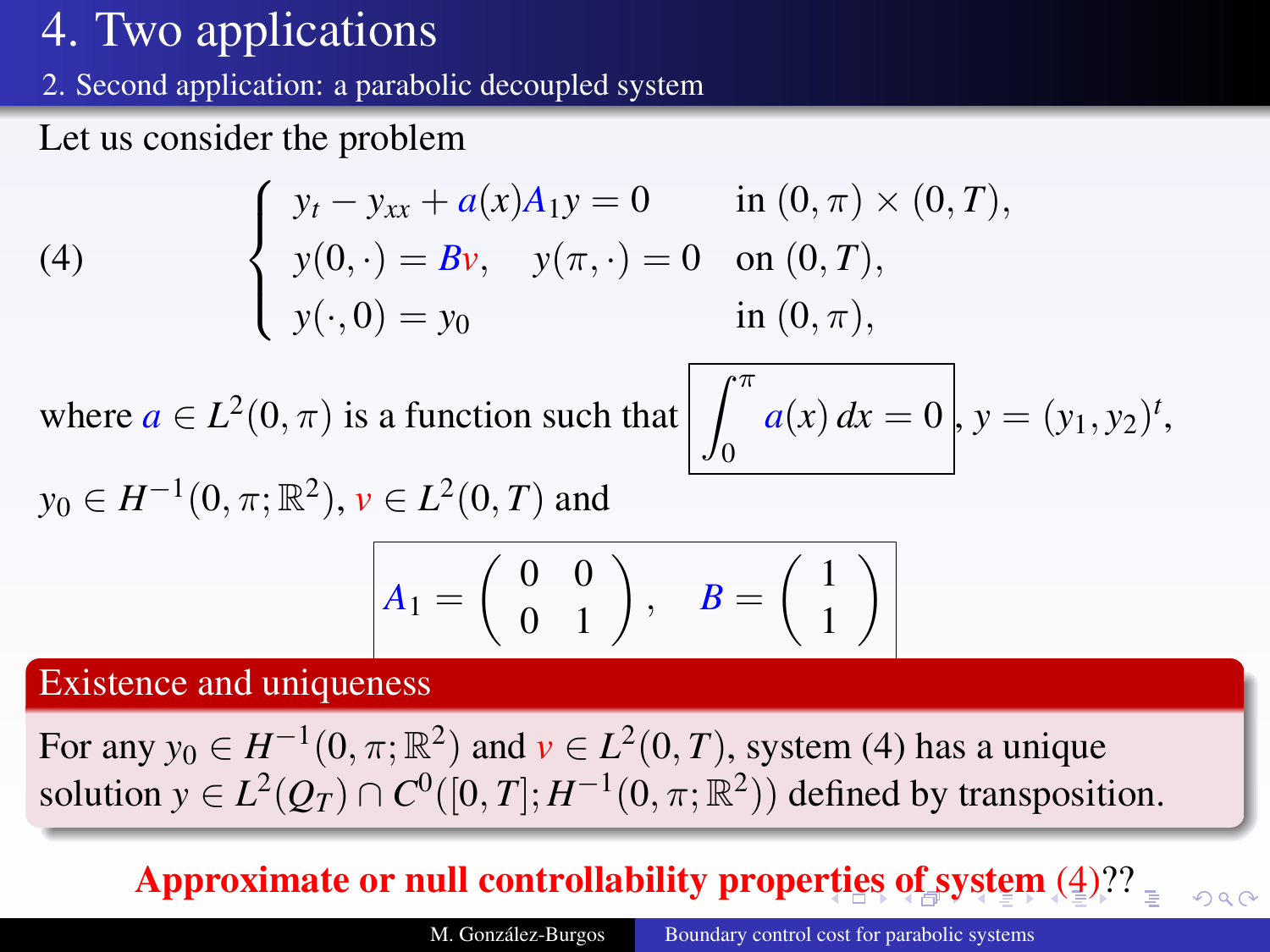$(4)$ 

<span id="page-55-0"></span>[2.](#page-53-0) Second application: a parabolic decoupled system

$$
\begin{cases}\n y_t - y_{xx} + a(x)A_1y = 0 & \text{in } (0, \pi) \times (0, T), \\
 y(0, \cdot) = Bv, \quad y(\pi, \cdot) = 0 & \text{on } (0, T), \\
 y(\cdot, 0) = y_0 & \text{in } (0, \pi),\n\end{cases}
$$

$$
\int_0^{\pi} a(x) dx = 0, \quad A_1 = \begin{pmatrix} 0 & 0 \\ 0 & 1 \end{pmatrix}, \quad B = \begin{pmatrix} 1 \\ 1 \end{pmatrix}
$$

If  $L_2 = -\partial_{xx}Id + a(x)A_1$ , with  $D(L_2) = H^2(0, \pi; \mathbb{R}^2) \cap H_0^1(0, \pi; \mathbb{R}^2)$ , one has

$$
\sigma(L_2)=\sigma(L_2^*)=\{n^2,n^2+\beta_n\}=\left\{\lambda_k^{(2)}\right\}_{k\geq 1} \text{ where } \{\beta_k\}_{k\geq 1} \in \ell^2.
$$

$$
\left| \inf_{k,n \ge 1, k \ne n} \frac{\left| \lambda_k^{(2)} - \lambda_n^{(2)} \right|}{k^2 - n^2} \right| = 0, \quad \left| \inf_{k,n \ge 1, k \ne n} \left| \lambda_k^{(2)} - \lambda_n^{(2)} \right| = \inf_{k \ge 1} |\beta_k| = 0 \right|
$$

### (condensation).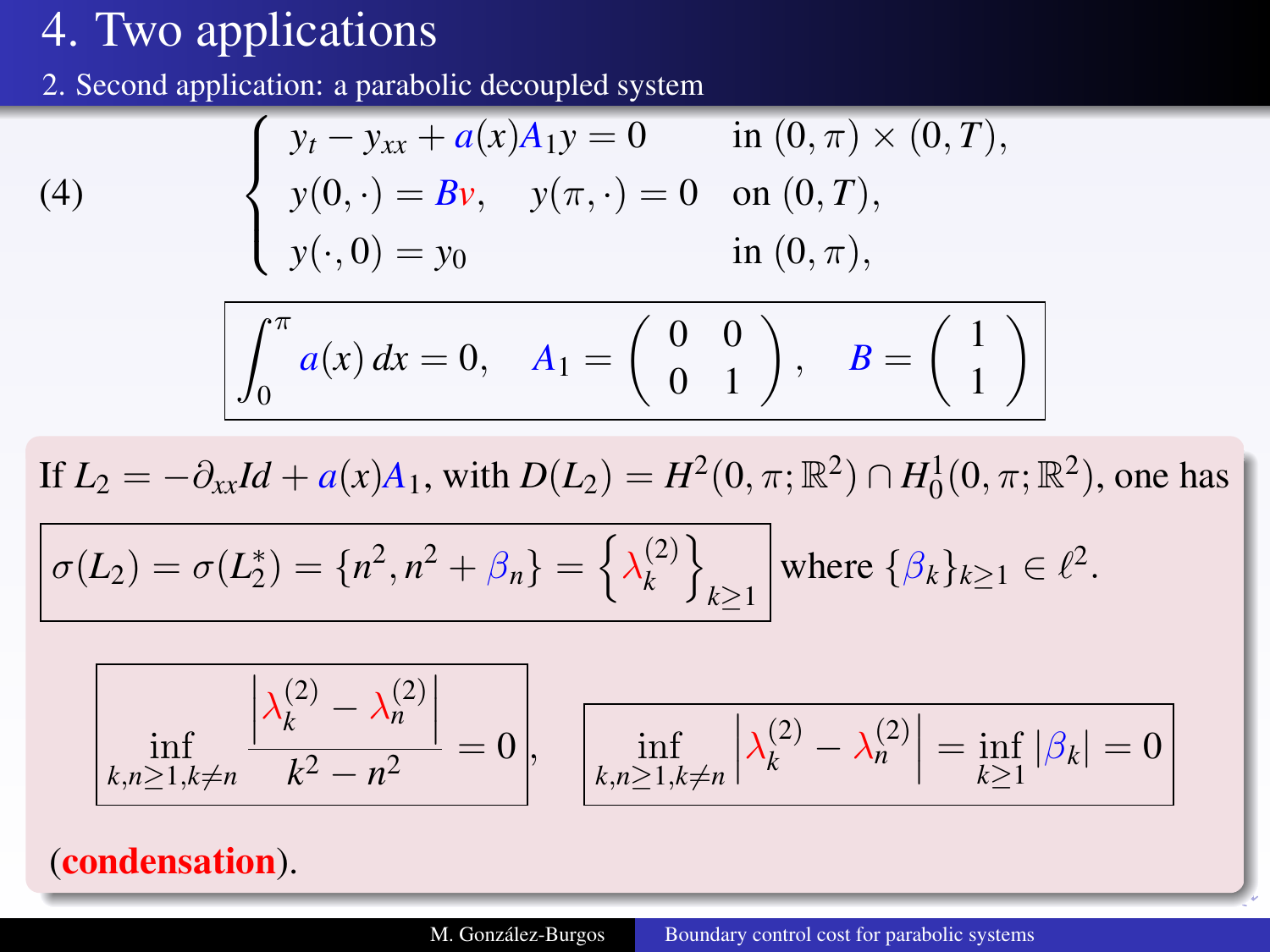[2.](#page-53-0) Second application: a parabolic decoupled system

(4) 
$$
\begin{cases} y_t - y_{xx} + a(x)A_1y = 0 & \text{in } (0, \pi) \times (0, T), \\ y(0, \cdot) = Bv, \quad y(\pi, \cdot) = 0 & \text{on } (0, T), \\ y(\cdot, 0) = y_0 & \text{in } (0, \pi), \end{cases}
$$

### Proposition (Approximate controllability)

*Under the previous conditions, system* [\(4\)](#page-54-1) *is approximately controllable at time*  $T > 0$  *if and only if* 

$$
\lambda_k^{(2)} \neq \lambda_n^{(2)}, \ \forall k, n \ge 1, \ k \ne n \quad (\Longleftrightarrow k^2 \neq n^2 + \beta_n, \ \forall k, n \ge 1).
$$

#### Remark

As  $\{\beta_k\}_{k\geq 1} \in \ell^2$ , the previous condition is equivalent to

$$
k^2 \neq n^2 + \beta_n
$$
,  $\forall k, n \leq N_0$  and  $\beta_n \neq 0$ ,  $\forall n \geq 1$ ,

for a positive integer *N*0.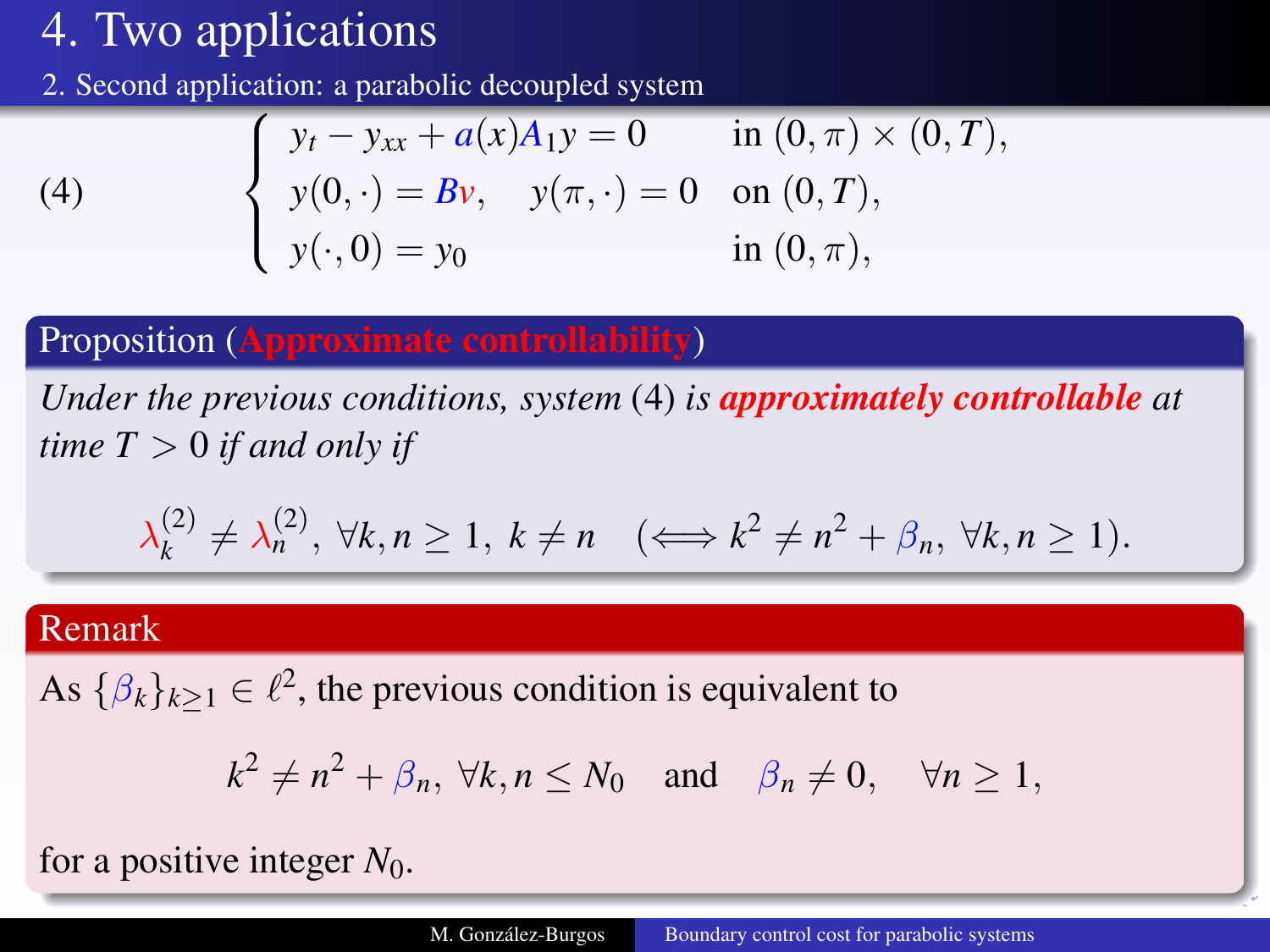[2.](#page-53-0) Second application: a parabolic decoupled system

(4) 
$$
\begin{cases} y_t - y_{xx} + a(x)A_1y = 0 & \text{in } (0, \pi) \times (0, T), \\ y(0, \cdot) = Bv, \quad y(\pi, \cdot) = 0 & \text{on } (0, T), \\ y(\cdot, 0) = y_0 & \text{in } (0, \pi), \end{cases}
$$

$$
\int_0^{\pi} a(x) dx = 0, \quad A_1 = \begin{pmatrix} 0 & 0 \\ 0 & 1 \end{pmatrix}, \quad B = \begin{pmatrix} 1 \\ 1 \end{pmatrix}
$$

Assume 
$$
k^2 \neq n^2 + \beta_n, \forall k, n \geq 1
$$
.

### Proposition

The sequence 
$$
\Lambda_a = \{n^2, n^2 + \beta_n\} = \left\{\lambda_k^{(2)}\right\}_{k\geq 1}
$$
,  $\{\beta_k\}_{k\geq 1} \in \ell^2$ , satisfies

$$
\begin{cases} \lambda_k^{(2)} \neq \lambda_n^{(2)}, \quad \forall k, n \in \mathbb{N} : k \neq n, \\ \sum_{k \geq 1} \frac{1}{|\lambda_k^{(2)}|} < \infty; \quad \Re(\lambda_k^{(2)}) \geq \delta |\lambda_k^{(2)}|, \quad \forall k \geq 1. \end{cases}
$$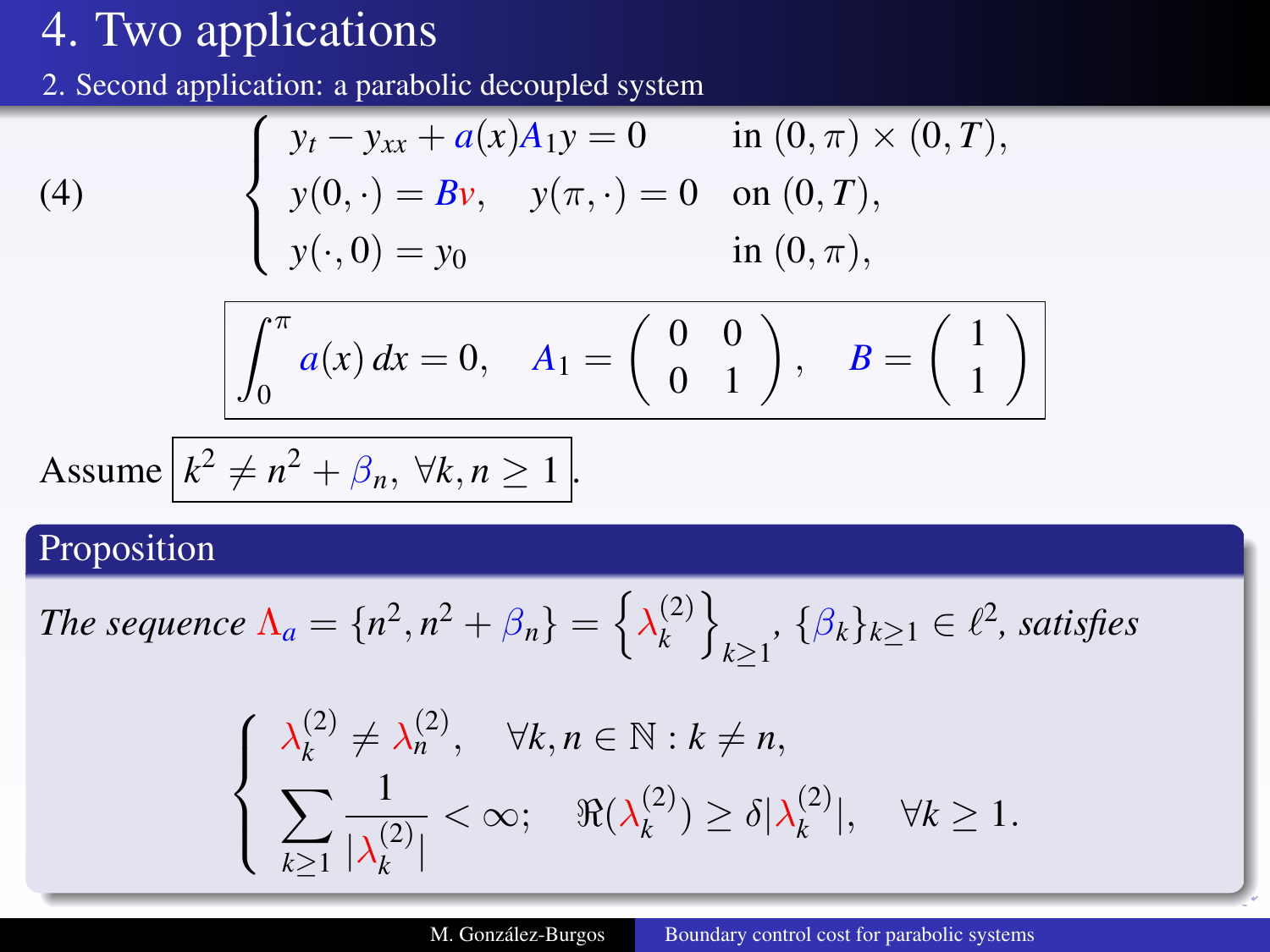[2.](#page-53-0) Second application: a parabolic decoupled system

(4) 
$$
\begin{cases} y_t - y_{xx} + a(x)A_1y = 0 & \text{in } (0, \pi) \times (0, T), \\ y(0, \cdot) = Bv, \quad y(\pi, \cdot) = 0 & \text{on } (0, T), \\ y(\cdot, 0) = y_0 & \text{in } (0, \pi), \end{cases}
$$

$$
\Lambda_a = \{n^2, n^2 + \beta_n\} = \left\{\lambda_k^{(2)}\right\}_{k \ge 1}, \ \{\beta_k\}_{k \ge 1} \in \ell^2, \ \boxed{k^2 \neq n^2 + \beta_n, \ \forall k, n \ge 1}.
$$
  
If 
$$
T_0(a) = c(\Lambda_a) \in [0, \infty] \ | \text{condensation index of the sequence } \Lambda_a),
$$

#### then

#### **Corollary**

*Under the previous conditions, let*  $T_0(a) = c(\Lambda_a) \in [0, \infty]$  *be the condensation index of the sequence* Λ*a. Then,*

**1 If**  $T > T_0(a)$ , system [\(4\)](#page-54-1) is null controllable at time T.

**2** If  $T < T_0(a)$ , system [\(4\)](#page-54-1) is not null controllable at time T.

[OUAILI], Math. Control Relat. Fields 10 (2020).

 $\Omega$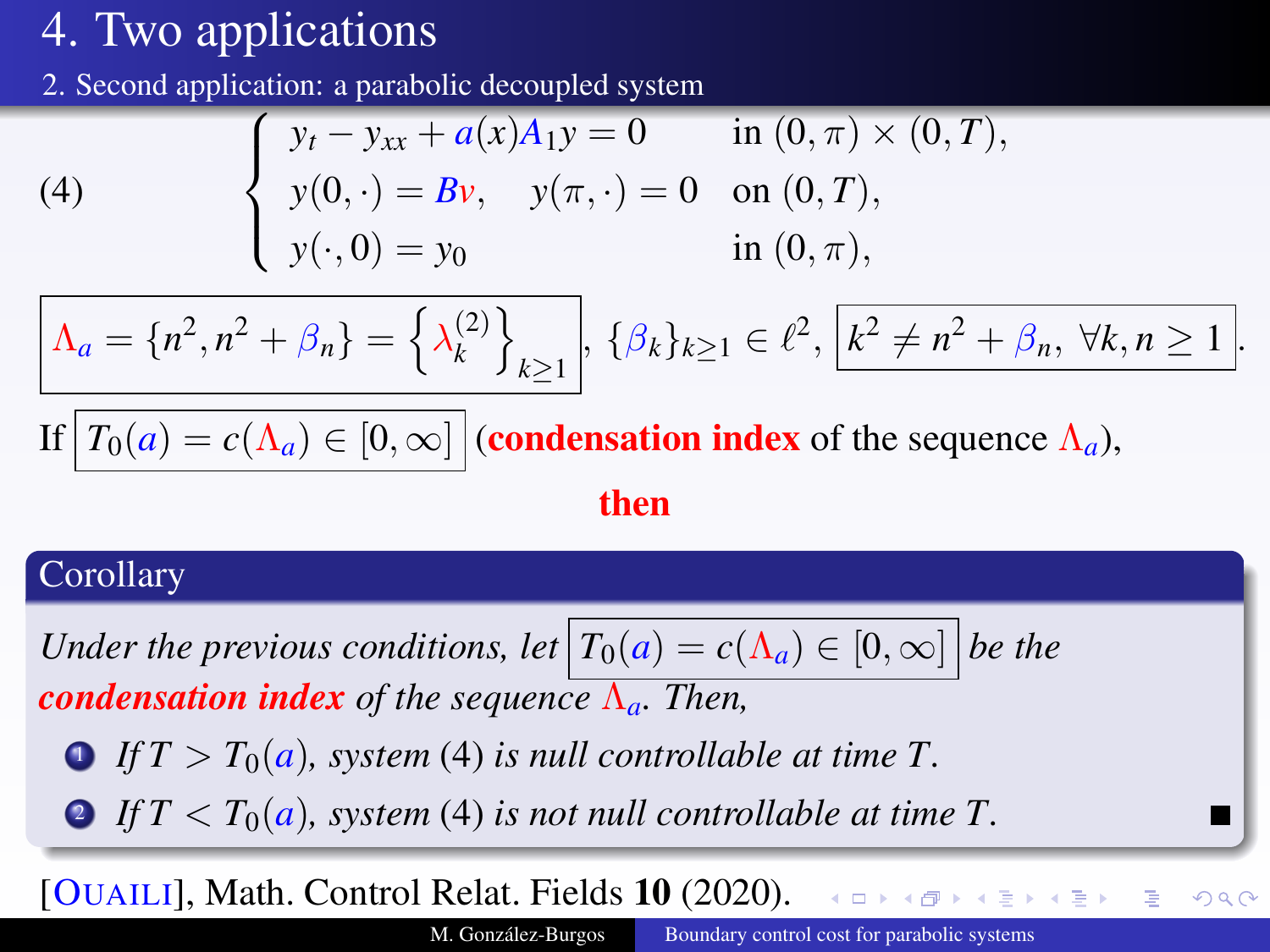[2.](#page-53-0) Second application: a parabolic decoupled system

The **condensation index** of the sequence 
$$
\Lambda_a = \{n^2, n^2 + \beta_n\} = \{\lambda_k^{(2)}\}_{k \ge 1}
$$
,  
 $\{\beta_k\}_{k \ge 1} \in \ell^2$ , is given by  
 $T_0(a) = \limsup \frac{-\log |\beta_k|}{k^2} \in [0, \infty]$   $(\beta_k \ne 0, \forall k \ge 1).$ 

 $\leftarrow$   $\Box$ 

× 伊 ▶ 4回 ▶ つへへ

∍

÷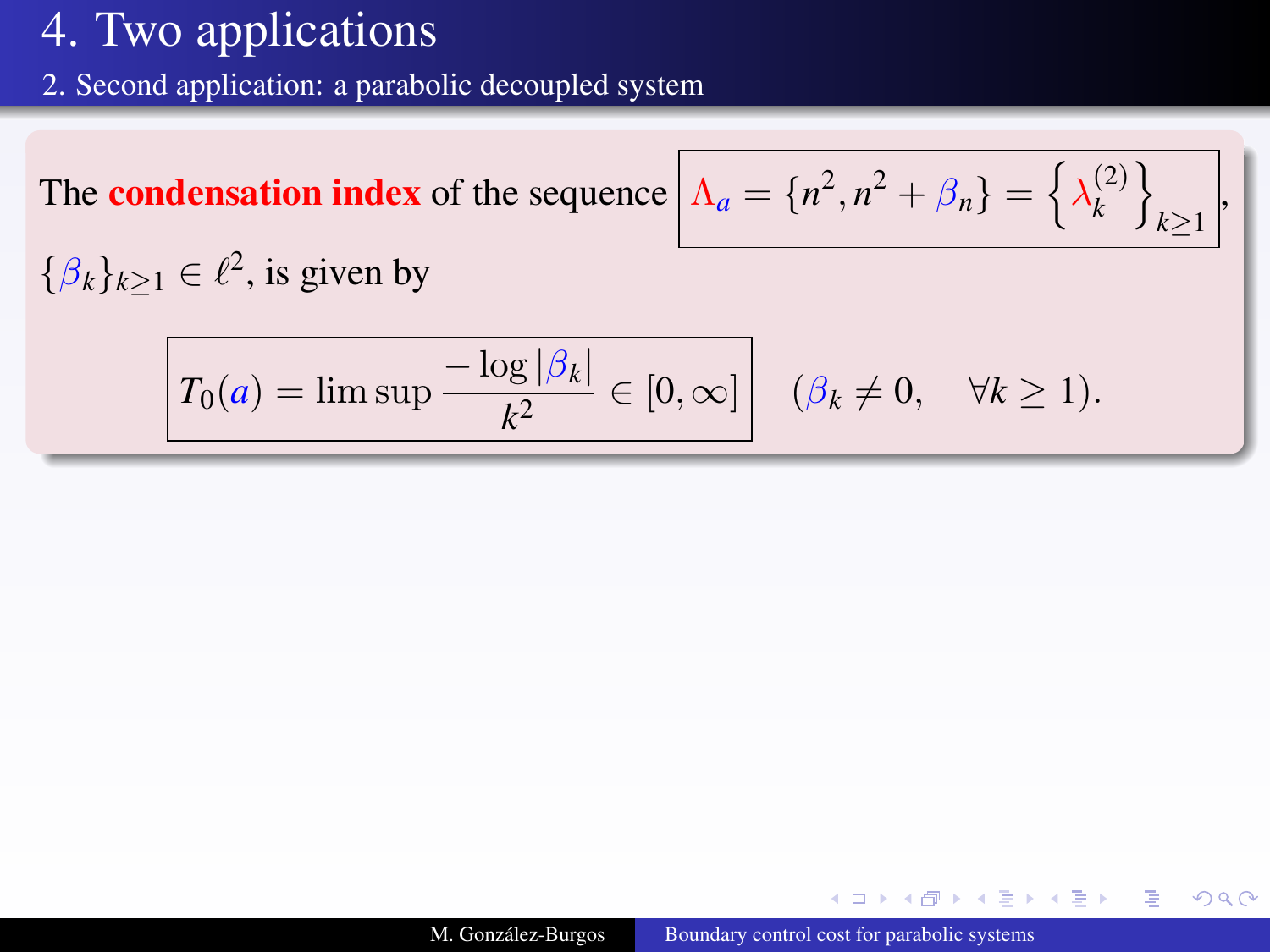[2.](#page-53-0) Second application: a parabolic decoupled system

#### Assumptions:

**1**  $\Re(\lambda_k) > 0$  and  $\Im(\lambda_k) \leq \beta \sqrt{\Re(\lambda_k)}$ , for any  $k \geq 1$  ( $\beta \geq 0$ ).  $\supseteq$   $\exists \rho, q > 0$  such that

$$
|\lambda_k - \lambda_n| \ge \rho |k^2 - n^2|, \quad \forall k, n \ge 1 : |k - n| \ge q,
$$

$$
(\inf_{k \neq n: |k-n| < q} |\lambda_k - \lambda_n| \text{ could be zero}).
$$

 $\Theta$   $\exists p_1, p_2, \alpha > 0$  such that

$$
-\alpha + p_1 \sqrt{r} \le \mathcal{N}(r) \le \alpha + p_2 \sqrt{r}, \quad \forall r > 0,
$$

where N is the counting function associated with the sequence  $\{\lambda_k\}_{k\geq 1}$ :

$$
\mathcal{N}(r) = \#\{k : |\lambda_k| \le r\}, \quad \forall r > 0.
$$

4 17 18

 $A\rightarrow A$ 

 $2Q$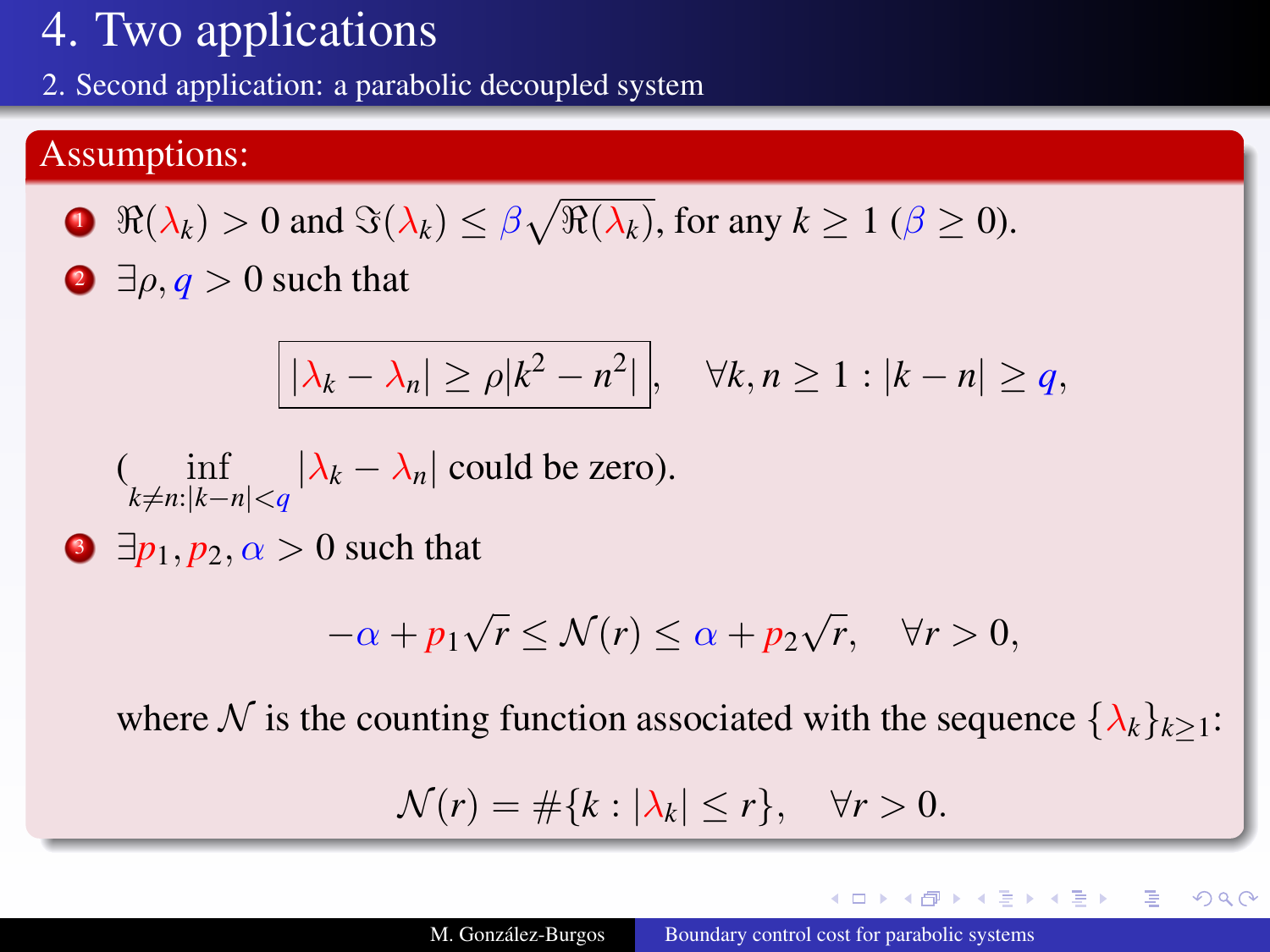[2.](#page-53-0) Second application: a parabolic decoupled system

$$
\Lambda_a = \{n^2, n^2 + \beta_n\} = \left\{\lambda_k^{(2)}\right\}_{k \ge 1}, \ \{\beta_k\}_{k \ge 1} \in \ell^2, \ \boxed{k^2 \neq n^2 + \beta_n, \ \forall k, n \ge 1}.
$$

### Proposition

Let us take 
$$
\varepsilon_0 = \sup_{k \ge 1} |\beta_k|
$$
. Then,  
\n
$$
\begin{aligned}\n\mathbf{O} &\quad \lambda_k^{(2)} > 0, \forall k \ge 1. \\
\mathbf{O} &\quad |\lambda_k^{(2)} - \lambda_n^{(2)}| \ge \frac{1}{6} |k^2 - n^2|, \quad \forall k, n \ge 1 : |k - n| \ge 2.\n\end{aligned}
$$
\n
$$
\mathbf{O} &\quad \boxed{-\alpha + 2\sqrt{r} \le \mathcal{N}(r) \le \alpha + 2\sqrt{r}} \quad \forall r > 0, \boxed{\alpha = 2 + \sqrt{\varepsilon_0}}.
$$
\n
$$
\mathbf{O} &\quad |\lambda_k^{(2)} - \lambda_n^{(2)}| \le \nu |k^2 - n^2|, \forall k, n \ge 1, \boxed{\nu = (1 + \varepsilon_0)/2}.
$$

 $\leftarrow$   $\Box$ 

 $\prec$ 同 ▶ 4 舌 Þ

э

つへへ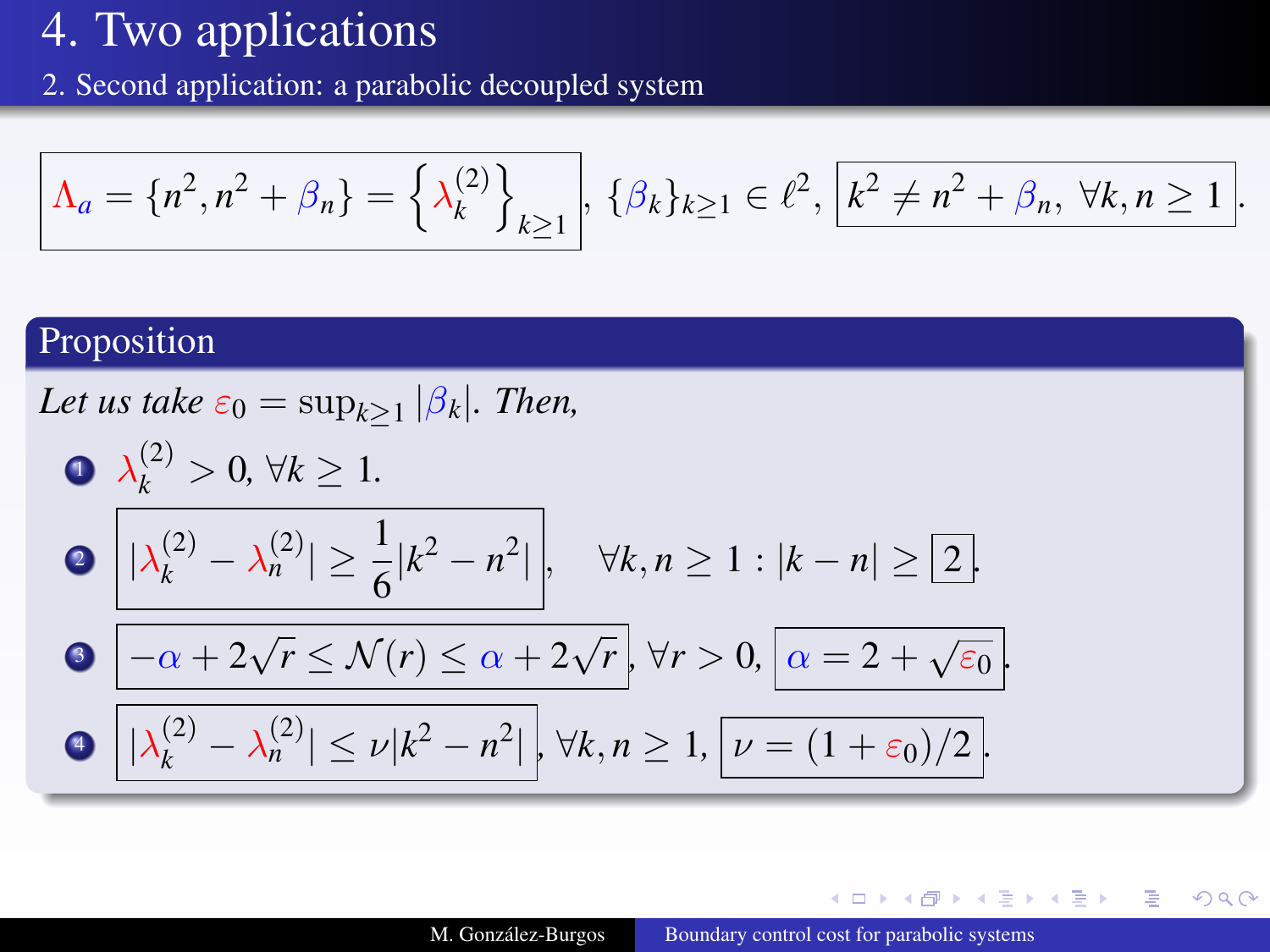<span id="page-62-0"></span>[2.](#page-53-0) Second application: a parabolic decoupled system

$$
\Lambda_a = \{n^2, n^2 + \beta_n\} = \left\{\lambda_k^{(2)}\right\}_{k \ge 1}, \ \{\beta_k\}_{k \ge 1} \in \ell^2, \ \boxed{k^2 \neq n^2 + \beta_n, \ \forall k, n \ge 1}.
$$

#### **Corollary**

∃ $C_0, C_1 > 0$  *s.t.* ∀*T* > 0 *there exists a biort. fam.* { $q_k$ }<sub>*k*≥1</sub> *to* { $e^{-\lambda_k^{(2)}t}$ }<sub>*k*≥1</sub> *in*  $L^2(0,T)$  *s.t.* 

$$
||q_k||_{L^2(0,T)} \leq C_0 e^{C_0 k} e^{C_0/T} \mathcal{P}_k^{-1}, \quad \forall k \geq 1.
$$

*In addition,*  $\exists C_1 > 0$  *s.t. any biorthogonal family*  $\{s_k\}_{k\geq 1}$  *to*  $\{e^{-\lambda_k t}\}_{k\geq 1}$  *in L* 2 (0, *T*) *satisfies*

$$
||s_k||_{L^2(0,T)} \geq C_1 e^{C_1/T} \left(\frac{1}{T} + k\right)^{1/2} \mathcal{P}_k^{-1}, \quad \forall k \geq 2.
$$

with 
$$
\mathcal{P}_1 = |\beta_1|
$$
 and 
$$
\begin{cases} (2n-2)|\beta_n| \leq \mathcal{P}_{2n-1} \leq (2n-1)|\beta_n|, & \forall n \geq 2, \\ 2n|\beta_n| \leq \mathcal{P}_{2n} \leq (2n+1)|\beta_n|, & \forall n \geq 1. \end{cases}
$$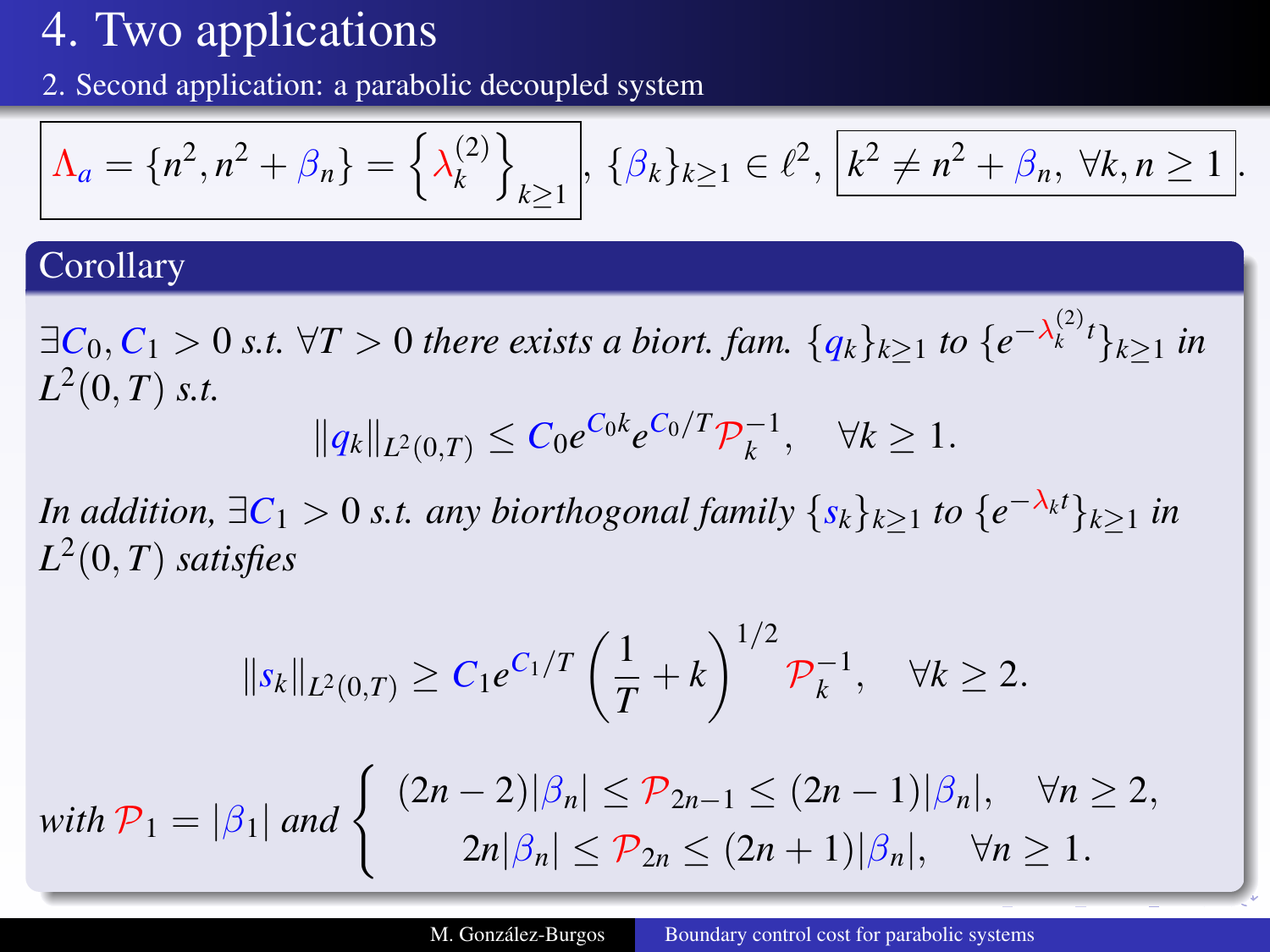<span id="page-63-0"></span>[2.](#page-53-0) Second application: a parabolic decoupled system

### Particular case:

(4) 
$$
\begin{cases} y_t - y_{xx} + a(x)A_1y = 0 & \text{in } (0, \pi) \times (0, T), \\ y(0, \cdot) = Bv, \quad y(\pi, \cdot) = 0 & \text{on } (0, T), \\ y(\cdot, 0) = y_0 & \text{in } (0, \pi), \end{cases}
$$

$$
\int_0^{\pi} a(x) dx = 0, \quad A_1 = \begin{pmatrix} 0 & 0 \\ 0 & 1 \end{pmatrix}, \quad B = \begin{pmatrix} 1 \\ 1 \end{pmatrix}
$$

#### Lemma

Given 
$$
\gamma \in (0, 1)
$$
, there exists  $a \in L^2(0, \pi)$  with  $\int_0^{\pi} a(x) dx = 0$  such that  
\n
$$
\sigma(L_2) = \sigma(L_2^*) = \{n^2, n^2 + e^{-n^2\gamma}\} = \left\{\lambda_k^{(2)}\right\}_{k \ge 1}
$$
 where  $L_2 = -\partial_{xx} + a(x)A_1$ .

From now on, we work with  $\gamma \in (0, 1)$  and the coefficient  $a \in L^2(0, \pi)$ provided by the previous result. Thus,  $\left| \beta_n \right| = e^{-n^2\gamma}$  $\forall n \geq 1$  $\forall n \geq 1$  $\forall n \geq 1$  $\forall n \geq 1$ [.](#page-71-0)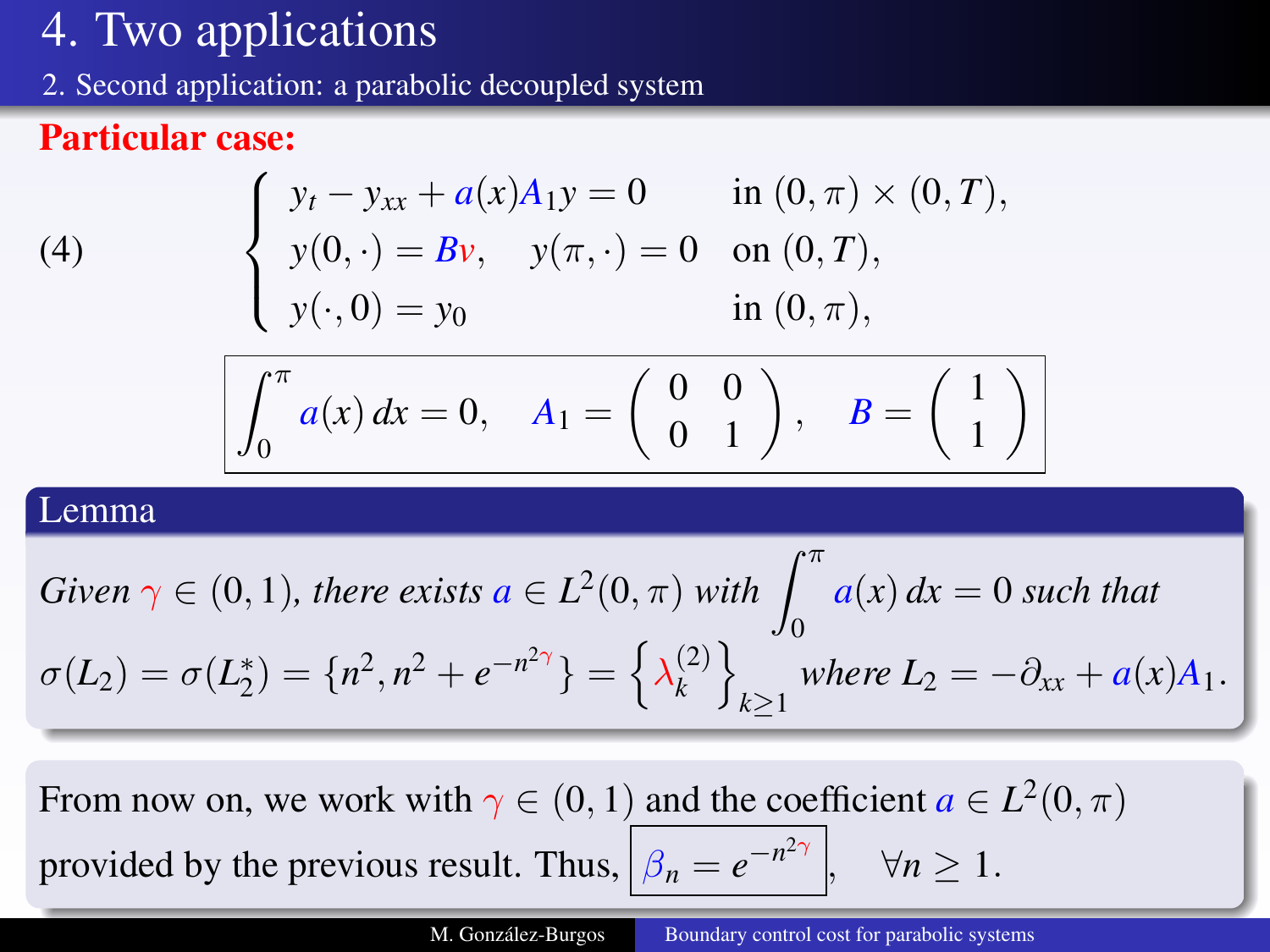<span id="page-64-0"></span>[2.](#page-53-0) Second application: a parabolic decoupled system

### Particular case:

(4) 
$$
\begin{cases} y_t - y_{xx} + a(x)A_1y = 0 & \text{in } (0, \pi) \times (0, T), \\ y(0, \cdot) = Bv, \quad y(\pi, \cdot) = 0 & \text{on } (0, T), \\ y(\cdot, 0) = y_0 & \text{in } (0, \pi), \end{cases}
$$

In this case ( $\gamma \in (0, 1)$ ),

$$
T_0(a) = \limsup \frac{-\log |\beta_k|}{k^2} = \limsup \frac{-\log (e^{-k^2\gamma})}{k^2} = 0,
$$

and the system is null controllable at any time  $T > 0$ . Also, for new constants  $c, C > 0$ ,

$$
\begin{cases} k^{\frac{3}{2}}e^{c(1+\frac{1}{T})}\left[e^{k^{2\gamma}}\right] \leq \|q_{2k-1}\|_{L^{2}(0,T)} \leq e^{C(1+k+\frac{1}{T})}\left[e^{k^{2\gamma}}\right], \quad \forall k \geq 1, \\ k^{\frac{3}{2}}e^{c(1+\frac{1}{T})}\left[e^{k^{2\gamma}}\right] \leq \|q_{2k}\|_{L^{2}(0,T)} \leq e^{C(1+k+\frac{1}{T})}\left[e^{k^{2\gamma}}\right], \quad \forall k \geq 1. \end{cases}
$$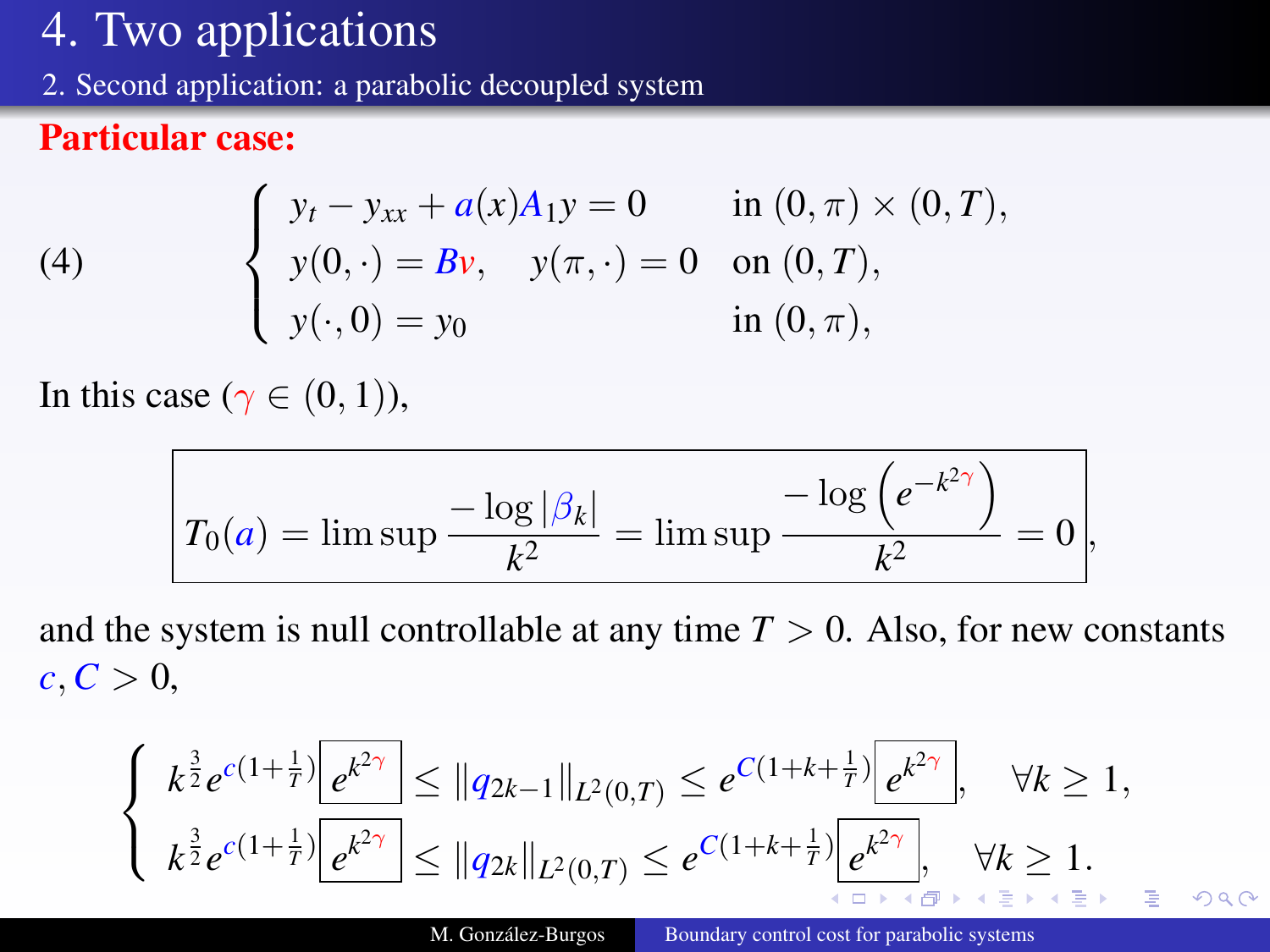[2.](#page-53-0) Second application: a parabolic decoupled system

### Particular case:

(4) 
$$
\begin{cases} y_t - y_{xx} + a(x)A_1y = 0 & \text{in } (0, \pi) \times (0, T), \\ y(0, \cdot) = Bv, \quad y(\pi, \cdot) = 0 & \text{on } (0, T), \\ y(\cdot, 0) = y_0 & \text{in } (0, \pi), \end{cases}
$$

In this case  $(\sigma(L_2) = \{n^2, n^2 + e^{-n^2\gamma}\}, \gamma \in (0, 1)$ , we can prove,

#### Theorem

*Under the previous conditions, system* [\(4\)](#page-54-1) *is null controllable at any time*  $T > 0$  *(T*<sub>0</sub> = 0*)* and there exist  $\tau_0$ ,  $C_0$ ,  $C_1 > 0$  *(independent of*  $\gamma$ *)* such that

$$
\exp\left(\frac{C_0}{T} + \frac{C_0}{T^{\frac{\gamma}{1-\gamma}}}\right) \leq \mathcal{K}(T) \leq \exp\left(\frac{C_1}{T} + \frac{C_1}{T^{\frac{\gamma}{1-\gamma}}}\right), \quad \forall T \in (0, \tau_0).
$$

[OUAILI,  $G.-B.,$ ] to appear.

◆ロト → 伊ト → ヨト → ヨト

 $2Q$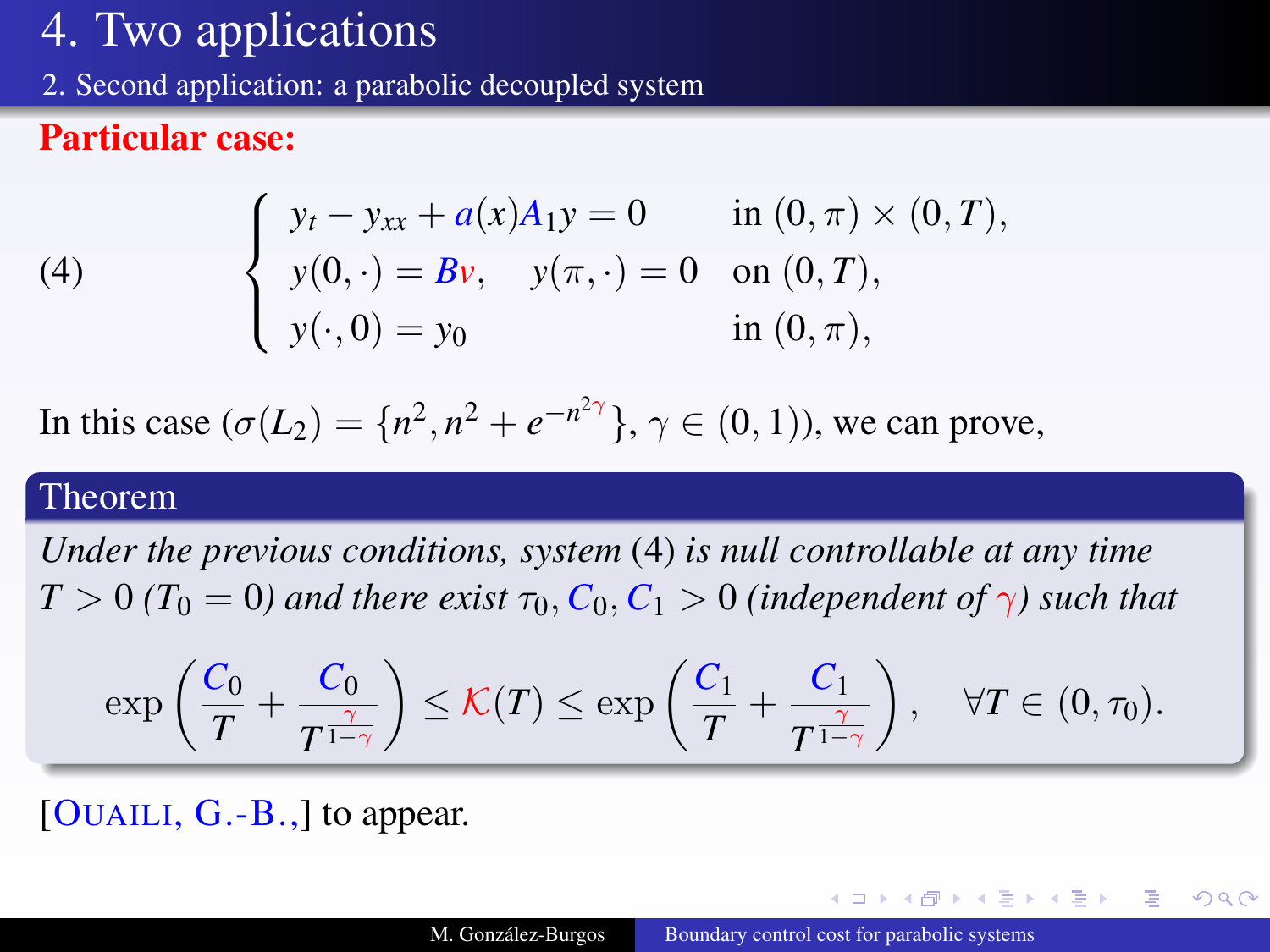[2.](#page-53-0) Second application: a parabolic decoupled system

### Remark

The previous inequalities are equivalent to:

**1** If  $\gamma \in (0, 1/2]$ , then, there exist three positive constants  $\tau_0$ ,  $C_0$  and  $C_1$ (independent of  $\gamma$ ) such that (same estimates as for the heat equation)

$$
\exp\left(\frac{C_0}{T}\right) \leq \mathcal{K}(T) \leq \exp\left(\frac{C_1}{T}\right), \quad \forall T \in (0, \tau_0)
$$

**2** If  $\gamma \in (1/2, 1)$ , again, there exist three positive constants  $\tau_0$ ,  $C_0$  and  $C_1$ (independent of  $\gamma$ ) such that

$$
\exp\left(\frac{C_0}{T^{\frac{\gamma}{1-\gamma}}}\right) \leq \mathcal{K}(T) \leq \exp\left(\frac{C_1}{T^{\frac{\gamma}{1-\gamma}}}\right), \quad \forall T \in (0, \tau_0).
$$

The control cost blows up when  $\gamma \to 1^-$ . This is natural because the minimal time for system [\(4\)](#page-54-1) when  $\gamma = 1$  is  $T_0 = 1$  and the system is not null controllable at time  $T$  when  $T < 1$ .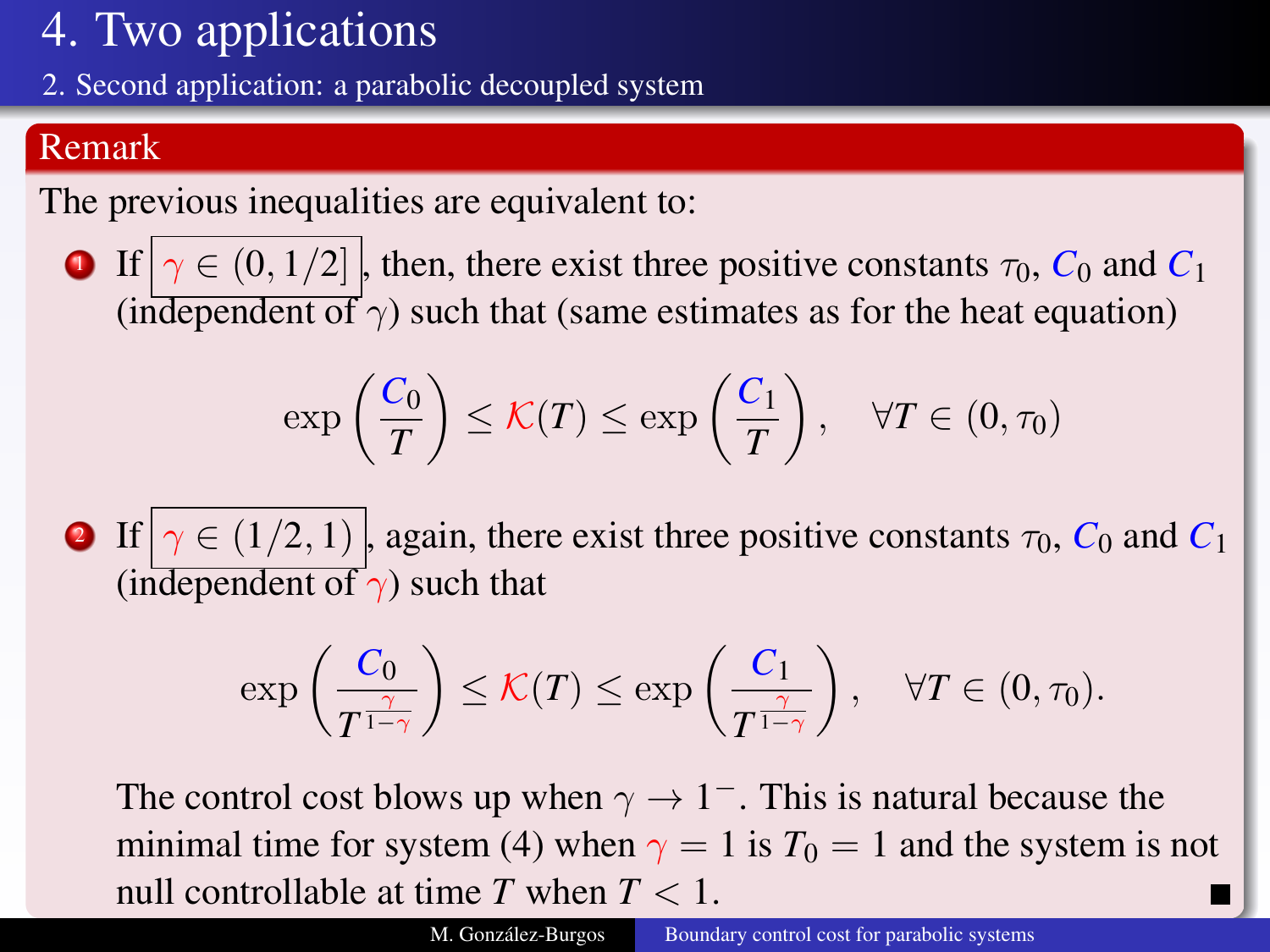#### <span id="page-67-0"></span>Question

What happens if we exert two boundary controls on the previous systems?

M. González-Burgos [Boundary control cost for parabolic systems](#page-0-0)

イロト (何) イヨト (ヨ)

Þ

つへへ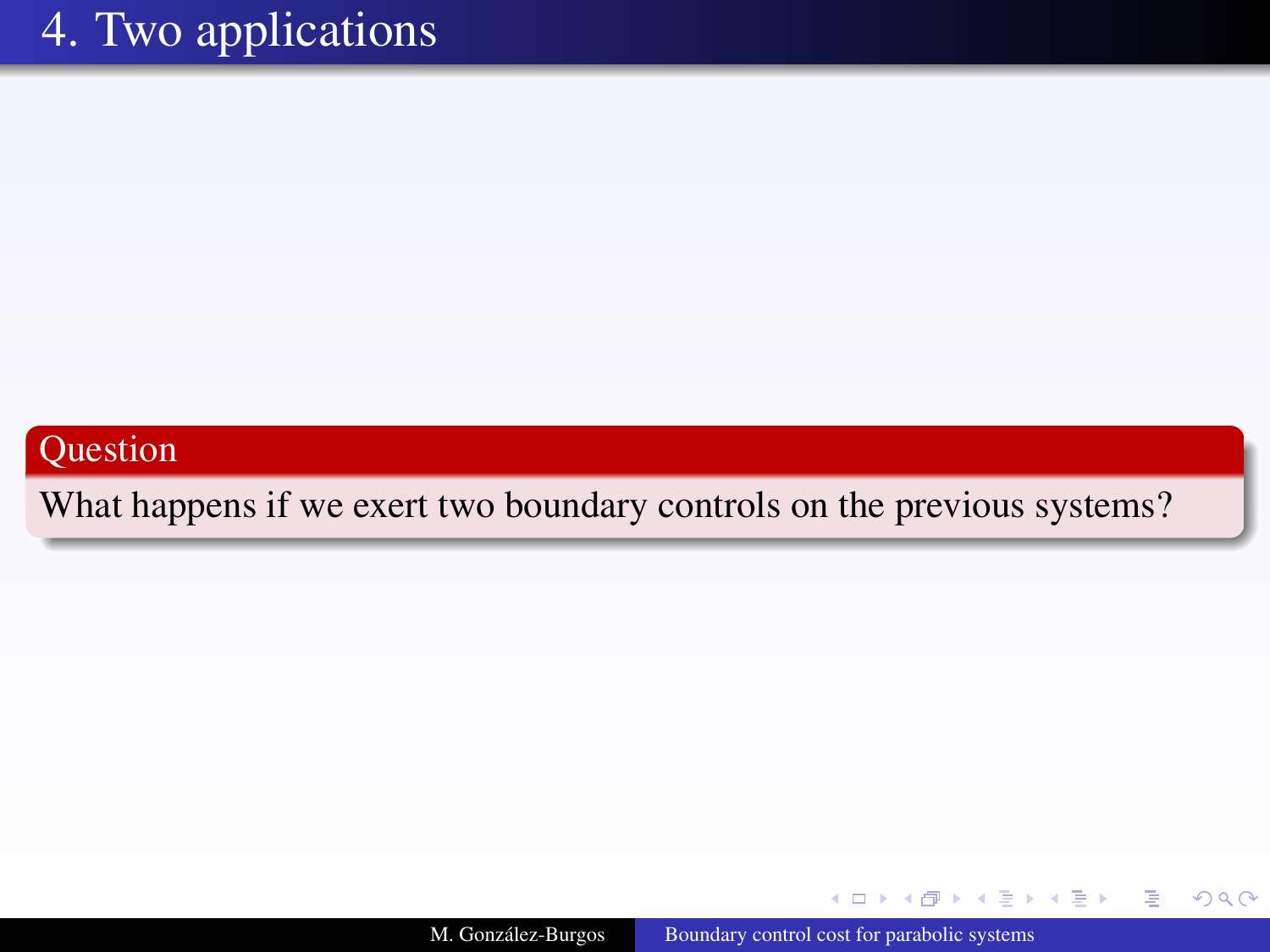Let us consider

(5)

<span id="page-68-0"></span>
$$
\begin{cases}\ny_t - Dy_{xx} + A_0 y = 0 & \text{in } Q_T = (0, \pi) \times (0, T), \\
y(0, \cdot) = Bv, \quad y(\pi, \cdot) = 0 & \text{on } (0, T), \\
y(\cdot, 0) = y_0 & \text{in } (0, \pi),\n\end{cases}
$$

(6) 
$$
\begin{cases} y_t - y_{xx} + a(x)A_1y = 0 & \text{in } (0, \pi) \times (0, T), \\ y(0, \cdot) = Bv, \quad y(\pi, \cdot) = 0 & \text{on } (0, T), \\ y(\cdot, 0) = y_0 & \text{in } (0, \pi), \end{cases}
$$

where  $D = \text{diag}(1, d)$   $(d > 0)$ ,

<span id="page-68-1"></span>
$$
A_0=\left(\begin{array}{cc}0&1\\0&0\end{array}\right),\quad A_1=\left(\begin{array}{cc}0&0\\0&1\end{array}\right),\quad B=\left(\begin{array}{cc}1&0\\0&1\end{array}\right),
$$

 $a \in L^2(0, \pi), y = (y_1, y_2)^t, y_0 \in H^{-1}(0, \pi; \mathbb{R}^2)$  and  $\nu=(\nu_1,\nu_2)^t\in L^2(0,T;\mathbb{R}^2)\,\big|$  $\nu=(\nu_1,\nu_2)^t\in L^2(0,T;\mathbb{R}^2)\,\big|$  $\nu=(\nu_1,\nu_2)^t\in L^2(0,T;\mathbb{R}^2)\,\big|$  (two boundary cont[ro](#page-67-0)ls)[.](#page-67-0)

 $290$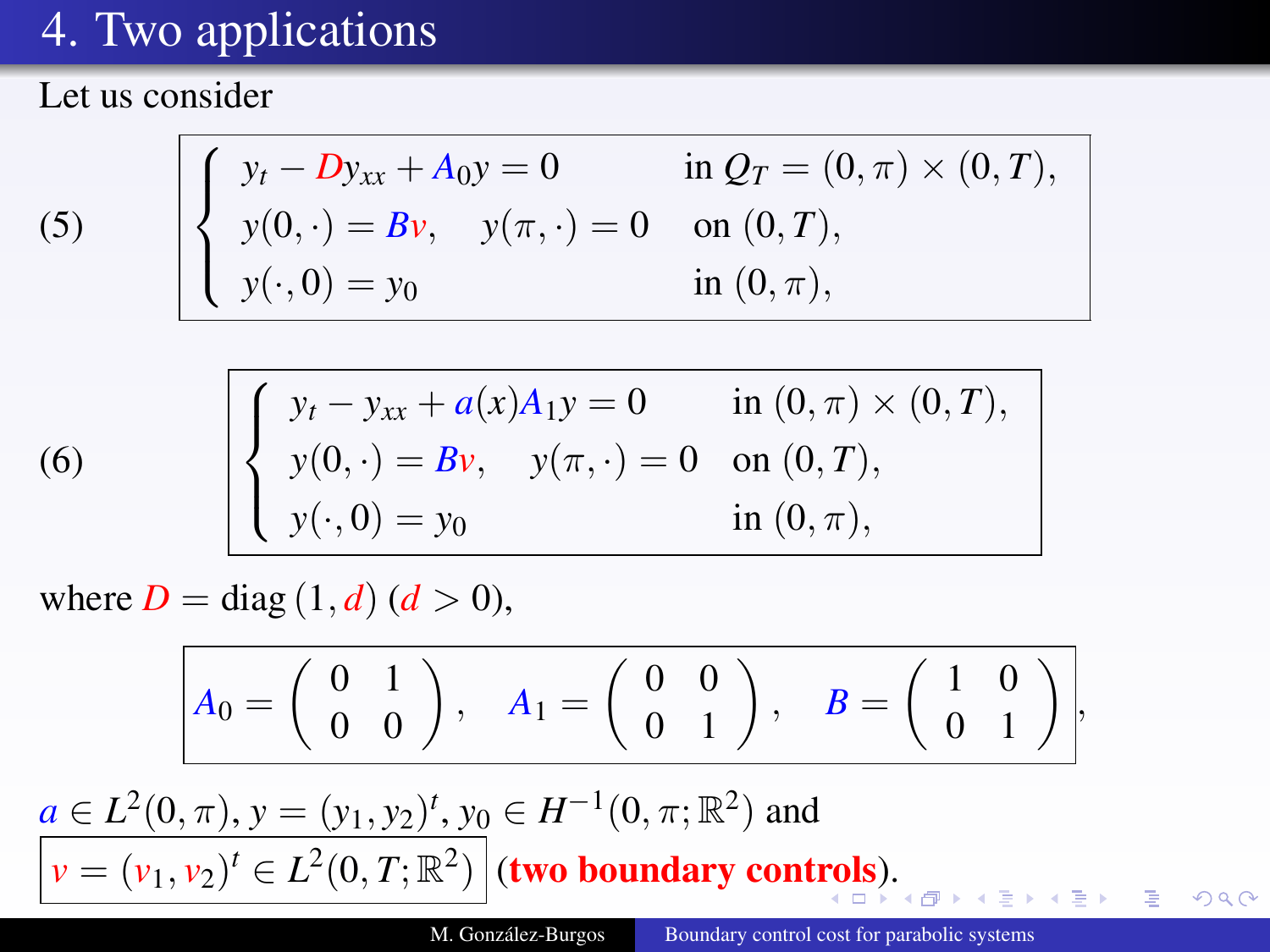#### <span id="page-69-0"></span>Theorem

*Under the previous conditions, systems* [\(5\)](#page-68-0) *and* [\(6\)](#page-68-1) *are approximate and null controllable* at any time  $T > 0$ . Moreover, there exist  $\tau_0 > 0$  and  $C_0, C_1 > 0$ *such that*

$$
\exp\left(\frac{C_0}{T}\right) \leq \mathcal{K}(T) \leq \exp\left(\frac{C_1}{T}\right), \quad \forall T \in (0, \tau_0).
$$

#### Remark

The previous result is valid in  $\mathbb{R}^N$  and for any coupling matrices depending on  $(x, t)$ : global Carleman inequalities for scalar parabolic problems.

つくい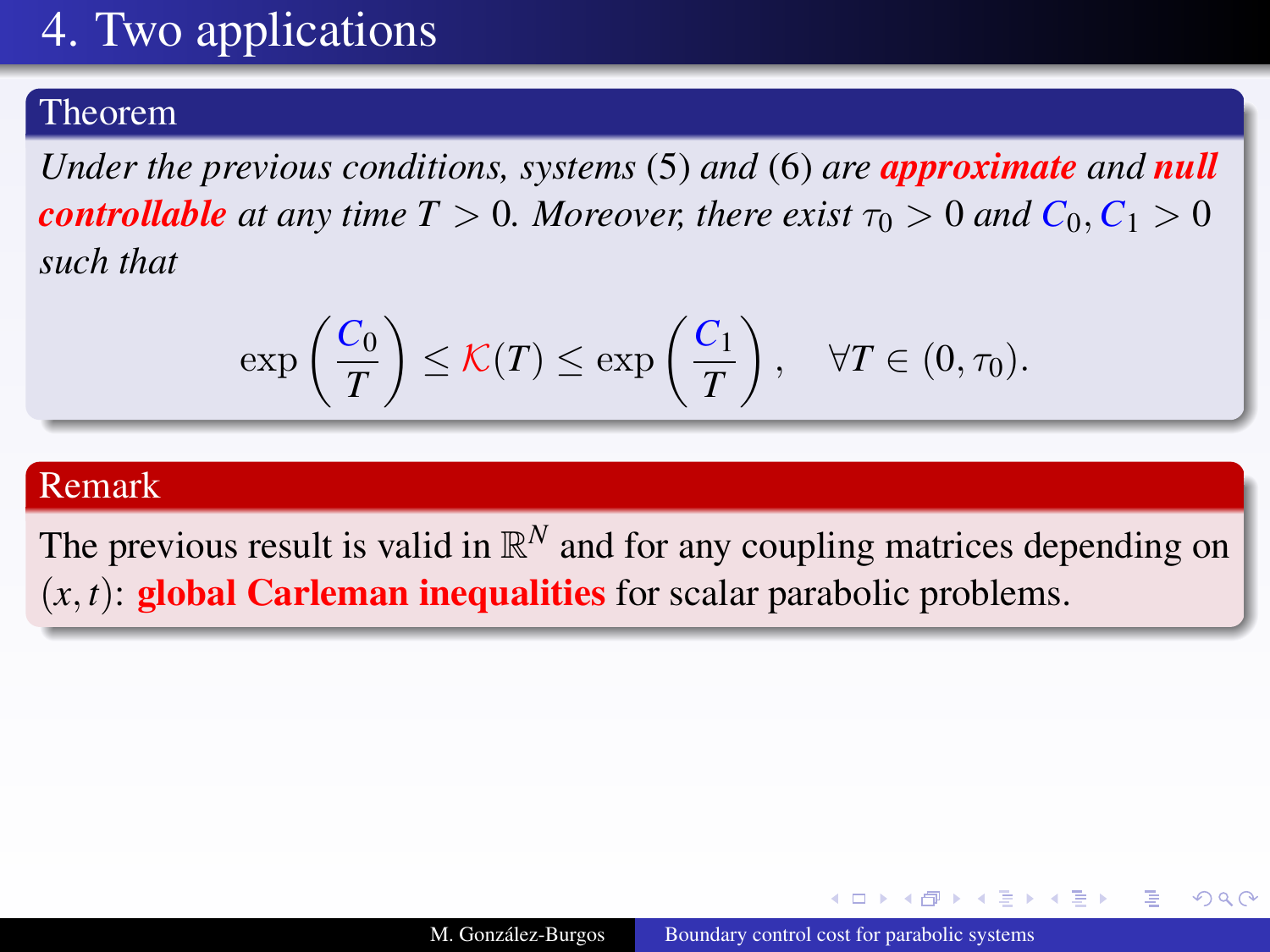## [4.](#page-38-0) Some References

- **1 [FATTORINI, RUSSELL] Arch. Rat. Mech. Anal. (1971).**
- <sup>2</sup> [FERNÁNDEZ-CARA, G.-B., DE TERESA], J. Funct. Anal. (2010).
- <sup>3</sup> [AMMAR KHODJA, BENABDALLAH, G.-B., DE TERESA] J. Math. Pures Appl. (9) 96 (2011).
- <sup>4</sup> [BENABDALLAH, BOYER, G.-B., OLIVE], SIAM J. Control Optim. 52 (2014).
- <sup>5</sup> [AMMAR KHODJA, BENABDALLAH, G.-B., DE TERESA], J. Funct. Anal. 267 (2014).
- [OUAILI], Math. Control Relat. Fields 10 (2020).
- $\bigcirc$  [OUAILI, G.-B.,] to appear.

 $2Q$ 

伊 ▶ 4 ヨ ▶ 4 ヨ ▶